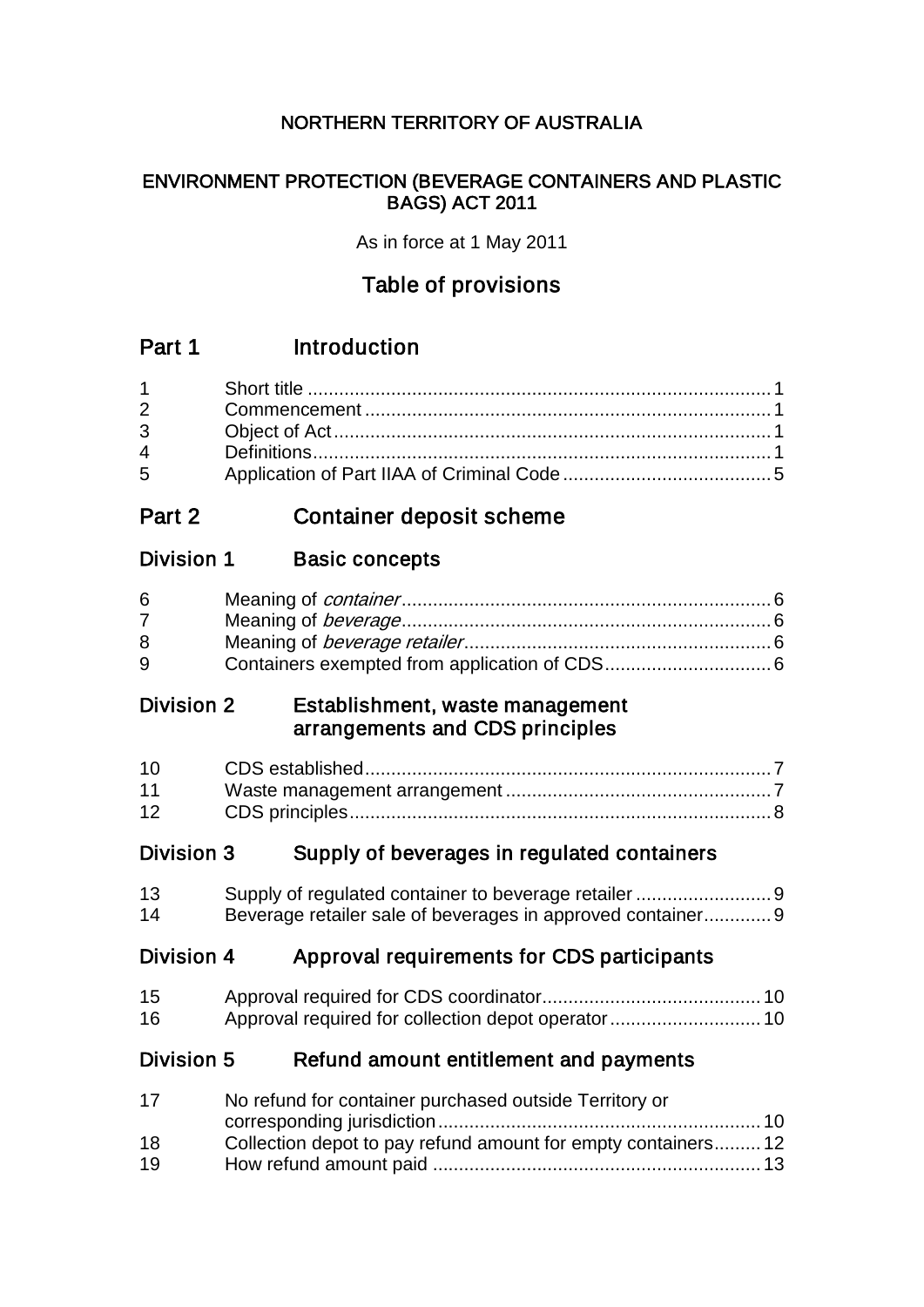| 20 | Operator of collection depot may be reimbursed for costs 13 |  |
|----|-------------------------------------------------------------|--|
|    |                                                             |  |

# Division 6 CDS approvals

# Subdivision 1 Application process for CDS approvals

| 21 |  |
|----|--|
| 22 |  |
| 23 |  |
| 24 |  |
| 25 |  |
| 26 |  |
| 27 |  |
| 28 |  |

# Subdivision 2 Variation of conditions of CDS approvals

| 29 |  |
|----|--|
| 30 |  |
| 31 |  |
| 32 |  |
| 33 |  |
| 34 |  |
| 35 |  |
| 36 |  |

# Subdivision 3 Suspension and cancellation of CDS approvals

| 37 |  |
|----|--|
| 38 |  |
| 39 |  |
| 40 |  |
| 41 |  |

# Subdivision 4 Miscellaneous matters

| 42 |  |
|----|--|
| 43 |  |
| 44 |  |
| 45 |  |

# Division 7 Reviews

| 46 |  |
|----|--|
| 47 |  |
| 48 |  |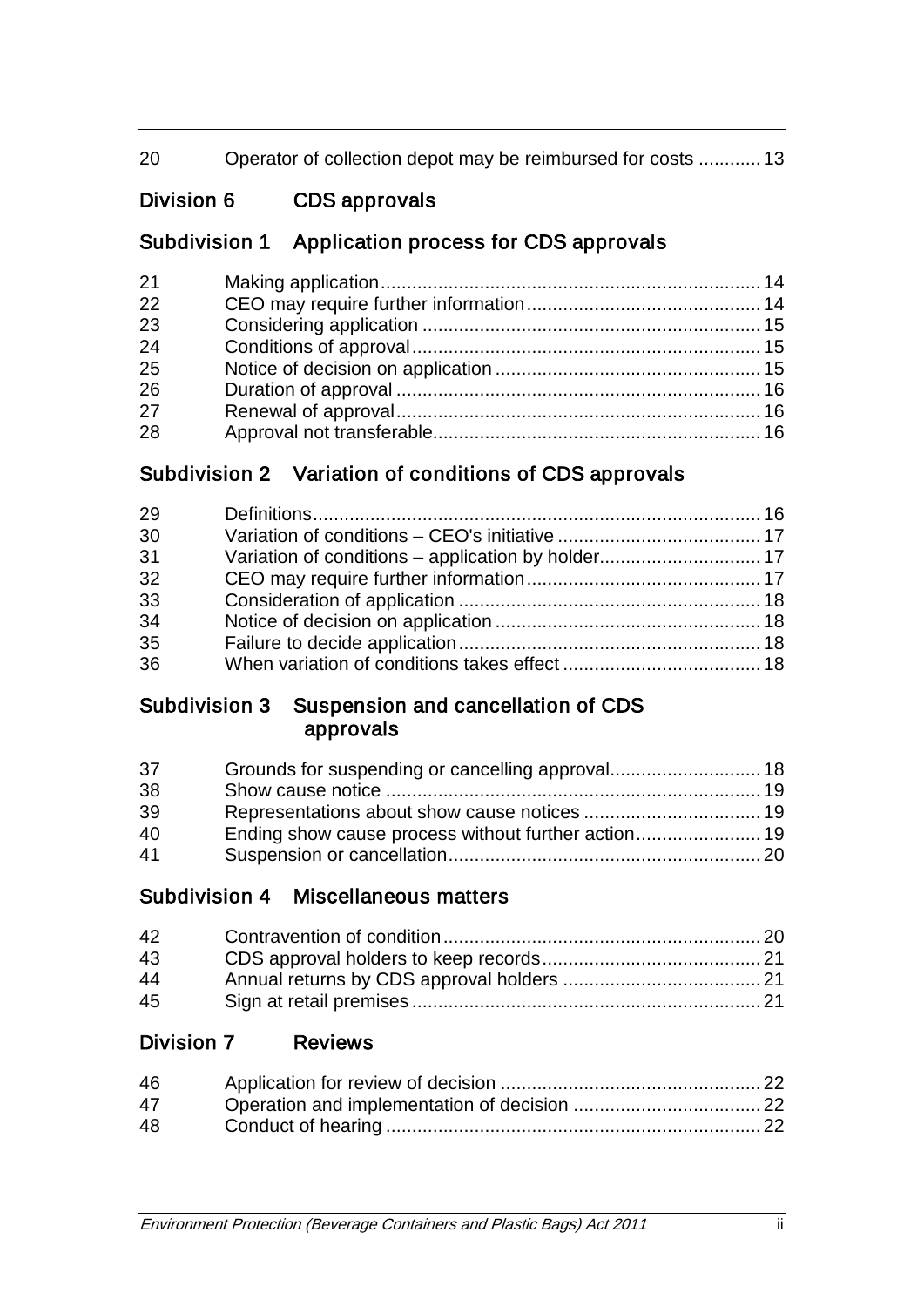# Division 8 General

| 49 | Minister may establish targets for reuse, recycling or other |  |
|----|--------------------------------------------------------------|--|
|    |                                                              |  |
| 50 |                                                              |  |

# Part 3 Plastic bags

# Division 1 Basic concepts

| 51 |  |
|----|--|
| 52 |  |
| 53 |  |
| 54 |  |

# Division 2 Obligations of retailers and others

| 55 | Retailer must make alternative bags available during phase   |  |
|----|--------------------------------------------------------------|--|
|    |                                                              |  |
| 56 |                                                              |  |
| 57 |                                                              |  |
| 58 | Manufacturers and distributors must not represent prohibited |  |
|    |                                                              |  |

## Division 3 General

| $\sim$<br>Review of Part<br>59 |  |
|--------------------------------|--|
|--------------------------------|--|

# Part 4 Enforcement

Division 1 Preliminary matters

| 60 |  |
|----|--|
| 61 |  |

# Division 2 Powers of authorised officers to enter places

| 62 |  |
|----|--|
| 63 |  |
| 64 |  |
| 65 |  |

## Division 3 Powers of authorised officers on entry of places

| 66 |  |
|----|--|
| 67 |  |
| 68 |  |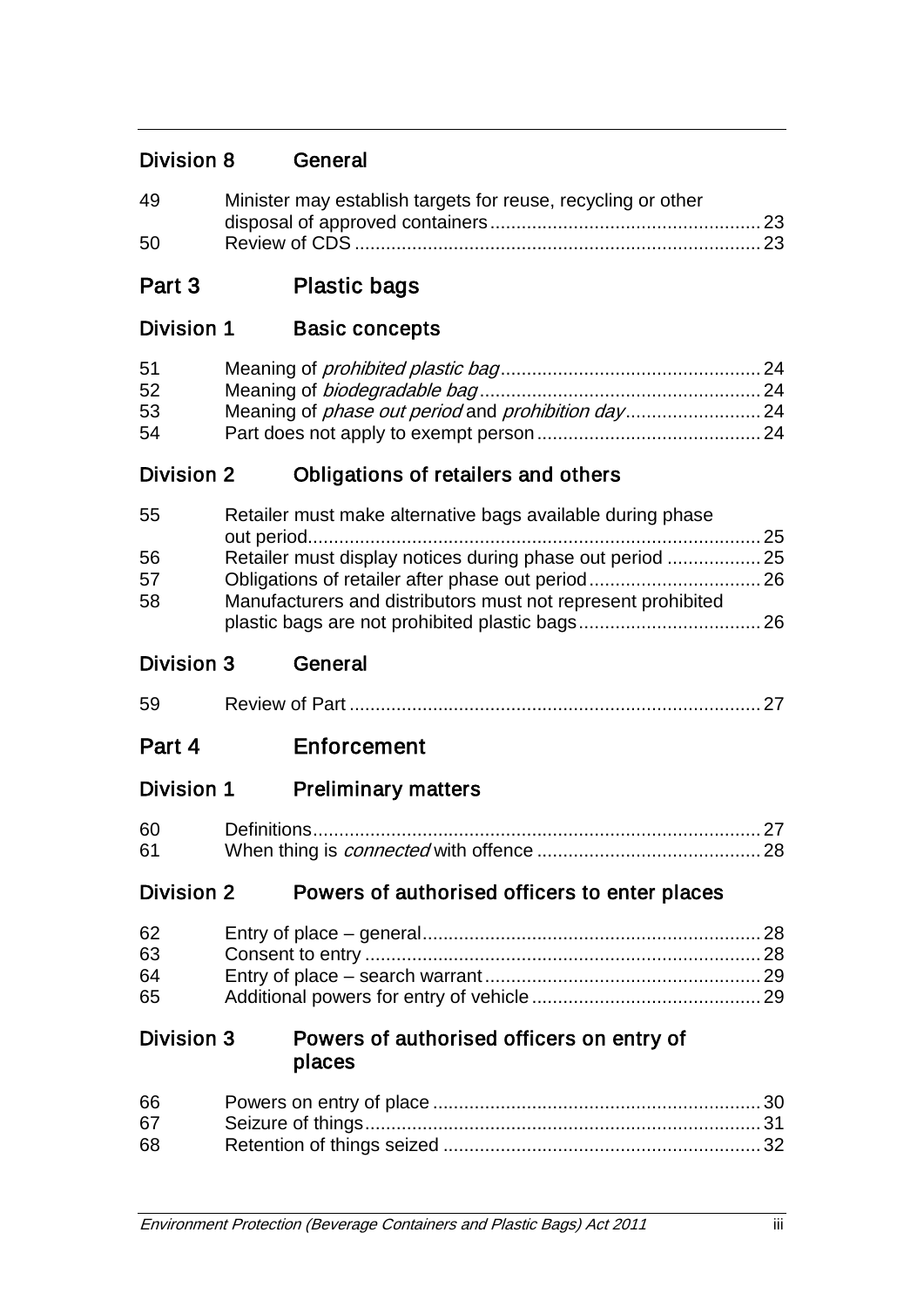| 69 | Authorised officer may use help and force in exercising |  |
|----|---------------------------------------------------------|--|
|    |                                                         |  |

# Division 4 Other enforcement powers

| 70 |                                                            |  |
|----|------------------------------------------------------------|--|
| 71 | Power to require information from certain persons34        |  |
| 72 | Power to require CDS approval holder to produce document34 |  |

# Division 5 Offences

| 73 |  |
|----|--|
| 74 |  |
| 75 |  |
| 76 |  |

# Division 6 Criminal liability for offences

| 77 |                                                                |  |
|----|----------------------------------------------------------------|--|
| 78 |                                                                |  |
| 79 |                                                                |  |
| 80 | Criminal liability of manager of unincorporated association 40 |  |
| 81 |                                                                |  |

# Division 7 Legal proceedings and evidentiary matters

| 83 |  |
|----|--|
| 84 |  |

# Part 5 Administrative matters

| 85 |  |
|----|--|
| 86 |  |
| 87 |  |
| 88 |  |
| 89 |  |
| 90 |  |

# Part 6 Miscellaneous matters

| 91 |  |
|----|--|
| 92 |  |
| 93 |  |

## **ENDNOTES**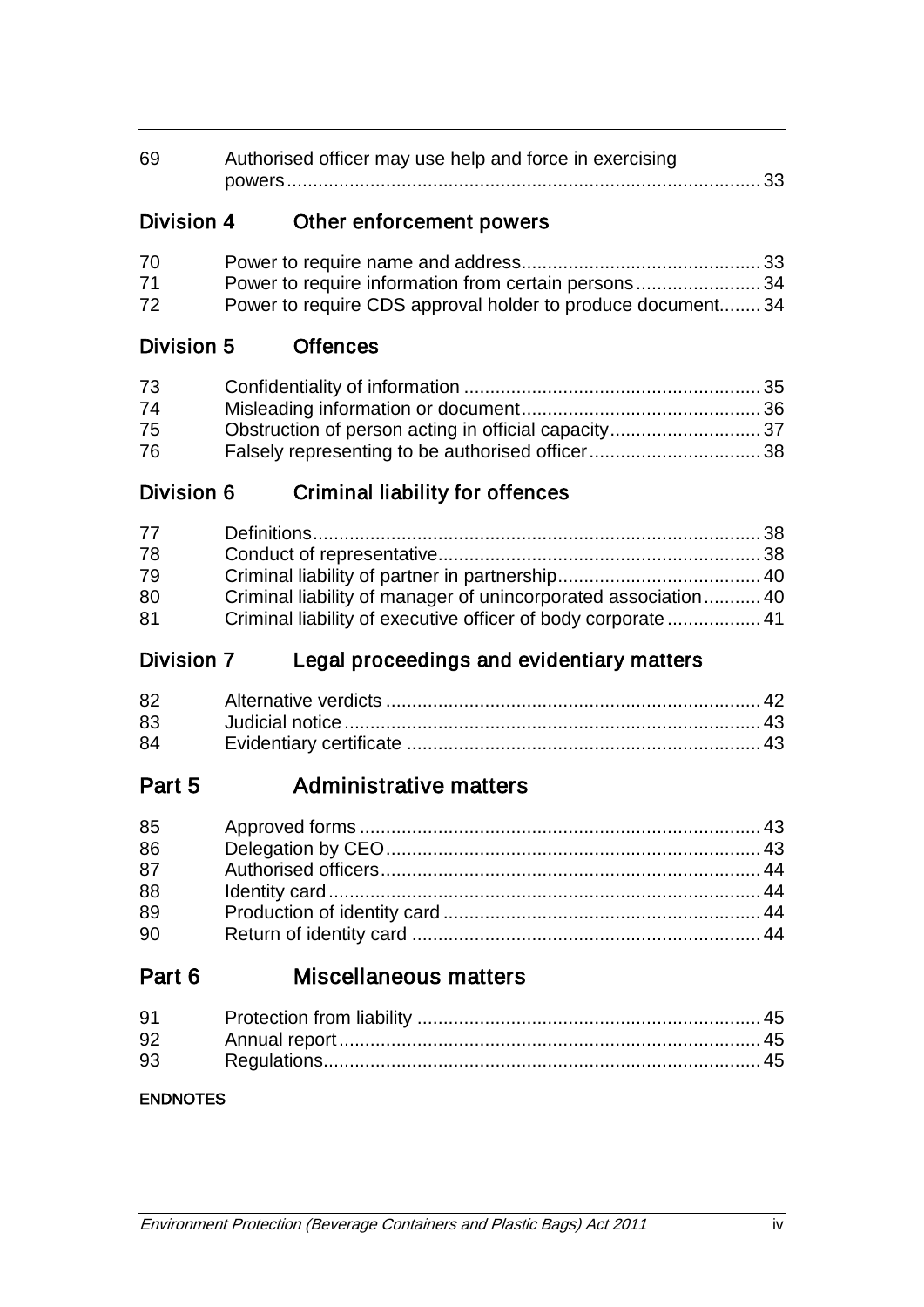# NORTHERN TERRITORY OF AUSTRALIA

\_\_\_\_\_\_\_\_\_\_\_\_\_\_\_\_\_\_\_\_

This reprint shows the Act as in force at 1 May 2011. Any amendments that commence after that date are not included.

\_\_\_\_\_\_\_\_\_\_\_\_\_\_\_\_\_\_\_\_

## ENVIRONMENT PROTECTION (BEVERAGE CONTAINERS AND PLASTIC BAGES) ACT 2011

### An Act to establish a beverage container deposit scheme and to regulate the supply of plastic bags

# Part 1 Introduction

### 1 Short title

This Act may be cited as the *Environment Protection (Beverage* Containers and Plastic Bags) Act 2011.

### 2 Commencement

This Act commences on the day fixed by the Administrator by Gazette notice.

## 3 Object of Act

The object of this Act is to minimise environmental pollution by:

- (a) establishing a container deposit scheme to:
	- (i) reduce beverage container waste; and
	- (ii) increase resource recovery, reuse and recycling; and
- (b) regulating the supply of single use, non-biodegradable plastic bags.

## 4 Definitions

In this Act:

acting in an official capacity, in relation to an authorised officer, means the officer is exercising powers or performing functions under, or otherwise related to the administration of, this Act.

administration, of this Act, includes enforcement.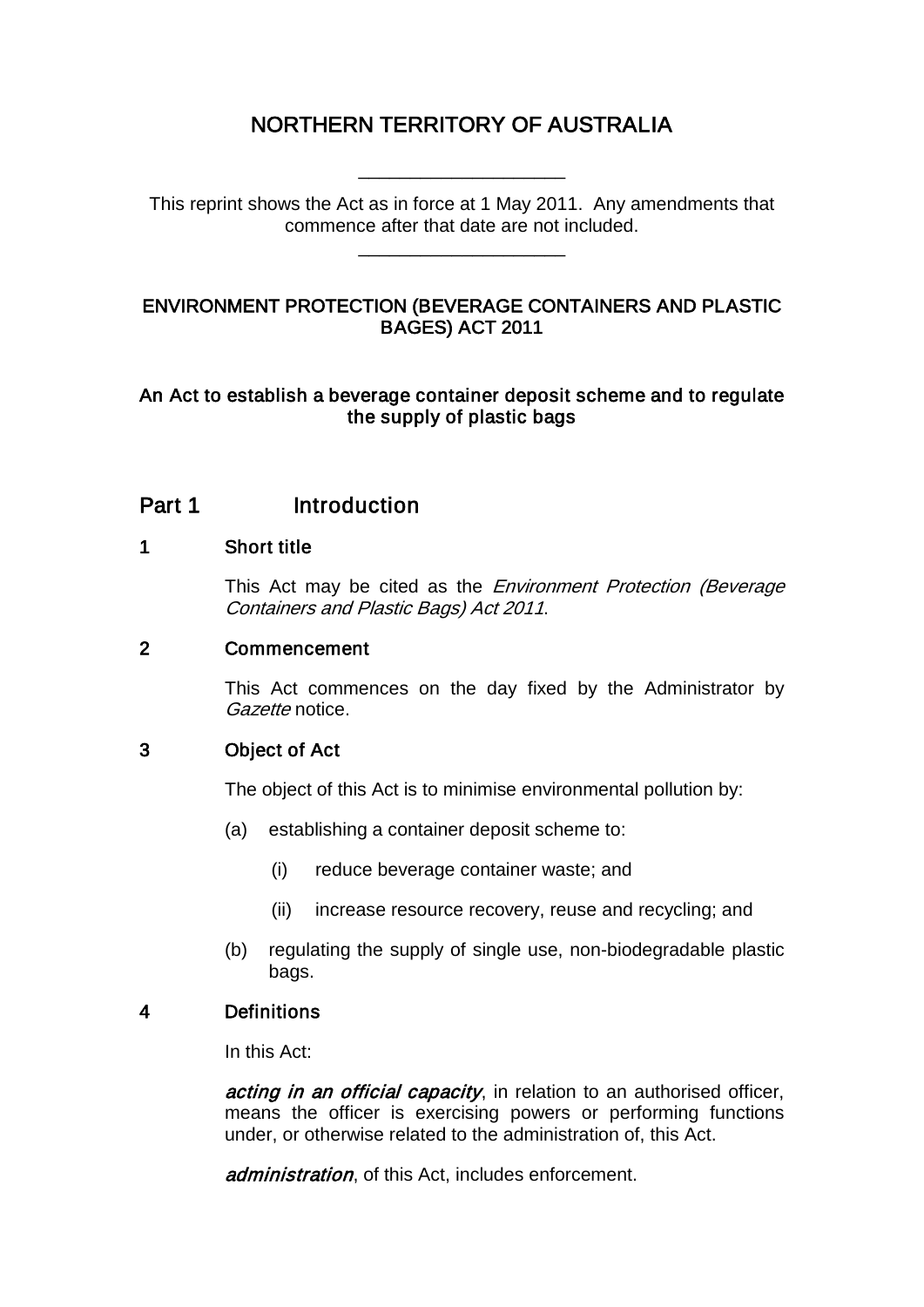affected person, for a decision, means:

- (a) for a decision to refuse an application for a CDS approval the applicant; or
- (b) for a decision to vary the conditions of, or suspend or cancel, a CDS approval – the holder of the approval.

approved collection depot, means a collection depot for which a collection approval is in force.

approved container means a regulated container:

- (a) for which a supply approval is in force; and
- (b) that bears the approved refund marking.

approved refund marking, for a regulated container, means a marking or labelling about the refund amount prescribed by regulation for the container.

Australian Standard means a standard published by Standards Australia Limited ABN 85 087 326 690.

authorised officer, see section 87(1).

beverage, see section 7.

beverage retailer, see section 8.

biodegradable bag, see section 52.

CDS, see section 10.

#### CDS approval means:

- (a) a collection approval; or
- (b) a coordinator approval; or
- (c) a supply approval.

#### CDS coordinator means:

- (a) a person who, whether personally or through an agent:
	- (i) coordinates the activities of CDS participants under the CDS; and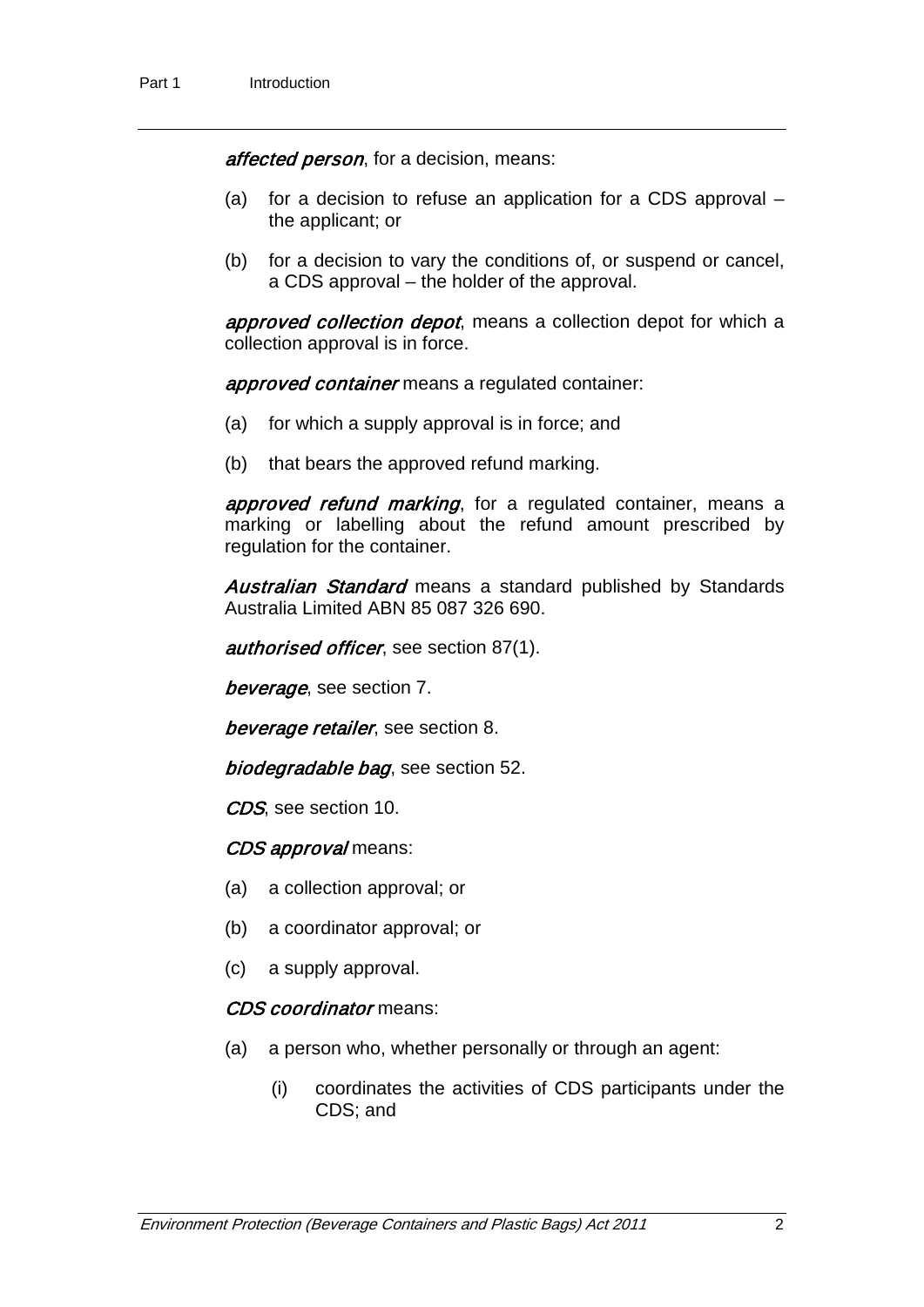- (ii) collects, handles and delivers for reuse, recycling or other appropriate disposal, regulated containers received from collection depots; or
- (b) a person who carries on activities of a kind prescribed by regulation.

CDS participant means each of the following:

- (a) a CDS coordinator or operator of a collection depot;
- (b) a manufacturer, distributor or beverage retailer of regulated containers;
- (c) others carrying out activities relating to the collection, reuse, recycling or other appropriate disposal of regulated containers.

CDS principles, see section 12.

**CEO** means the Chief Executive Officer of the Agency.

collection approval means an approval under Part 2, Division 6 to operate a collection depot.

collection depot means a facility or premises for the collection and handling of regulated containers delivered to the facility or premises in consideration of the payment of refund amounts for containers, and includes:

- (a) a reverse vending machine; and
- (b) another facility or premises of a kind prescribed by regulation.

condition, for Part 2, Division 6, Subdivision 2, see section 29.

connected, for Part 4, see section 61.

container, see section 6.

coordinator approval means an approval under Part 2, Division 6 to carry on business as a CDS coordinator.

*corresponding jurisdiction* means a jurisdiction in which a corresponding law is in force.

corresponding law means:

- (a) a law of another jurisdiction establishing a scheme that:
	- (i) regulates the supply of beverage containers; and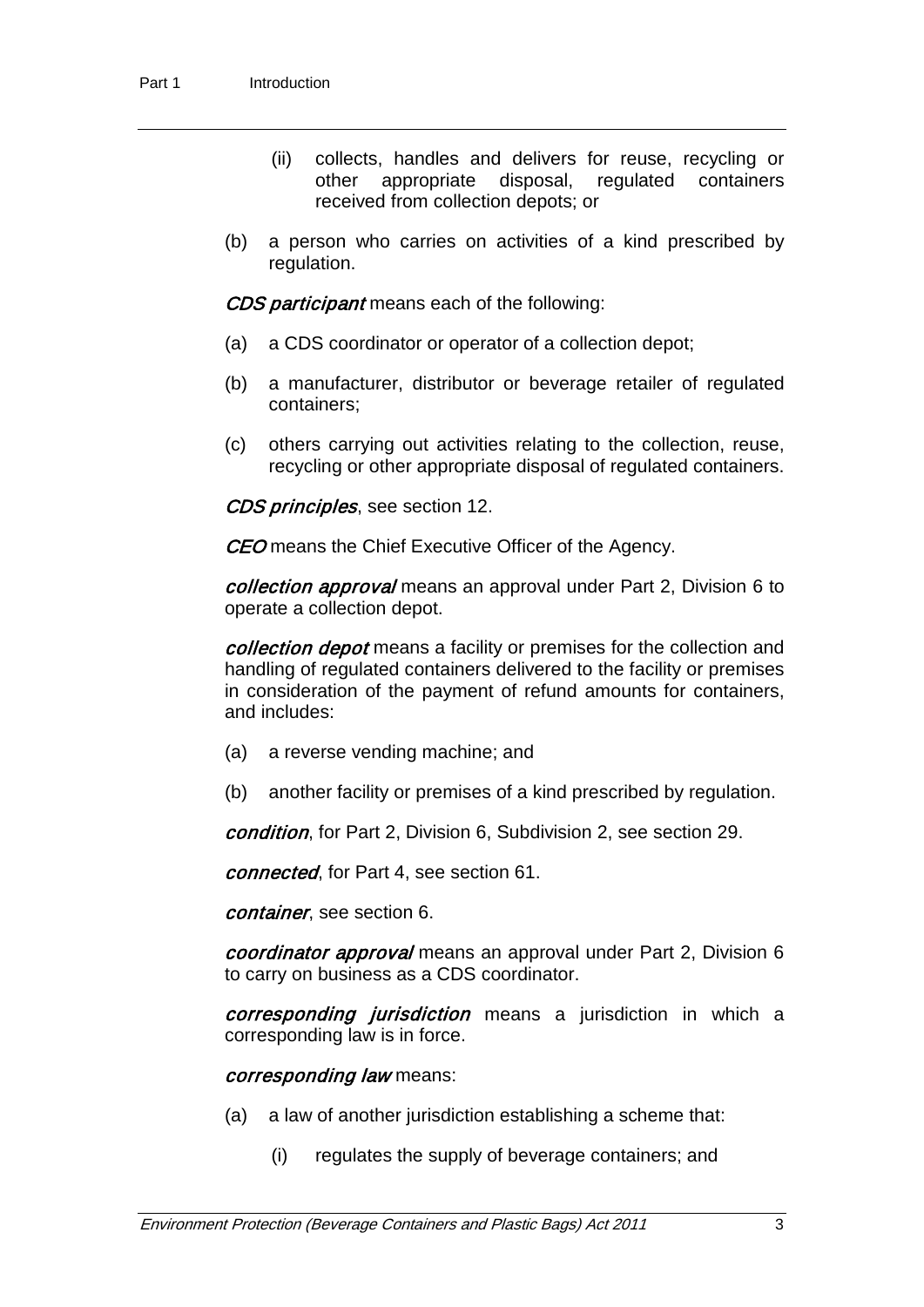- (ii) provides for the payment of refunds on the return of empty beverage containers to collection depots; and
- (b) is declared by regulation to be a corresponding law.

manufacturer includes a person who fills containers, or imports containers, for sale in the Territory.

occupier, for Part 4, see section 61.

on, for Part 4, see section 61.

**operator**, of a collection depot, means the entity carrying out the functions of the depot.

phase out period, see section 53(1).

place, for Part 4, see section 61.

premises, for Part 4, see section 61.

prohibited plastic bag, see section 51.

prohibition day, see section 53(2).

refund amount, for an approved container, means the amount prescribed by regulation for the container.

regulated container means a container to which the CDS applies.

**Note** 

Under section 9, containers may be excluded by regulation from the application of the CDS. Under section 42 of the Interpretation Act, a regulation may exclude a class of containers, including, for example, containers made of certain materials and containers used for certain beverages.

reverse vending machine means a device that:

- (a) accepts empty approved containers by scanning the barcode on the containers or in another way recognises containers as approved containers; and
- (b) dispenses the refund amount for the containers placed in the device.

**Note** 

Under section 19, a reverse vending machine is required to pay out the refund amount in cash or another way prescribed by regulation.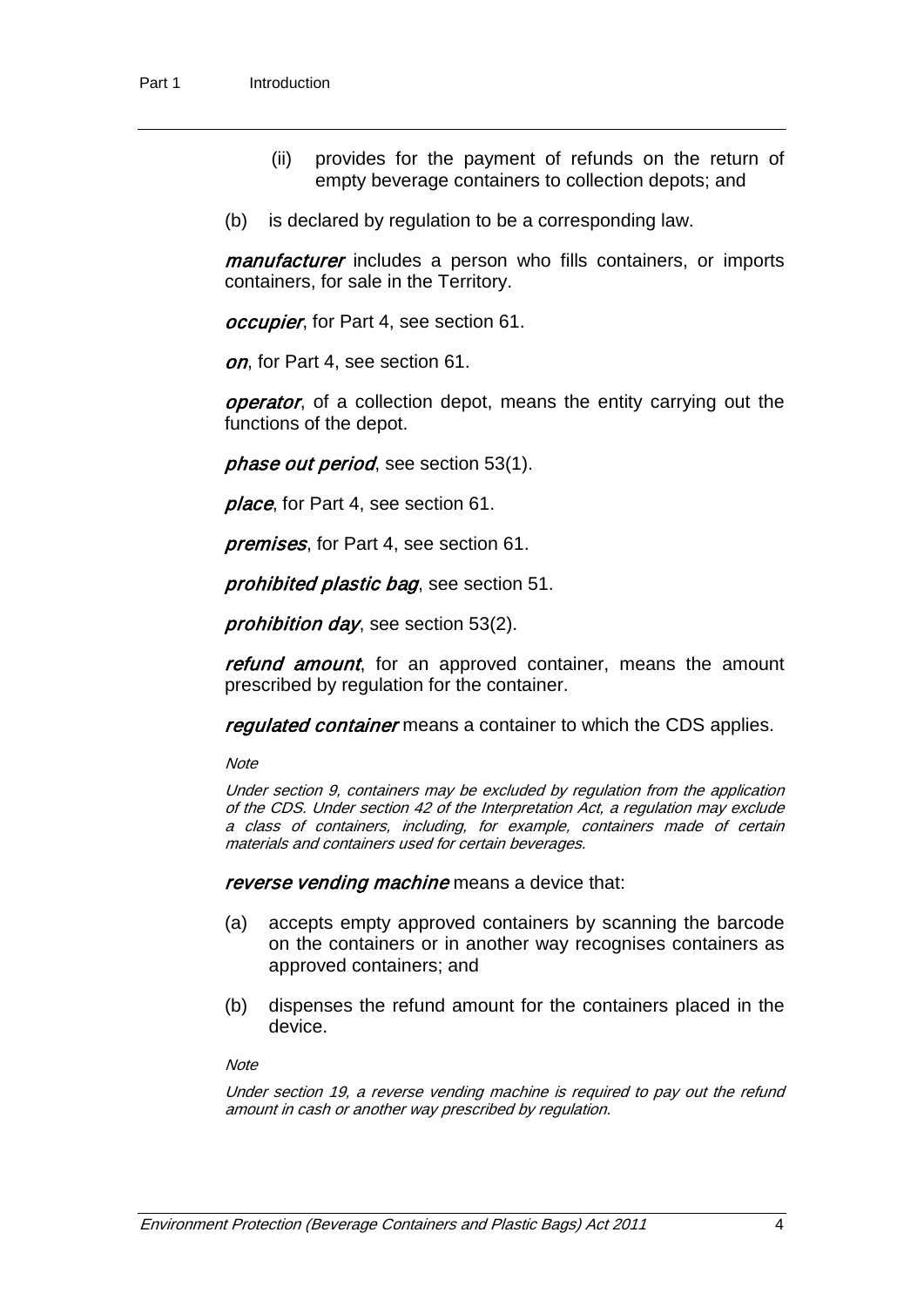review notice, for a decision, means a written notice stating:

- (a) the decision; and
- (b) the reasons for the decision; and
- (c) the following details:
	- (i) an affected person may apply for a review of the merits of the decision;
	- (ii) the period allowed for applying for the review;
	- (iii) how to apply for the review.

#### sell includes:

- (a) supply on a gratuitous basis for commercial promotional purposes; and
- (b) offer or display for sale or such supply.

start, of the CDS, means the date on which Part 2 commences.

supply approval means an approval under Part 2, Division 6 to supply regulated containers.

variation, for Part 2, Division 6, Subdivision 2, see section 29.

waste management arrangement, see section 11.

## 5 Application of Part IIAA of Criminal Code

Part IIAA of the Criminal Code applies to an offence against this Act.

Note for section 5

Part IIAA of the Criminal Code states the general principles of criminal responsibility, establishes general defences, and deals with burden of proof. It also defines, or elaborates on, certain concepts commonly used in the creation of offences.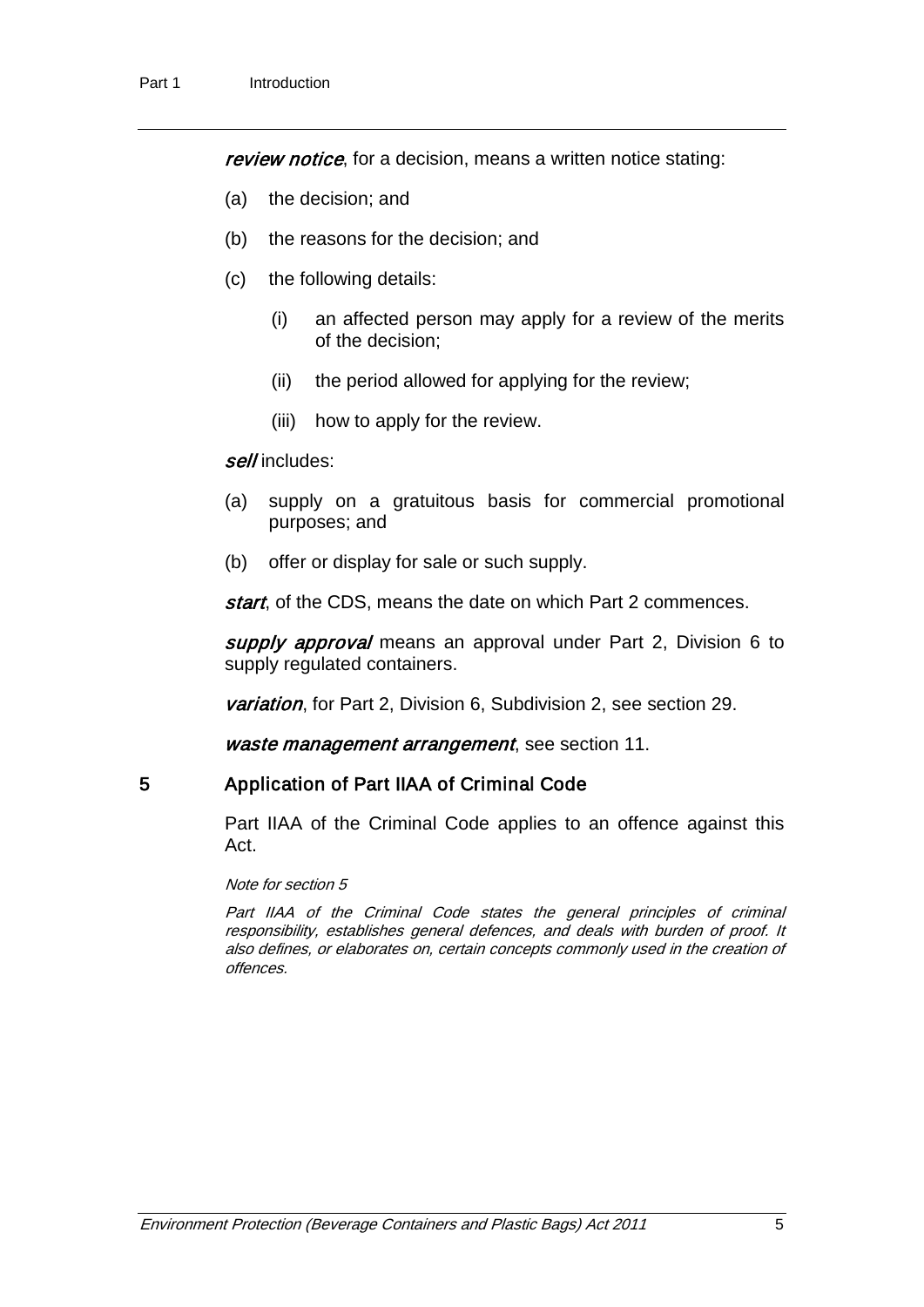# Part 2 Container deposit scheme

## Division 1 Basic concepts

### 6 Meaning of *container*

#### $(1)$  A *container* is:

- (a) a container that:
	- (i) is made to contain a beverage; and
	- (ii) when filled with the beverage, is sealed for storage, transport and handling before its sale or delivery for the use or consumption of its contents; or
- (b) a container of a kind prescribed by regulation.
- (2) However, a container does not include a thing prescribed by regulation.

## 7 Meaning of *beverage*

- (1) A *beverage* is a liquid intended for human consumption by drinking.
- (2) However, a liquid of a kind prescribed by regulation is not a beverage.

#### 8 Meaning of *beverage retailer*

- (1) A *beverage retailer* is a person whose business is, or includes, selling a beverage for the use or consumption of the beverage.
- (2) A *beverage retailer* includes:
	- (a) a person who is the owner of a vending machine used to sell a beverage unless the owner has let out (whether by lease, hire or other agreement) the machine to another person (the hirer); and
	- (b) the hirer.

## 9 Containers exempted from application of CDS

The CDS does not apply to containers prescribed by regulation.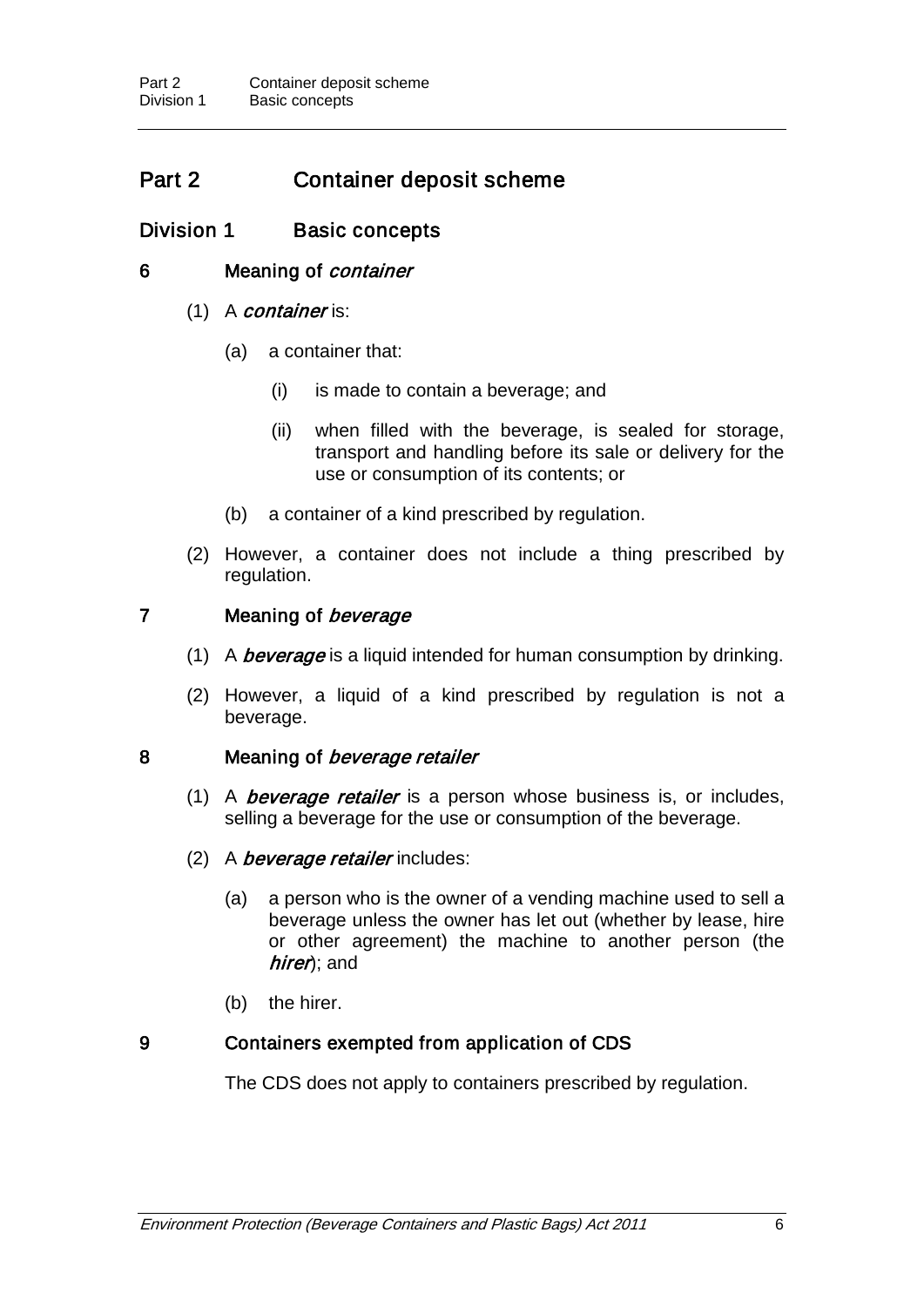## Division 2 Establishment, waste management arrangements and CDS principles

## 10 CDS established

- (1) This Part establishes a container deposit scheme (the CDS) that includes the following features:
	- (a) prohibiting the supply in the Territory of regulated containers unless they are approved containers;
	- (b) empty approved containers can be delivered to approved collection depots for a refund of the refund amount for the containers;
	- (c) the approval of operators of collection depots and persons carrying on business as a CDS coordinator;
	- (d) imposing conditions on the approvals to ensure the reuse, recycling or other appropriate disposal of returned containers;
	- (e) waste management arrangements that give effect to the CDS principles.
- (2) The CDS does not require beverage retailers to:
	- (a) accept delivery of empty containers; or
	- (b) pay the refund amount in exchange for delivered containers.

#### Note for subsection (2)

A beverage retailer may, however, obtain a collection approval to operate a collection depot, for example, a reverse vending machine at the retailer's premises for the payment of refund amounts for containers.

#### 11 Waste management arrangement

- (1) A waste management arrangement is an arrangement made by CDS participants for:
	- (a) the collection, sorting and aggregation of regulated containers when empty; and
	- (b) the reuse, recycling or other appropriate disposal of the containers when empty.
- (2) The arrangement must give effect to the CDS principles.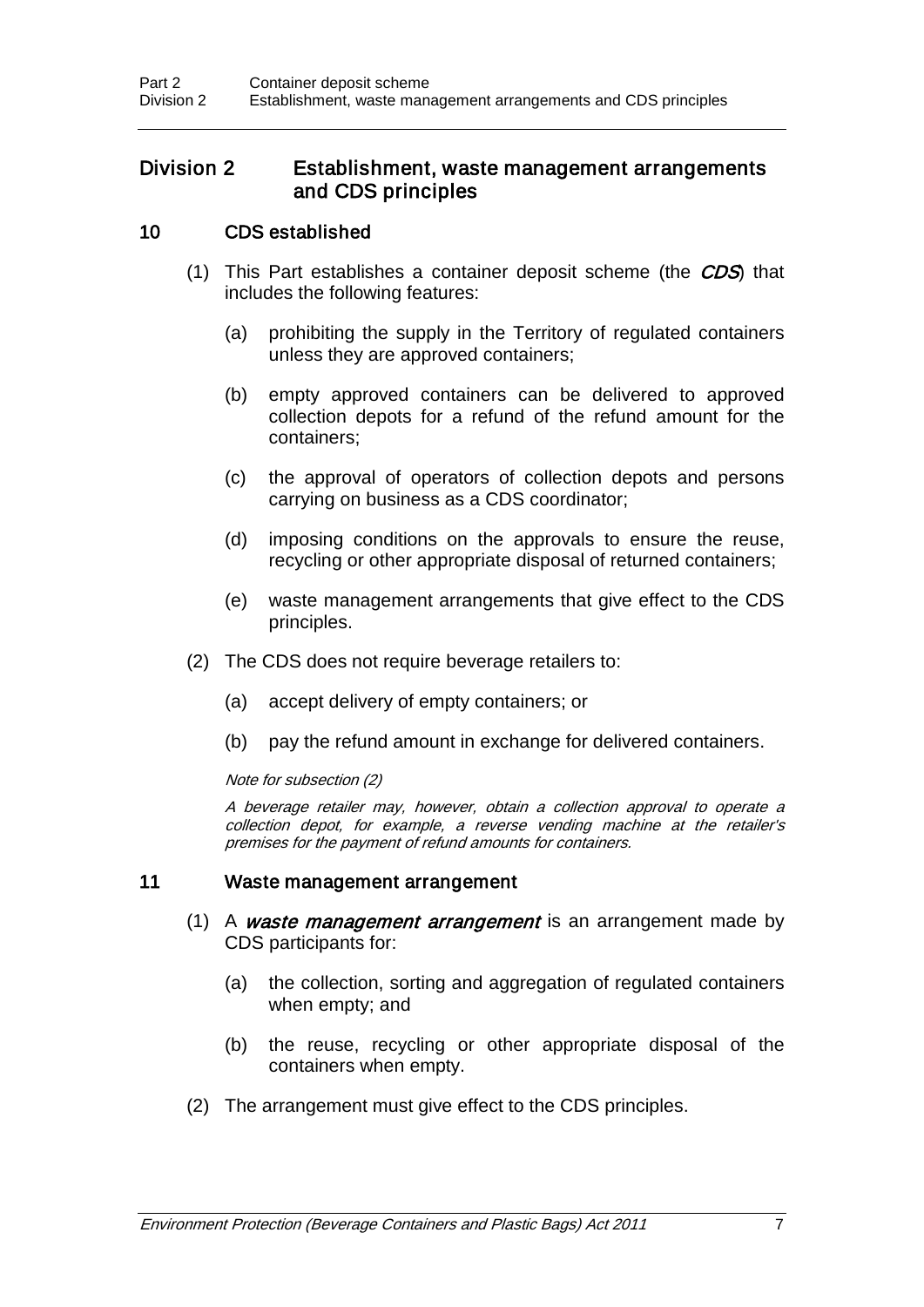## 12 CDS principles

- (1) For achieving the object of this Act, the Minister must develop principles for ensuring effective, efficient and equitable waste management arrangements (the CDS principles).
- (2) In developing the principles, the Minister must, as far as reasonably practicable, consult with:
	- (a) manufacturers, distributors and beverage retailers of regulated containers; and
	- (b) operators of collection depots and others carrying out activities relating to the collection, reuse, recycling or other appropriate disposal of regulated containers; and
	- (c) consumers of beverages in regulated containers.
- (3) The principles must deal with the following matters:
	- (a) the responsibilities of CDS participants in managing the collection, reuse, recycling or other appropriate disposal of regulated containers in a cost-effective and efficient way, including, for example, by:
		- (i) minimising handling and sorting of regulated containers; and
		- (ii) minimising costs to consumers and CDS participants while at the same time providing business opportunities and maximising benefits to the community and industry;
	- (b) as far as reasonably practicable, providing access to collection depots to communities in the Territory;
	- (c) establishing standard and transparent processes for receiving and paying refund amounts and handling costs by CDS participants;
	- (d) providing an accountable and transparent monitoring process;
	- (e) establishing ways to calculate refund amounts for containers delivered in bulk;
	- (f) resolving disputes between CDS participants.
- (4) The matters mentioned in subsection (3) do not limit the matters that may be dealt with in the principles.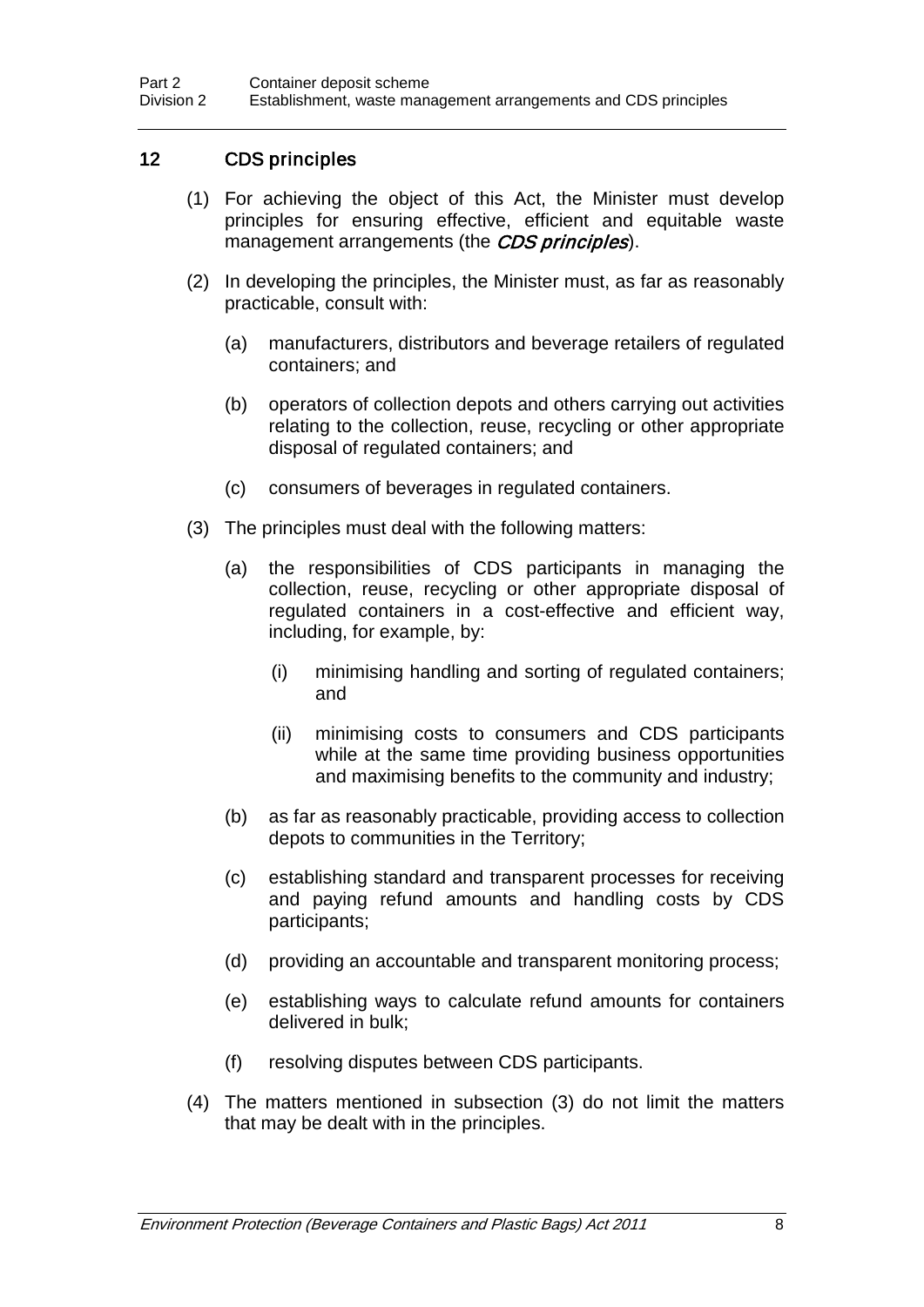- (5) However, the principles cannot require the payment of any fees, costs or other charges by a CDS participant to the Territory.
- (6) The Minister must publish the principles on the Agency's website.

## Division 3 Supply of beverages in regulated containers

#### 13 Supply of regulated container to beverage retailer

(1) A person must not supply a beverage in a regulated container to a beverage retailer for sale by the retailer unless the container is an approved container.

Fault elements:

The person:

- (a) intentionally supplies the beverage in a regulated container; and
- (b) is reckless as to whether the container is an approved container.

Maximum penalty: 400 penalty units.

(2) A person must not supply a beverage in a regulated container to a beverage retailer for sale by the retailer unless the container is an approved container.

Maximum penalty: 100 penalty units.

(3) An offence against subsection (2) is an offence of strict liability.

#### 14 Beverage retailer sale of beverages in approved container

(1) A beverage retailer must not sell a beverage in a regulated container unless the container is an approved container.

Fault elements:

The retailer:

- (a) intentionally sells the beverage in a regulated container; and
- (b) is reckless as to whether the container is an approved container.

Maximum penalty: 400 penalty units.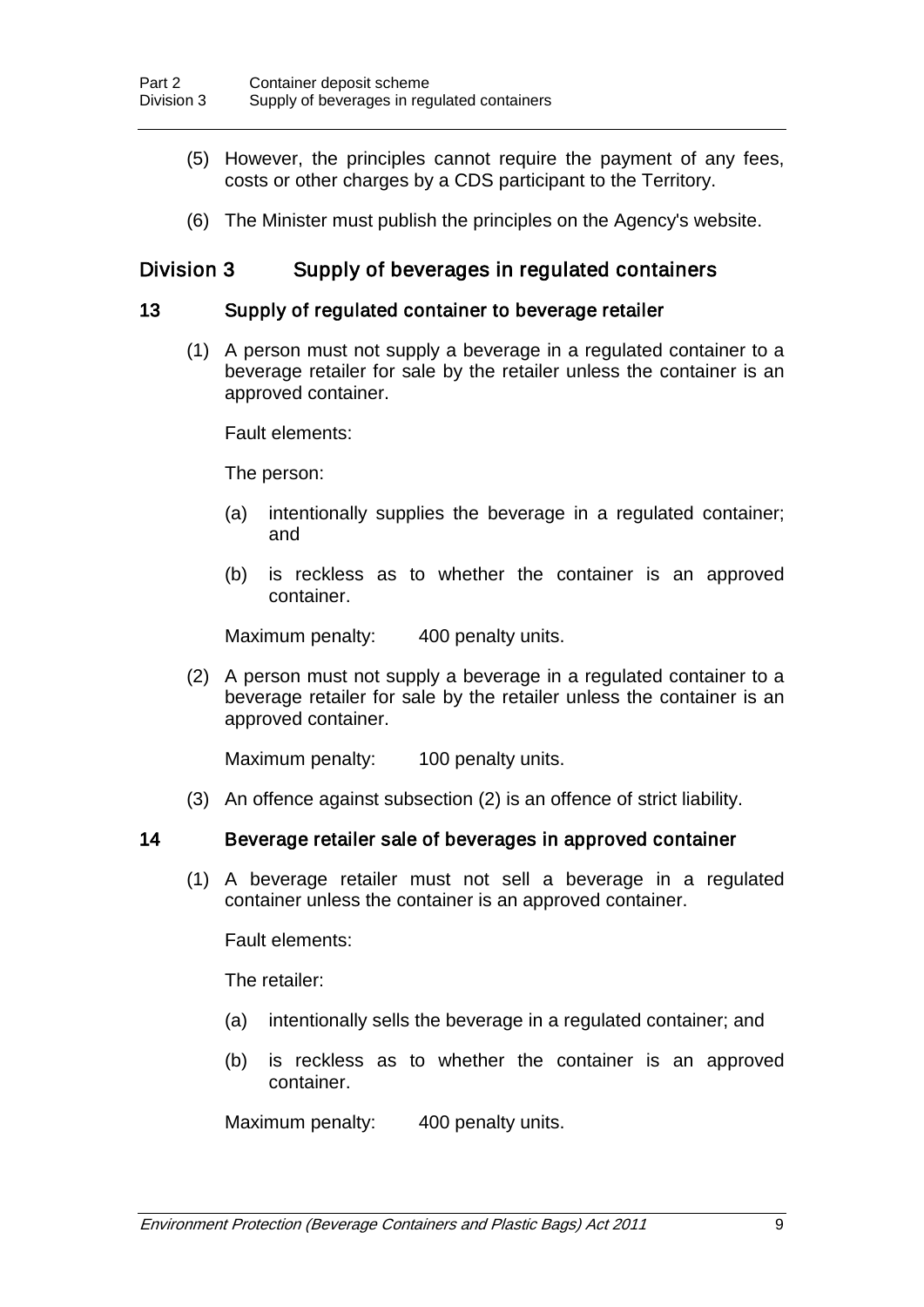(2) A beverage retailer must not sell a beverage in a regulated container unless the container is an approved container.

Maximum penalty: 100 penalty units.

(3) An offence against subsection (2) is an offence of strict liability.

## Division 4 Approval requirements for CDS participants

## 15 Approval required for CDS coordinator

A person must not carry on business as a CDS coordinator unless the person is the holder of a coordinator approval.

Fault element: The person intentionally carries on business as a CDS coordinator.

Maximum penalty: 200 penalty units.

### 16 Approval required for collection depot operator

(1) A person must not operate a collection depot unless the person is the holder of a collection approval.

| Fault element: | The person intentionally operates a |
|----------------|-------------------------------------|
|                | collection depot.                   |

Maximum penalty: 200 penalty units.

(2) It is a defence to a prosecution for an offence against subsection (1) if the defendant establishes a reasonable excuse.

## Division 5 Refund amount entitlement and payments

#### 17 No refund for container purchased outside Territory or corresponding jurisdiction

- (1) A person commits an offence if:
	- (a) the person delivers an approved container to an approved collection depot for claiming the refund amount for the container; and
	- (b) the container:
		- (i) was not purchased in the Territory or a corresponding jurisdiction; or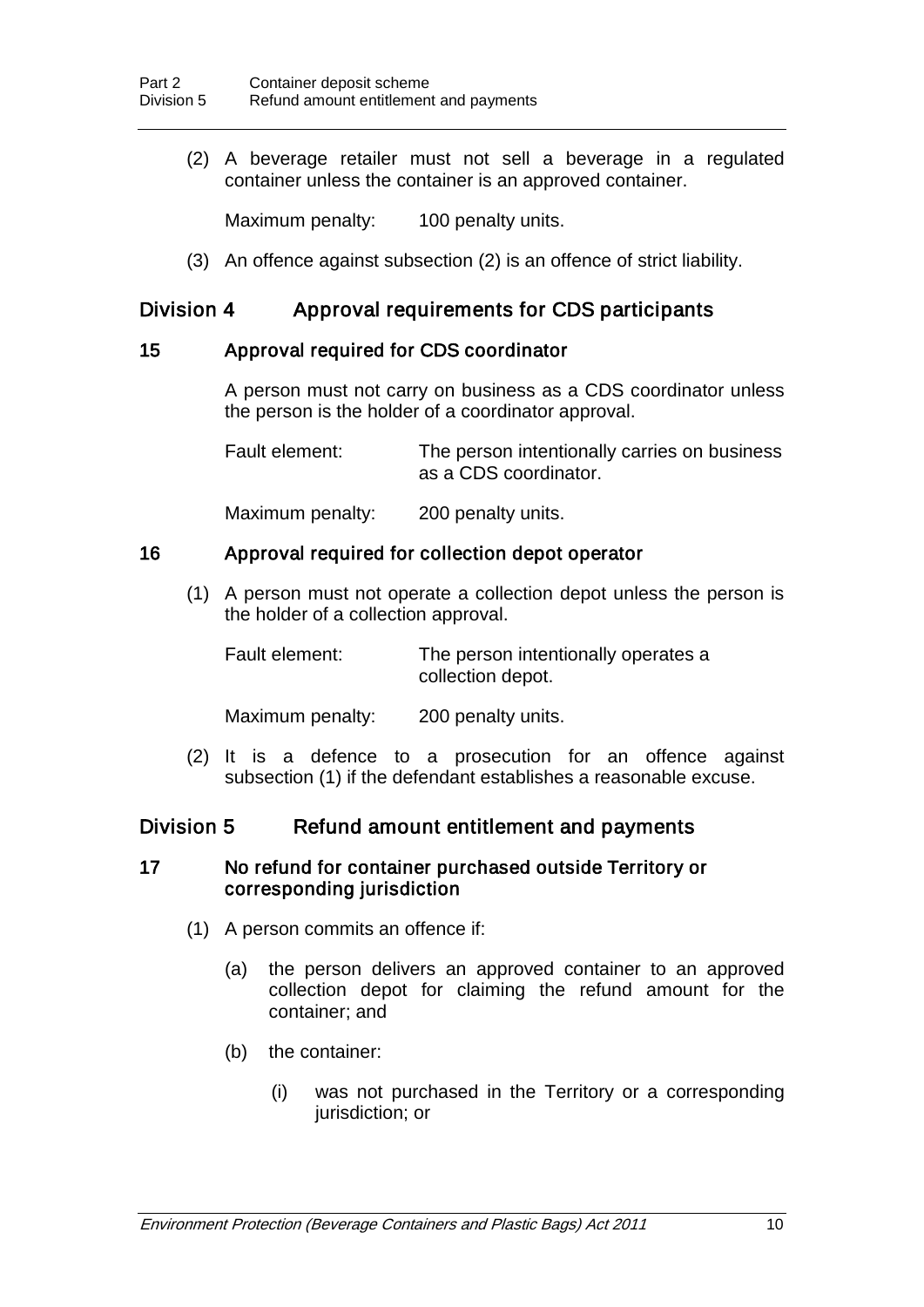(ii) was purchased before the start of the CDS.

Fault elements:

The person:

- (a) intentionally delivers the container for claiming the refund amount; and
- (b) is reckless as to whether the container was purchased:
	- (i) in the Territory or a corresponding jurisdiction; or
	- (ii) before the start of the CDS.

Maximum penalty: 200 penalty units.

- (2) In a proceeding for an offence against subsection (1), the court must presume, in the absence of evidence to the contrary, the container:
	- (a) was not purchased in the Territory or a corresponding jurisdiction; or
	- (b) was purchased before the start of the CDS.
- (3) The operator of an approved collection depot may ask a person delivering containers for claiming refund amounts to complete a declaration in the approved form stating the person has no reason to believe the containers:
	- (a) were not purchased in the Territory or a corresponding jurisdiction; and
	- (b) were purchased before the start of the CDS.
- (4) The operator of an approved collection depot commits an offence if:
	- (a) within any 48 hour period, a person delivers to the depot more than the bulk quantity of containers for claiming refund amounts; and
	- (b) the operator does not ask the person to complete a declaration of a kind mentioned in subsection (3).

Maximum penalty: 20 penalty units.

(5) An offence against subsection (4) is an offence of strict liability.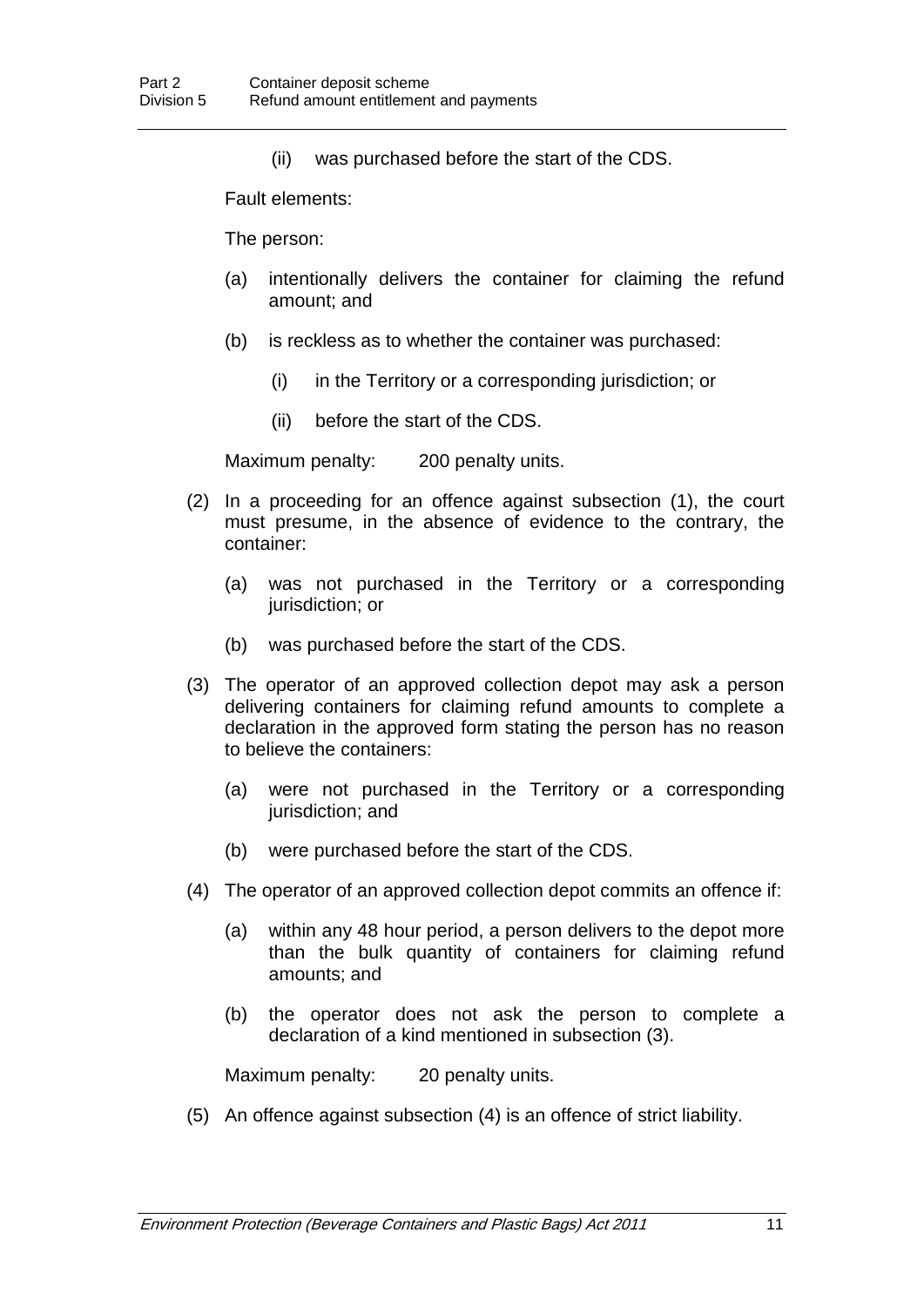- (6) The operator of an approved collection depot commits an offence if the operator does not:
	- (a) keep each declaration made under this section (or a copy of the declaration) at the operator's place of business in the Territory for 3 years after the date of the declaration; or
	- (b) have the document mentioned in paragraph (a) available for inspection at all reasonable times by an authorised officer.

Maximum penalty: 20 penalty units.

- (7) An offence against subsection (6) is an offence of strict liability.
- (8) In this section:

bulk quantity, of containers, means:

- (a) 500 containers; or
- (b) if another quantity is prescribed by regulation the other quantity.

#### 18 Collection depot to pay refund amount for empty containers

- (1) This section applies if:
	- (a) a person delivers empty approved containers to an approved collection depot for claiming the refund amount for the containers; and
	- (b) the containers were purchased in the Territory, or a corresponding jurisdiction, after the start of the CDS; and
	- (c) the operator of the depot accepts delivery of the containers.

#### Note for subsection (1)

Before accepting empty containers for payment of the refund, the operator of a collection depot may require the person delivering the containers to the depot to sort the containers according to the type of material, including, for example, cardboard, glass and plastic.

(2) The operator of the depot must pay the refund amount for each container to the person delivering them.

| Fault element: | The operator is reckless as to whether the<br>containers were purchased in the Territory, |  |
|----------------|-------------------------------------------------------------------------------------------|--|
|                | or a corresponding jurisdiction, after the<br>start of the CDS.                           |  |

Maximum penalty: 50 penalty units.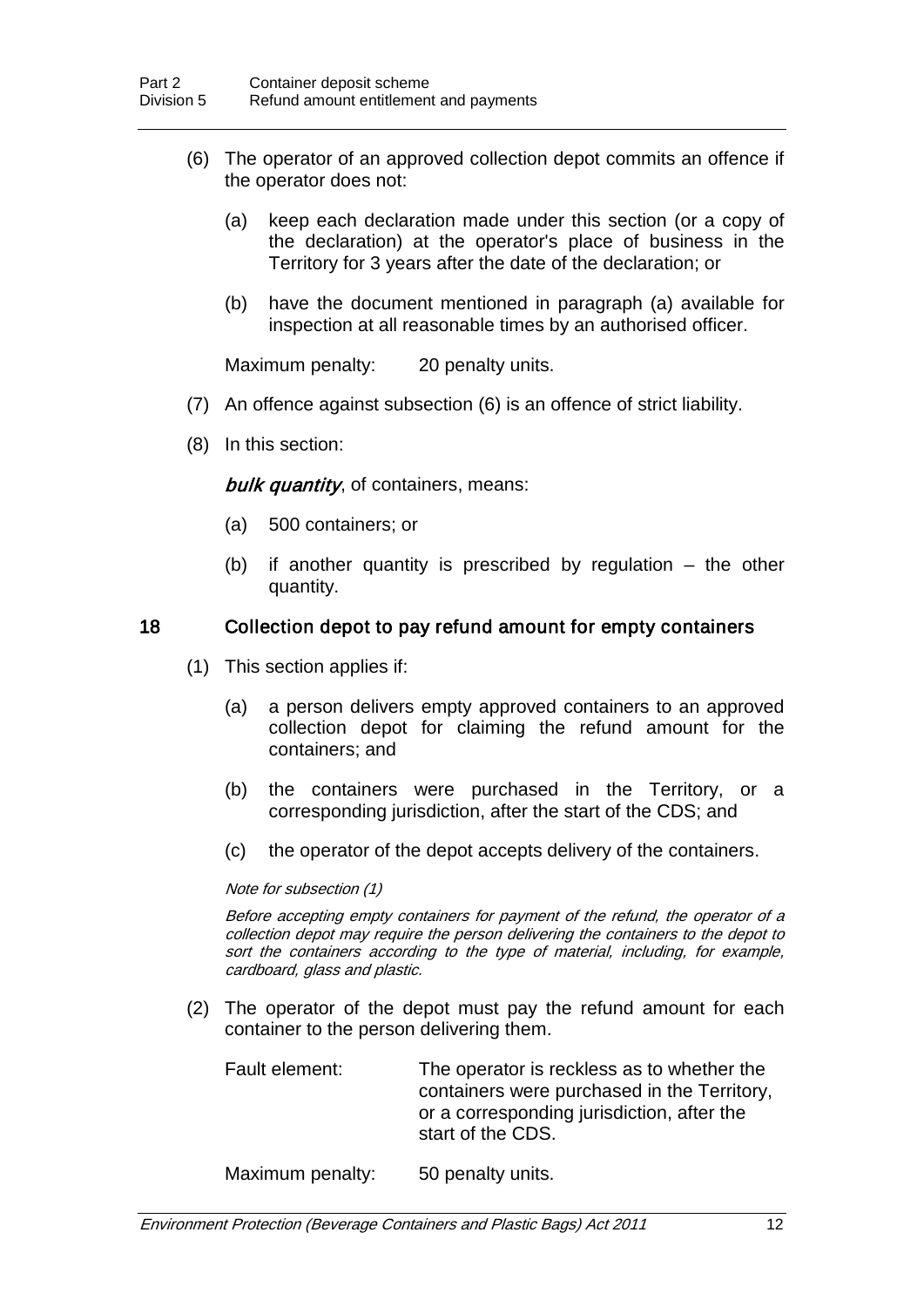- (3) In a proceeding for an offence against subsection (2), the court must presume, in the absence of evidence to the contrary, the containers were purchased in the Territory, or a corresponding jurisdiction, after the start of the CDS.
- (4) Subsection (2) does not apply if:
	- (a) the containers are contaminated when delivered to the depot; or
	- (b) the refund amount for the containers has already been paid to a person who delivered them to an approved collection depot; or
	- (c) the operator of the depot asked for a declaration under section 17(3) for the containers and the request was not complied with.
- (5) For subsection (4)(a), a container is contaminated if it:
	- (a) is unclean; or
	- (b) is affected by a contaminant, including, for example, oil, paint, sand and stones; or
	- (c) has a lid on it.

#### 19 How refund amount paid

- (1) The operator of an approved collection depot must pay the refund amount for an approved container as follows:
	- (a) for a refund amount dispensed from a reverse vending machine:
		- (i) in cash; or
		- (ii) in a way prescribed by regulation;
	- (b) otherwise in cash.

Maximum penalty: 50 penalty units.

(2) An offence against subsection (1) is an offence of strict liability.

#### 20 Operator of collection depot may be reimbursed for costs

- (1) This section applies if:
	- (a) a manufacturer supplies a beverage in an approved container; and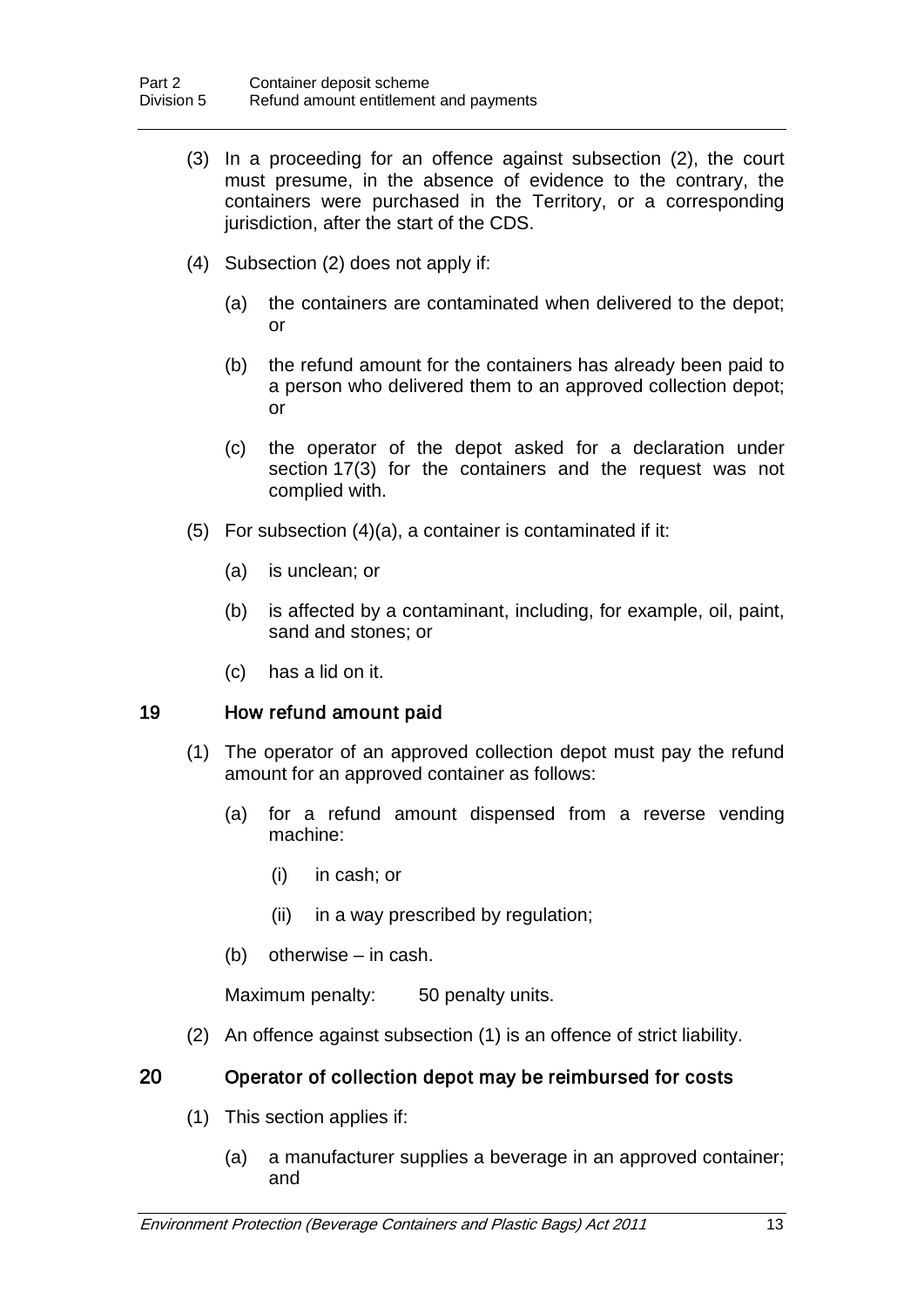- (b) a person delivers the empty container to an approved collection depot; and
- (c) the operator of the depot pays the refund amount for the container to the person; and
- (d) the operator delivers the container to a CDS coordinator.
- (2) The operator of the depot may, by written notice, require the CDS coordinator to pay:
	- (a) the refund amount; and
	- (b) the reasonable costs incurred by the operator relating to sorting, cleaning, storing, packing and processing the container for ensuring the container can be reused, recycled or otherwise disposed of.
- (3) The CDS coordinator must, within 30 days after receiving the notice, pay the amount to the operator of the depot.
- (4) If the CDS coordinator does not pay the amount within the 30-day period, the operator of the depot may recover the amount as a debt payable to the operator.

## Division 6 CDS approvals

## Subdivision 1 Application process for CDS approvals

## 21 Making application

- (1) An application for a CDS approval must be:
	- (a) made in the approved form to the CEO; and
	- (b) accompanied by additional information to enable the CEO to decide the application.
- (2) If the application is for a supply approval, the application can be made by a manufacturer, distributor or beverage retailer of containers.

## 22 CEO may require further information

The CEO may, by written notice, require the applicant to give the CEO further documents or information within the reasonable period stated in the notice.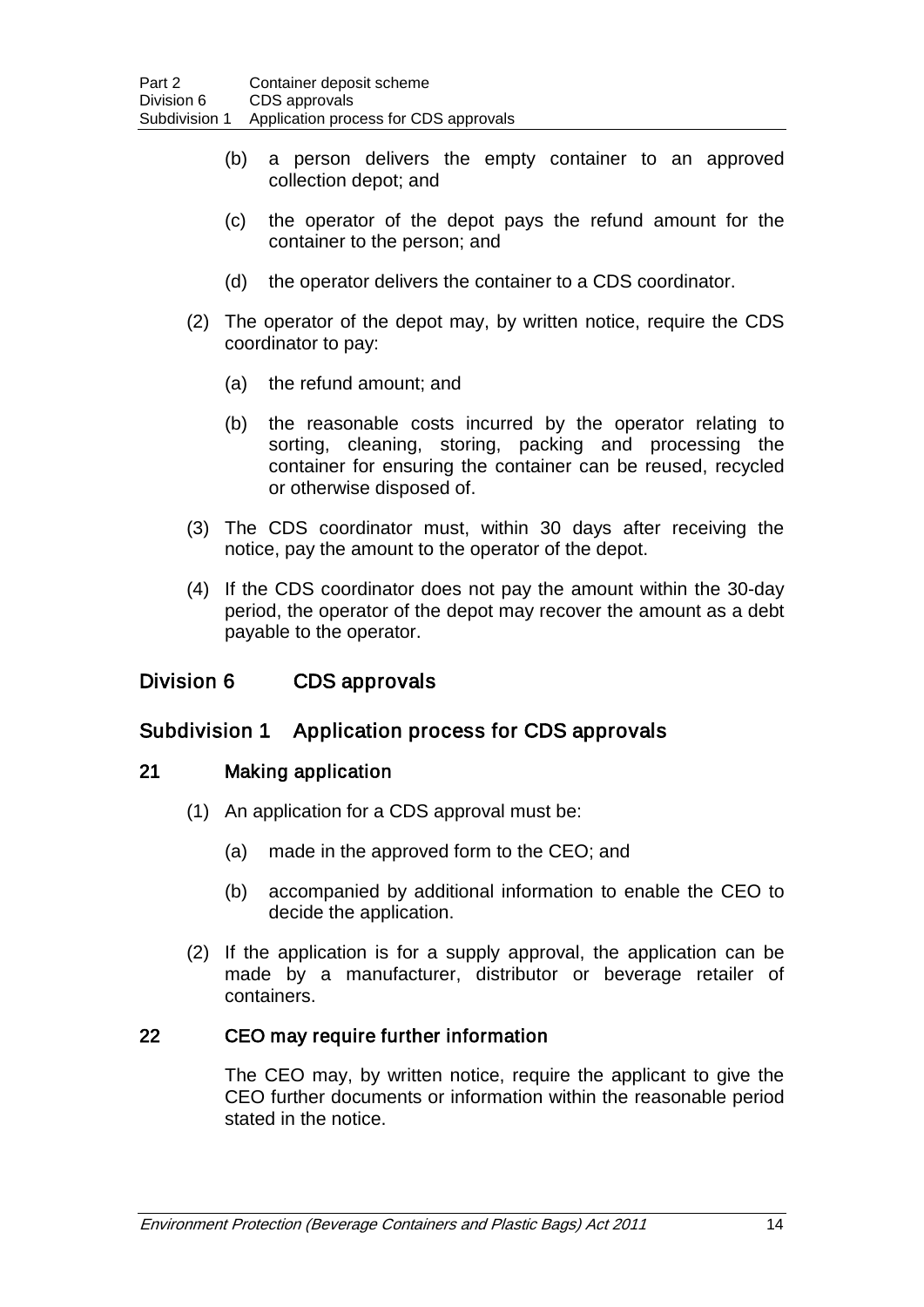## 23 Considering application

- (1) The CEO must consider the application and grant or refuse to grant it.
- (2) The CEO may grant the application only if satisfied:
	- (a) there is an ongoing, effective and appropriate waste management arrangement in place for the containers to which the application relates; and
	- (b) for a supply approval:
		- (i) the container material (including the label) is suitable for recycling, reuse or other disposal considered appropriate by the CEO; and
		- (ii) the way the refund marking is proposed to be applied to the containers is not likely to render the containers unsuitable for recycling, reuse or other disposal considered appropriate by the CEO.

## 24 Conditions of approval

- (1) A CDS approval is subject to the condition that the holder must have in place an effective waste management arrangement for the containers to which the approval relates.
- (2) In addition, a supply approval is subject to the condition that containers to which the approval relates must bear the approved refund marking.
- (3) The CEO may grant a CDS approval subject to the other reasonable conditions stated in it having regard to the CDS principles.
- (4) Without limiting subsection (3), a supply approval may be granted subject to conditions of a transitional nature covering the application of the approval to containers that are:
	- (a) held by manufacturers, distributors or beverage retailers for sale; or
	- (b) sold but not delivered as empty containers for payment of the refund amount under the CDS.

## 25 Notice of decision on application

(1) If the CEO grants an application for an approval, the CEO must give the applicant notice of the decision.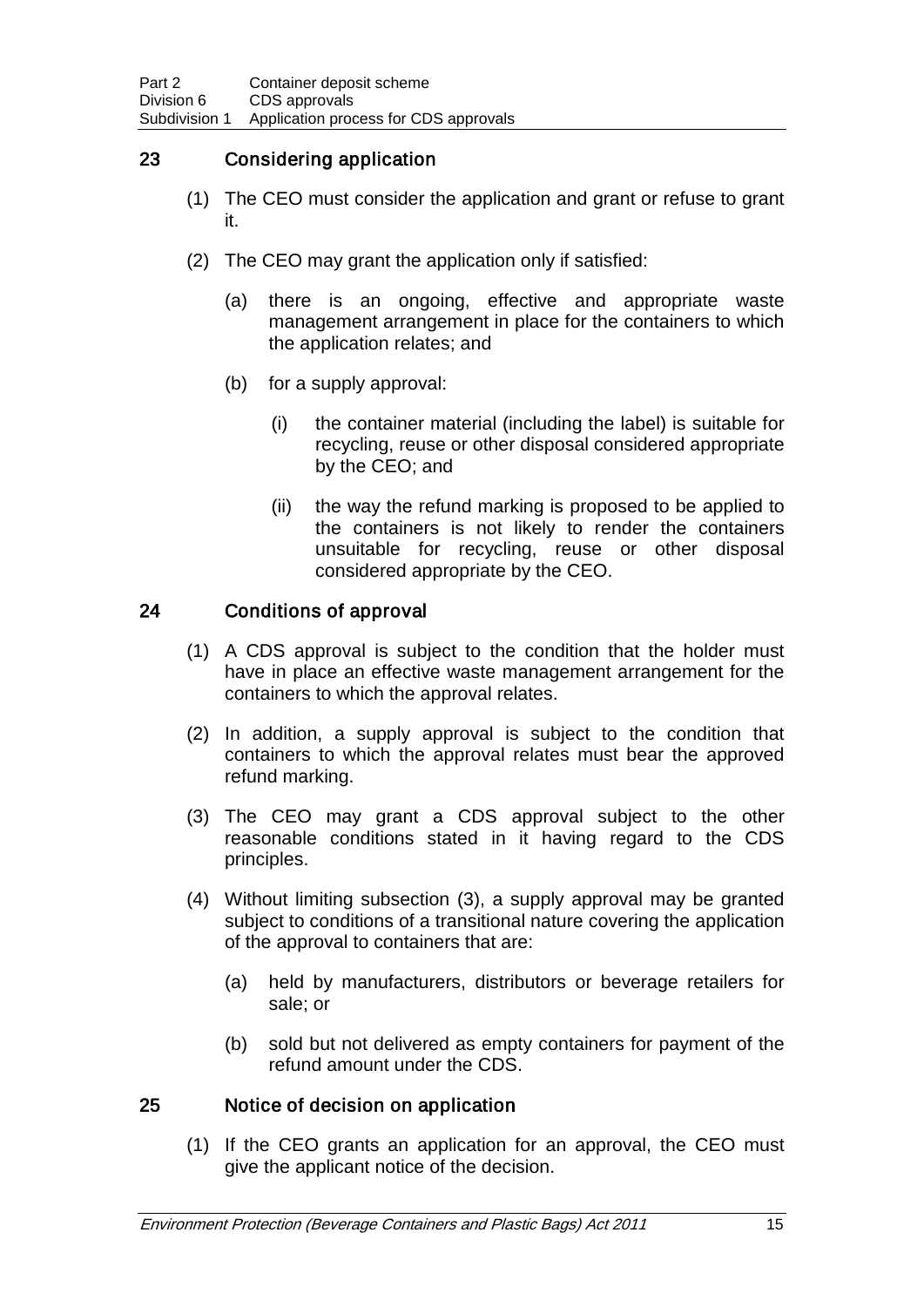- (2) The notice must state the conditions to which the approval is subject under section 24(3).
- (3) In addition, the notice for a supply approval must state the containers to which the approval relates by reference to:
	- (a) the manufacturer or distributor of the containers; and
	- (b) any one or more of the following:
		- (i) product name;
		- (ii) container contents when full;
		- (iii) container capacity;
		- (iv) container material;
		- (v) another factor the CEO considers relevant.
- (4) If the CEO refuses an application for an approval, the CEO must give the applicant a review notice for the refusal.

#### 26 Duration of approval

A CDS approval remains in force for the period, not less than 5 years, stated in it.

#### 27 Renewal of approval

- (1) An application for the renewal of a CDS approval must be made by the holder of the approval.
- (2) This Division applies (with the necessary changes) to the application as if it were an application for a CDS approval.
- (3) If the application is made before the CDS approval ends, the approval continues in force until the application is decided.

#### 28 Approval not transferable

A CDS approval is not transferable by the holder of the approval.

## Subdivision 2 Variation of conditions of CDS approvals

#### 29 Definitions

In this Division:

condition, of an approval, means a condition of the approval imposed by the CEO.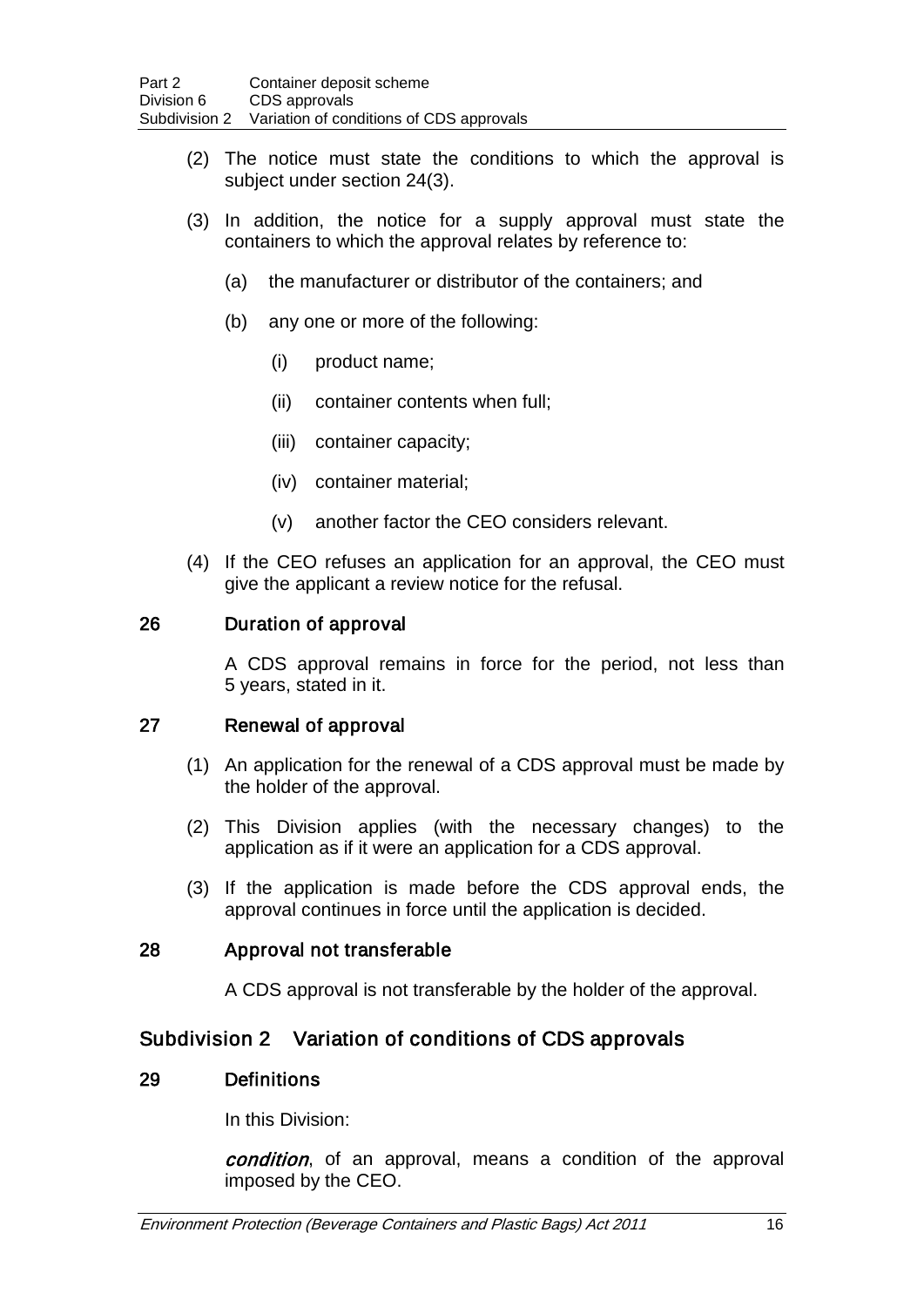## variation, of a condition of CDS approval, means:

- (a) amend an existing condition of the approval; or
- (b) impose a new condition of the approval; or
- (c) remove an existing condition of the approval.

### 30 Variation of conditions – CEO's initiative

- (1) The CEO may decide to vary the conditions of a CDS approval if the CEO becomes aware of information that, if it had been known when the approval was granted or renewed, the CEO would have imposed conditions or different conditions on the approval.
- (2) Before deciding to vary the conditions, the CEO must:
	- (a) give written notice to the holder of the approval:
		- (i) of the particulars of the proposed variation; and
		- (ii) that the holder may make written submissions to the CEO about the proposed variation within a reasonable period of at least 21 days stated in the notice; and
	- (b) have regard to written submissions made to the CEO by the holder before the stated day.
- (3) If the CEO decides to vary the conditions of the approval, the CEO must immediately give the holder a review notice for the decision.

## 31 Variation of conditions – application by holder

- (1) The holder of a CDS approval may apply to the CEO for the variation of conditions of the approval.
- (2) The application must be:
	- (a) in the approved form; and
	- (b) accompanied by sufficient documents and information to enable the CEO to decide the application, including the documents and information stated in the approved form.

## 32 CEO may require further information

The CEO may, by written notice, require the applicant to give the CEO further documents or information within the reasonable period stated in the notice.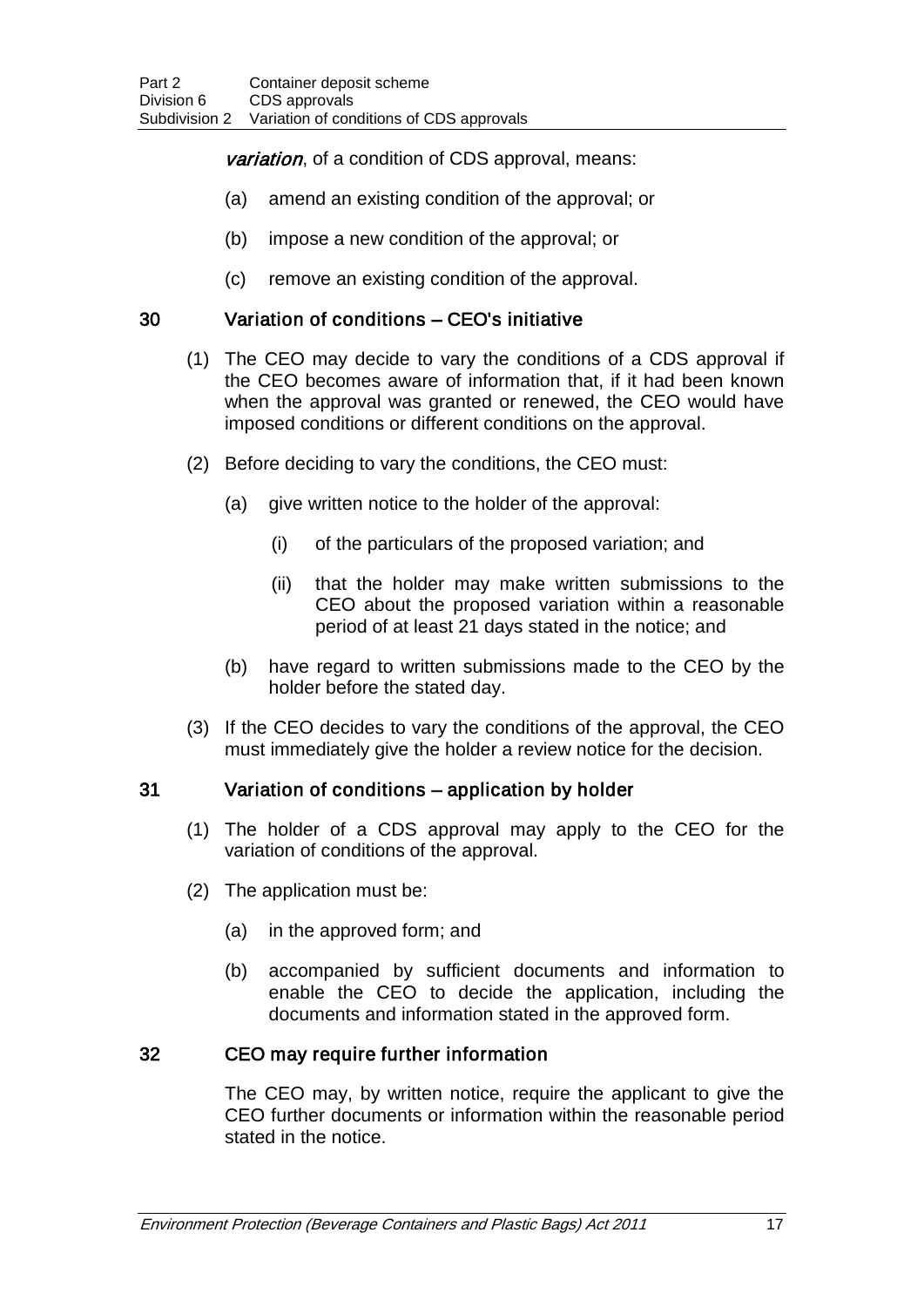## 33 Consideration of application

- (1) The CEO must consider the application and grant or refuse to grant it.
- (2) The CEO must refuse to grant the application unless satisfied the approval could be granted subject to the varied conditions.

### 34 Notice of decision on application

- (1) If the CEO decides to vary the conditions of the approval, the CEO must immediately give the holder written notice for the decision.
- (2) If the CEO refuses to grant the application, the CEO must immediately give the holder a review notice for the decision.

### 35 Failure to decide application

The CEO is taken to have refused the application if the CEO does not decide the application within 30 days after:

- (a) the application is made; or
- (b) if the CEO gives the applicant notice to give the CEO further documents or information – the end of the period stated in the notice for giving the document or information.

## 36 When variation of conditions takes effect

The variation of conditions of a CDS approval takes effect on:

- (a) the day notice of the decision is given to the holder of the approval; or
- (b) the later day of effect stated in the notice.

## Subdivision 3 Suspension and cancellation of CDS approvals

#### 37 Grounds for suspending or cancelling approval

Each of the following is a ground for suspending or cancelling a CDS approval:

- (a) the holder of the approval has contravened a provision of this Act;
- (b) the holder of the approval has failed to comply with the waste management arrangement or CDS principles applying to the holder's approval and it is necessary to suspend or cancel the approval to achieve the objects of this Act;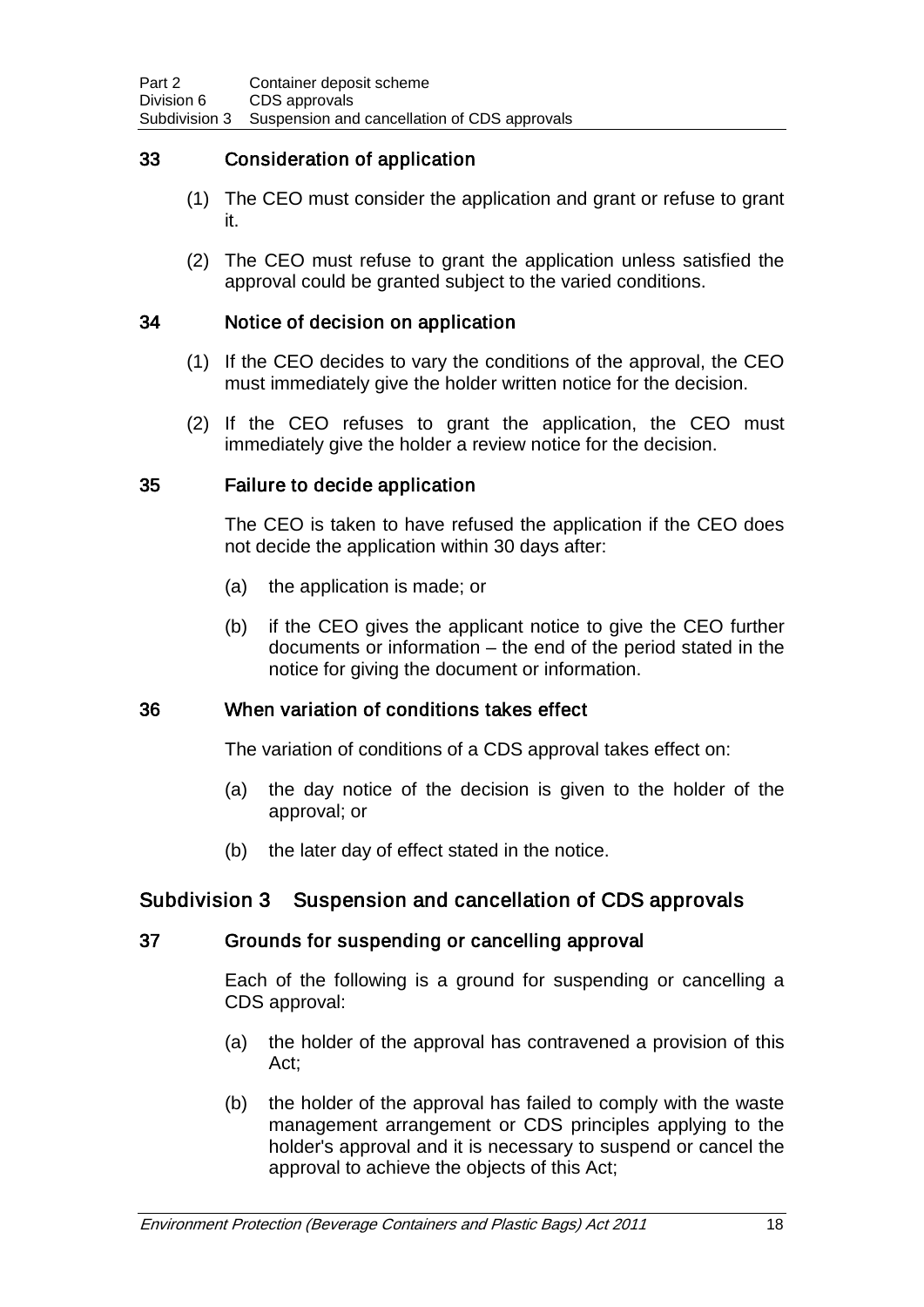- (c) the approval was granted or renewed because of a materially false or misleading representation;
- (d) the CEO becomes aware of information that, if it had been known when the application for the approval or its renewal was granted, the CEO would have refused the application.

### 38 Show cause notice

- (1) If the CEO believes a ground exists to suspend or cancel a CDS approval, the CEO must give the holder of the approval written notice under this section.
- (2) The notice must state the following:
	- (a) the action (the *proposed action*) the CEO proposes taking under this Division;
	- (b) the grounds for the proposed action;
	- (c) an outline of the facts and circumstances forming the basis for the grounds;
	- (d) if the proposed action is suspension of the approval the proposed suspension period;
	- (e) an invitation to the holder to show cause within a period stated in the notice (being at least 7 days after the date of the notice) why the proposed action should not be taken.

#### 39 Representations about show cause notices

- (1) The holder of the approval may make written representations about the show cause notice to the CEO in the period stated in the notice.
- (2) The CEO must consider all written representations made under subsection (1) (the *accepted representations*).

#### 40 Ending show cause process without further action

If, after considering the accepted representations for the show cause notice, the CEO no longer believes a ground exists to suspend or cancel the approval the CEO:

- (a) must not take any further action about the show cause notice; and
- (b) must give written notice to the holder of the approval that no further action is to be taken about the show cause notice.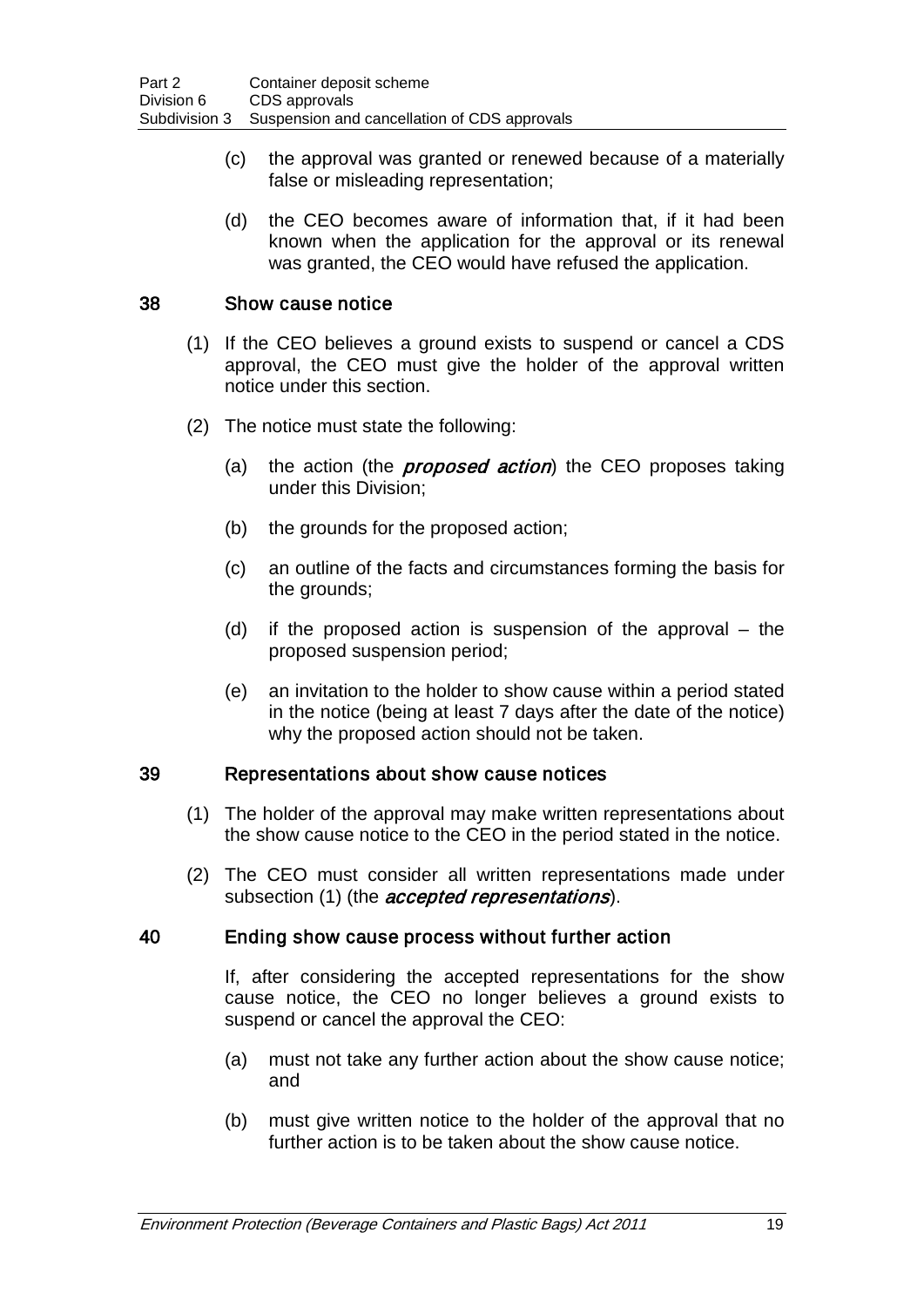### 41 Suspension or cancellation

- (1) This section applies if:
	- (a) after considering the accepted representations for the show cause notice, the CEO:
		- (i) still believes a ground exists to suspend or cancel the approval; and
		- (ii) believes suspension or cancellation of the approval is warranted; or
	- (b) there are no accepted representations for the show cause notice.
- (2) The CEO may:
	- (a) if the proposed action stated in the show cause notice was to suspend the approval for a stated period – suspend the approval for not longer than the stated period; or
	- (b) if the proposed action stated in the show cause notice was to cancel the approval – either cancel the approval or suspend it for a period.
- (3) The CEO must immediately give a review notice for the decision to the holder of the approval.
- (4) The decision takes effect on:
	- (a) the day the review notice is given to the holder; or
	- (b) if a later day of effect is stated in the notice the later day.

#### Subdivision 4 Miscellaneous matters

#### 42 Contravention of condition

The holder of a CDS approval must not engage in conduct that results in a contravention of a condition of the approval.

Fault elements:

The person:

(a) intentionally engages in the conduct; and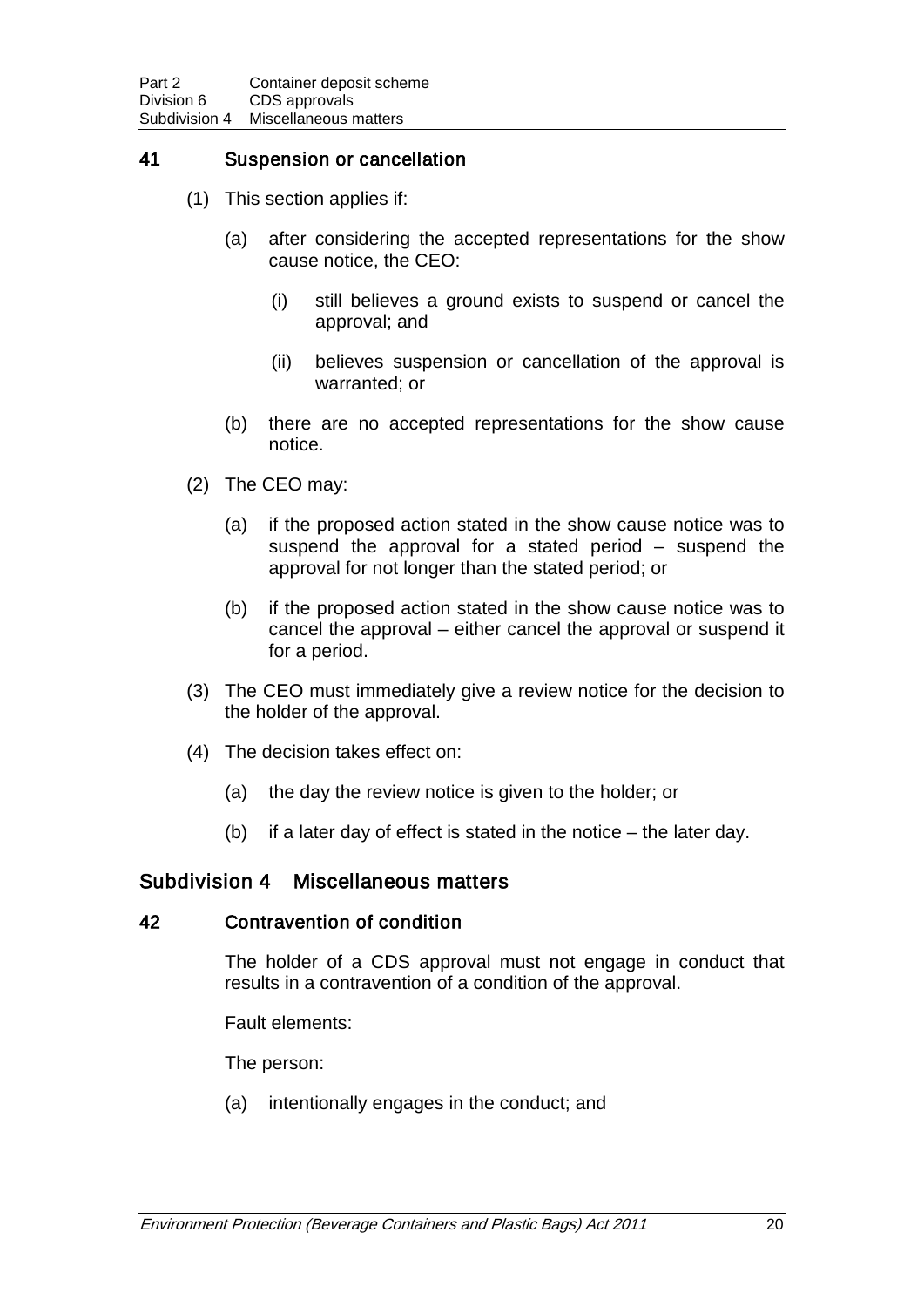(b) is reckless as to whether the conduct would result in a contravention of a condition of the approval.

Maximum penalty: 100 penalty units.

#### 43 CDS approval holders to keep records

(1) The holder of a CDS approval must keep records of the holder's CDS activities in the approved form.

Maximum penalty: 20 penalty units.

(2) An offence against subsection (1) is an offence of strict liability.

### 44 Annual returns by CDS approval holders

(1) The holder of a CDS approval must in each year, before the date prescribed by regulation, give the CEO an annual return in the approved form.

Maximum penalty: 20 penalty units.

- (2) An offence against subsection (1) is an offence of strict liability.
- (3) If the holder does not comply with subsection (1), the CEO may, by written notice, require the holder to remedy the default with 14 days after giving the notice.
- (4) If the holder does not comply with the notice within the 14-day period, the approval is suspended until the notice is complied with.
- (5) If the holder does not comply with the notice within 6 months after the notice is given, the approval is cancelled.
- (6) The CEO must give written notice of the suspension or cancellation to the holder.

#### 45 Sign at retail premises

- (1) The CEO may, by written notice, require a beverage retailer of a beverage in an approved container to ensure there is placed at the premises where the retailer supplies the beverage a sign stating:
	- (a) a refund amount will be paid for the delivery of an empty approved container to an approved collection depot; and
	- (b) the location of approved collection depots in the vicinity of the premises.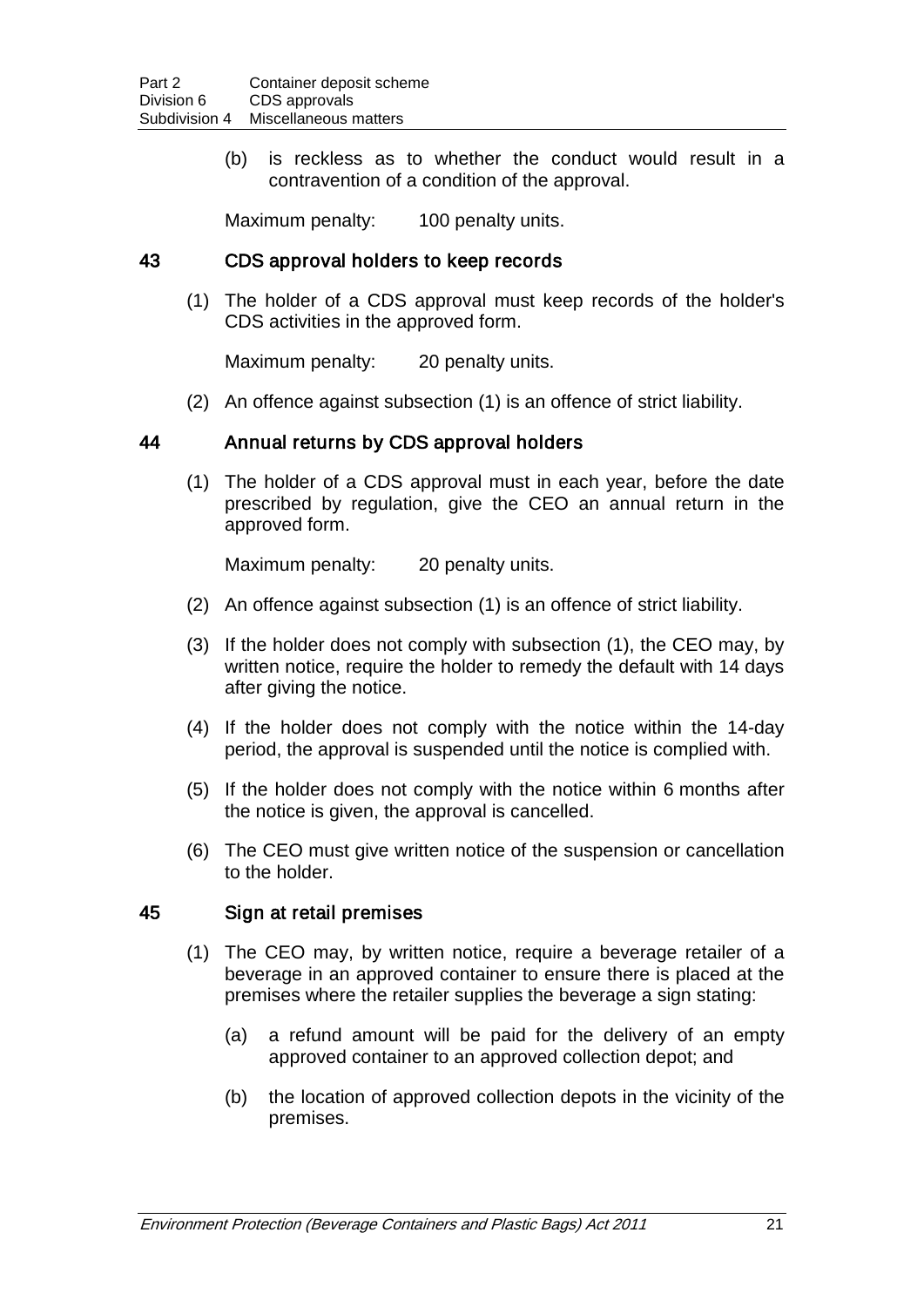(2) The retailer must comply with the notice.

Maximum penalty: 20 penalty units.

(3) An offence against subsection (2) is an offence of strict liability.

## Division 7 Reviews

### 46 Application for review of decision

- (1) An affected person for a decision may apply to the Local Court for a review of the merits of the decision.
- (2) The application must be made within 30 days after:
	- (a) the person receives a review notice for the decision; or
	- (b) if paragraph (a) does not apply the person becomes aware of the decision.

## 47 Operation and implementation of decision

- (1) The application for review does not affect the operation or implementation of the decision.
- (2) However, the Local Court may make an order staying or otherwise affecting the operation or implementation of so much of the decision as the Court considers appropriate to effectively hear and decide the application.
- (3) The order:
	- (a) is subject to the conditions stated in the order; and
	- (b) has effect:
		- (i) for the period stated in the order; or
		- (ii) if no period is stated until the Court decides the application.

## 48 Conduct of hearing

- (1) At the hearing of the application, fresh evidence or evidence in addition to or in substitution for the evidence before the CEO may be given.
- (2) In deciding the application, the Local Court may:
	- (a) confirm the decision; or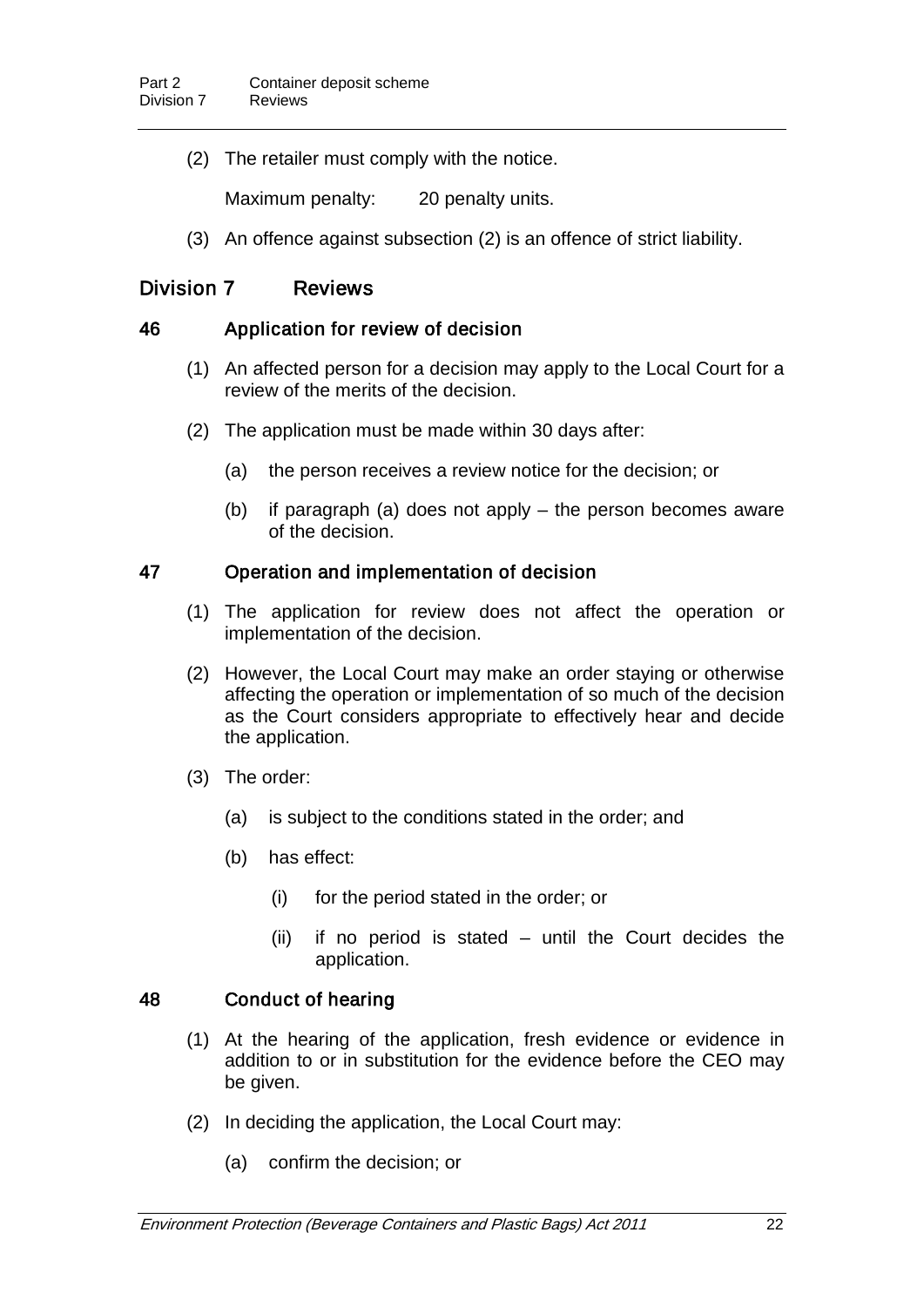- (b) vary the decision; or
- (c) set aside the decision and substitute its own decision for the decision; or
- (d) refer the matter to which the application relates to the CEO for reconsideration, either generally or in relation to stated matters, and for substitution of another decision.
- (3) In referring the matter to the CEO, the Court must:
	- (a) advise the CEO of its reasons for doing so; and
	- (b) give to the CEO the directions it considers appropriate for the reconsideration of the whole or any part of the matter being remitted.
- (4) The Court may make the orders it considers appropriate to give effect to its decision and the orders as to costs it considers just.
- (5) A decision under subsection (2)(b) or (c) is taken for this Act (other than this Division) to be the CEO's decision.

### Division 8 General

#### 49 Minister may establish targets for reuse, recycling or other disposal of approved containers

- (1) The Minister may establish targets for the reuse, recycling or other appropriate disposal of approved containers.
- (2) The Minister must publish the targets on the Agency's website.
- (3) The Minister must monitor the extent to which the targets are being achieved.

#### 50 Review of CDS

- (1) Within 2 years after the start of the CDS, the Minister must review the kinds of containers to which the CDS applies.
- (2) In addition, the Minister must review the operation of the CDS at intervals of 5 years after it starts.
- (3) The Minister must table a copy of a report of a review in the Legislative Assembly within 6 sitting days after completing it.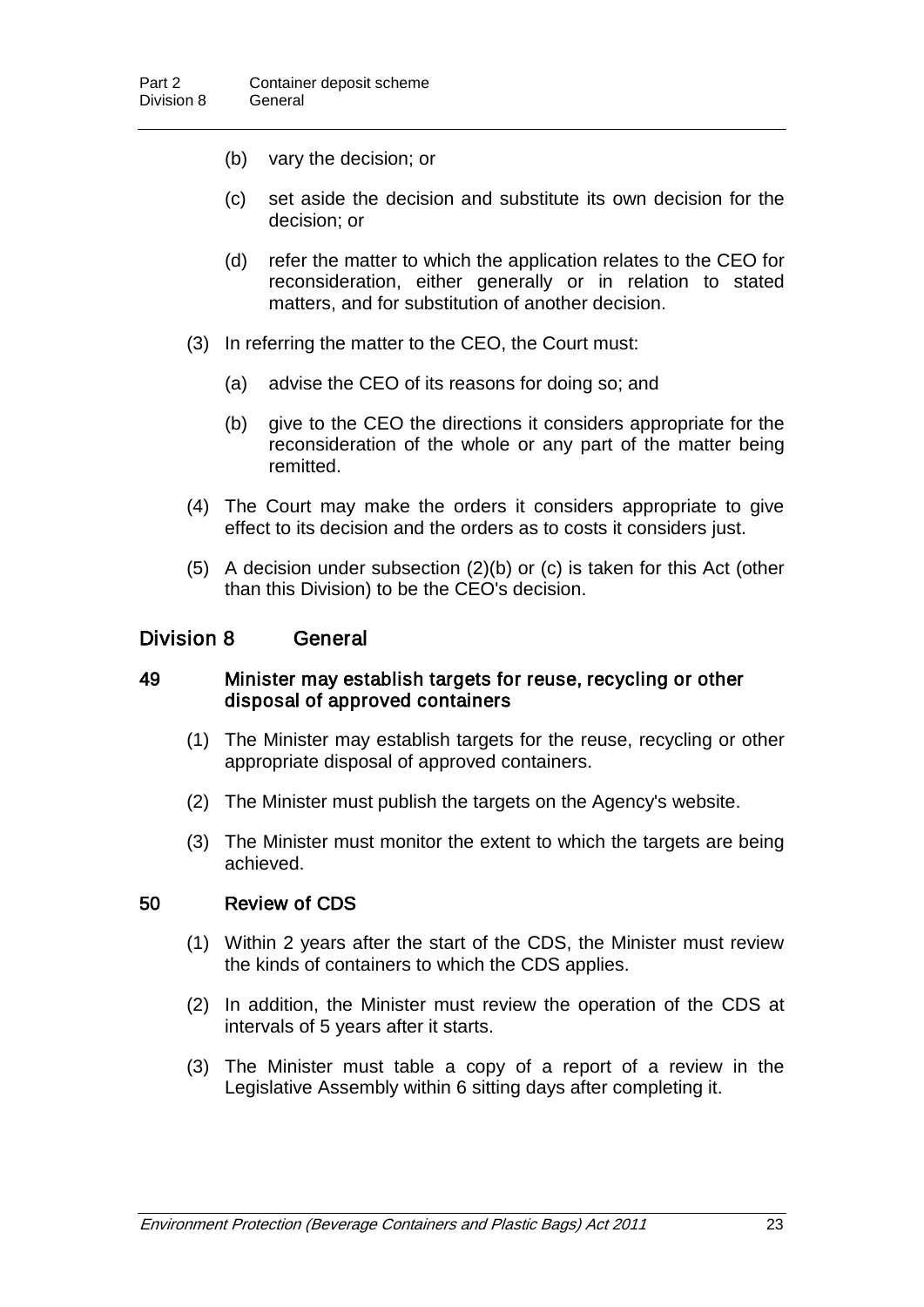# Part 3 Plastic bags

# Division 1 Basic concepts

## 51 Meaning of *prohibited plastic bag*

## $(1)$  A *prohibited plastic bag* is:

- (a) a carry bag:
	- (i) the body of which comprises (in whole or part) polyethylene with a thickness of less than 35 microns; and
	- (ii) that has handles; or
- (b) a bag of a kind prescribed by regulation.
- (2) However, each of the following is not a prohibited plastic bag:
	- (a) a biodegradable bag;
	- (b) a plastic bag that is, or forms an integral part of, the packaging in which goods are sealed prior to sale;
	- (c) a bag of a kind prescribed by regulation.

## 52 Meaning of *biodegradable bag*

A **biodegradable bag** is a carry bag comprised of material of a type that:

- (a) has been assessed and tested in accordance with the Australian Standard prescribed by regulation, as in force from time to time; and
- (b) can be designated, in accordance with the Standard, as compostable.

## 53 Meaning of phase out period and prohibition day

- (1) The *phase out period* is the period from the day this Part commences to the day immediately preceding the prohibition day.
- (2) The *prohibition day* is the day prescribed by regulation.

## 54 Part does not apply to exempt person

This Part, or a provision of this Part, does not apply to a person exempted by regulation.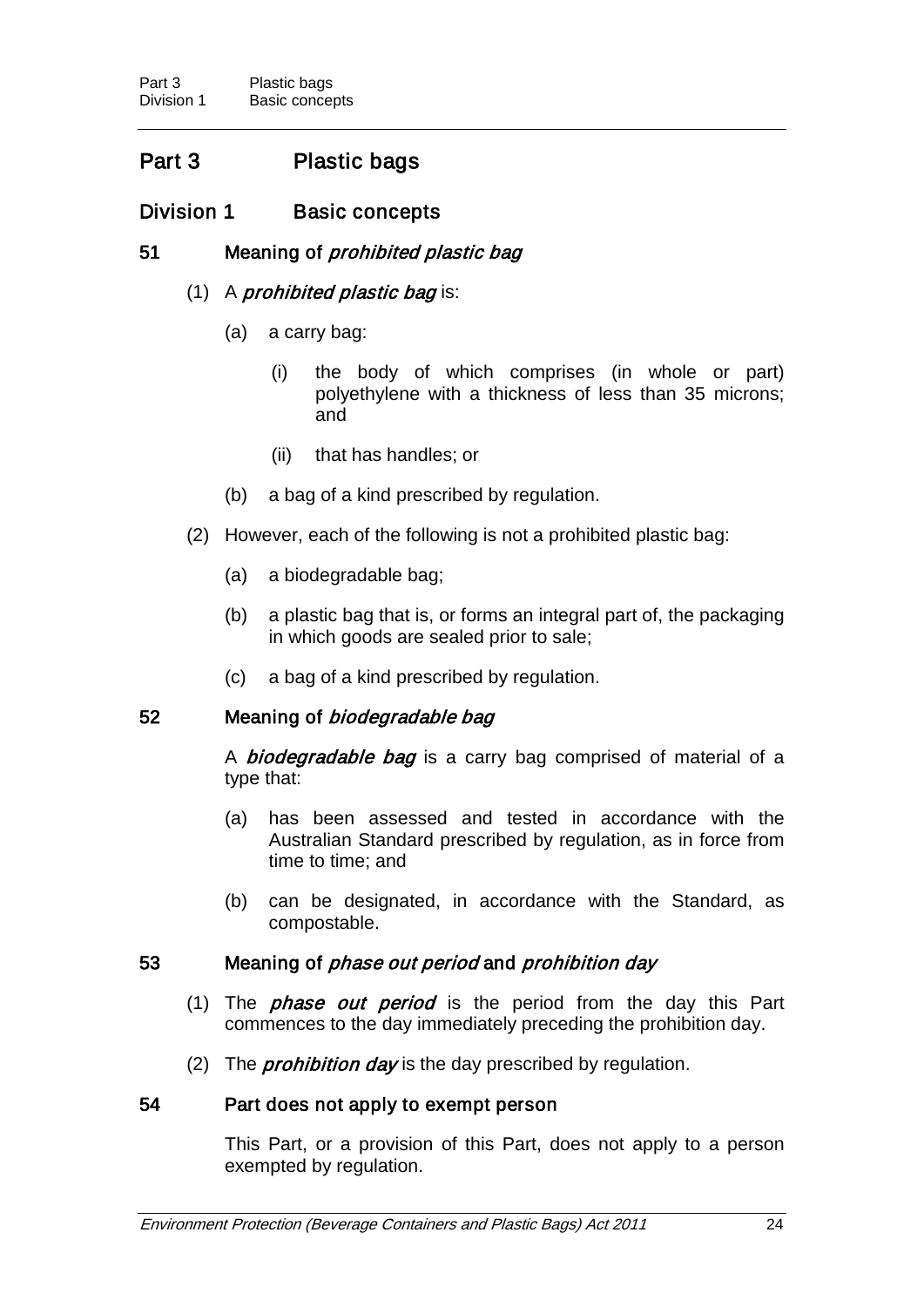# Division 2 Obligations of retailers and others

### 55 Retailer must make alternative bags available during phase out period

- (1) A retailer commits an offence if, during the phase out period, the retailer:
	- (a) makes a prohibited plastic bag available to a customer for carrying goods purchased, or to be purchased, from the retailer; and
	- (b) is not able to provide an alternative bag to the customer on the customer's request.

Maximum penalty: 50 penalty units.

- (2) An offence against subsection (1) is an offence of strict liability.
- (3) It is a defence to a prosecution for an offence against subsection (1) if the defendant establishes a reasonable excuse.
- (4) Subsection (1) does not prevent a retailer from charging a customer a fee for an alternative bag.
- (5) In this section:

alternative bag means any of the following:

- (a) a biodegradable bag;
- (b) a carry bag designed to be used on a regular basis over a period of 2 years;
- (c) a carry bag of a kind prescribed by regulation.

## 56 Retailer must display notices during phase out period

- (1) A retailer commits an offence if, during the phase out period, the retailer:
	- (a) makes a prohibited plastic bag available at any premises to a customer for carrying goods purchased, or to be purchased, from the retailer; and
	- (b) does not display a notice in the premises in accordance with the requirements prescribed by regulation.

Maximum penalty: 50 penalty units.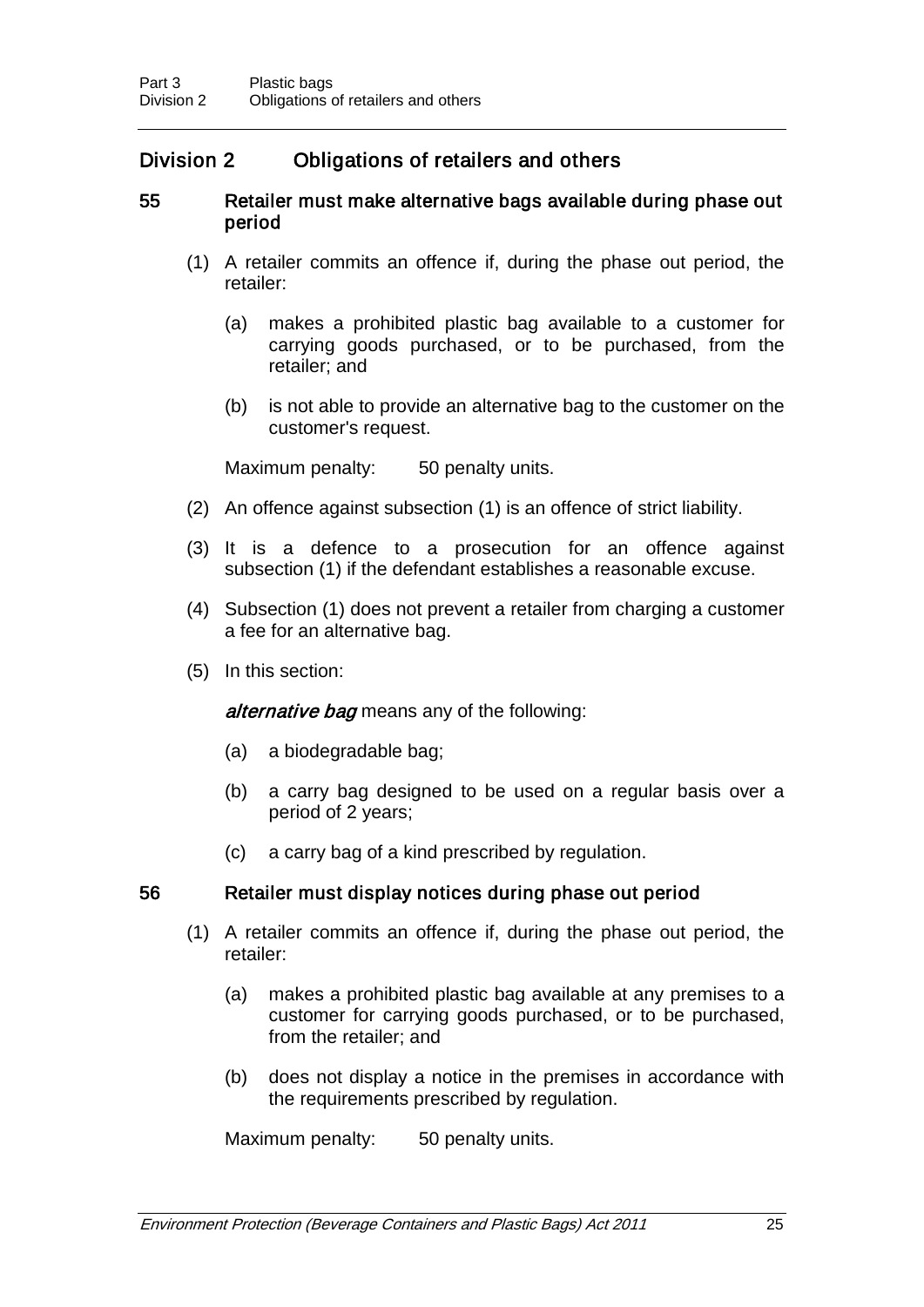- (2) An offence against subsection (1) is an offence of strict liability.
- (3) It is a defence to a prosecution for an offence against subsection (1) if the defendant establishes a reasonable excuse.

### 57 Obligations of retailer after phase out period

(1) A retailer must not, on or after the prohibition day, make a prohibited plastic bag available to a customer for carrying goods purchased, or to be purchased, from the retailer.

Maximum penalty: 50 penalty units.

- (2) An offence against subsection (1) is an offence of strict liability.
- (3) This section applies whether or not the customer is charged a fee for the prohibited plastic bag.

#### 58 Manufacturers and distributors must not represent prohibited plastic bags are not prohibited plastic bags

A person commits an offence if the person:

- (a) is a manufacturer or distributor of plastic bags; and
- (b) sells, supplies or otherwise provides prohibited plastic bags to another person; and
- (c) before, or in the course of, selling, supplying or providing the bags, represents to the other person that the bags are not prohibited plastic bags.

Fault elements:

The person:

- (a) intentionally sells, supplies or provides the bags; and
- (b) intentionally represents the bags are not prohibited plastic bags; and
- (c) is reckless as to whether the bags are prohibited plastic bags.

Maximum penalty: 200 penalty units.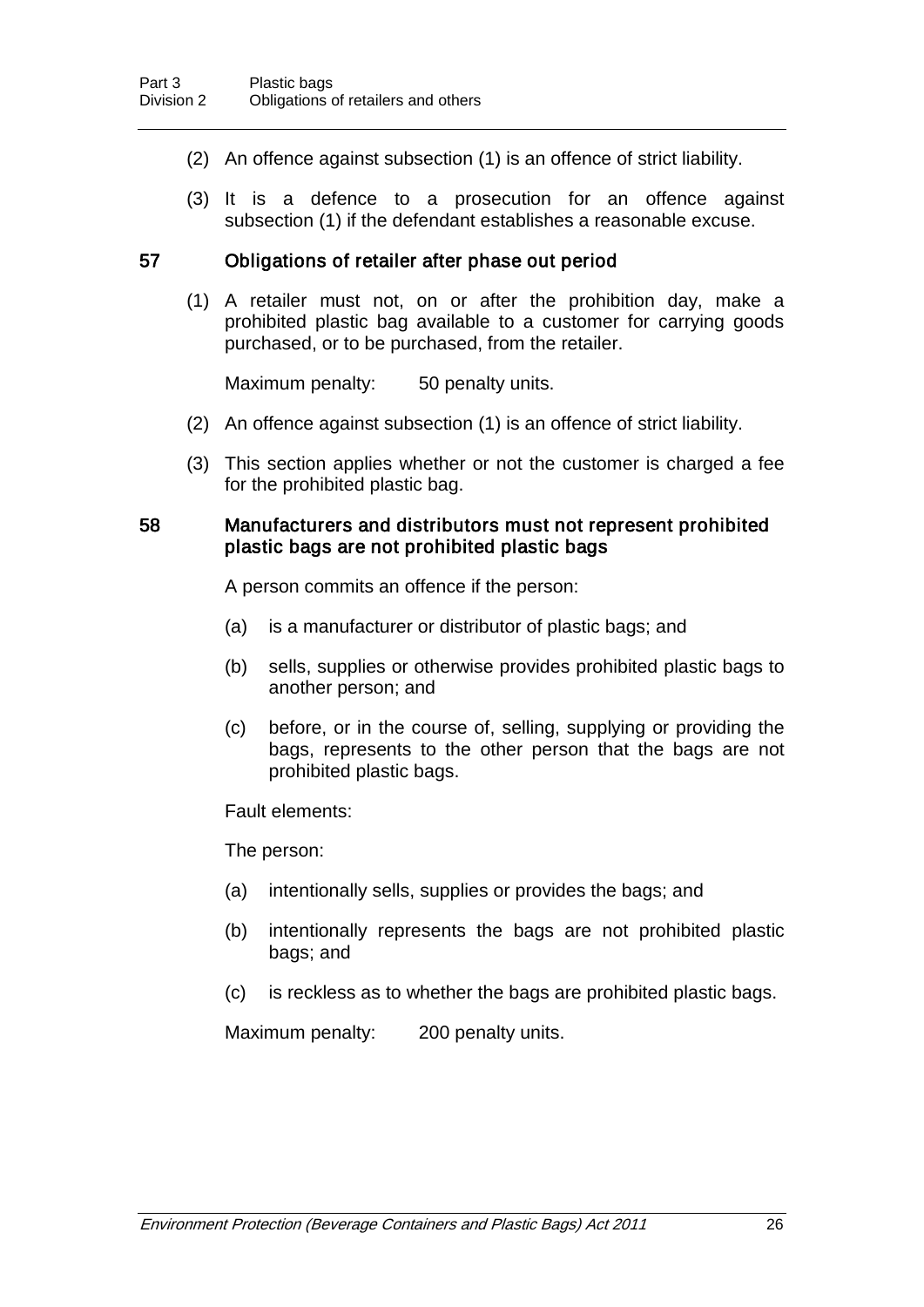### Division 3 General

#### 59 Review of Part

- (1) The Minister must, as soon as practicable after the second anniversary of the prohibition day, appoint a person to prepare a report on:
	- (a) the effect on the community of section 57; and
	- (b) the extent to which this Part has been effective in restricting the supply of prohibited plastic bags; and
	- (c) other matters the Minister considers to be relevant to the review.
- (2) The person must report to the Minister within 6 months after the appointment.
- (3) The Minister must table a copy of the report in the Legislative Assembly within 6 sitting days after receiving it.

## Part 4 Enforcement

#### Division 1 Preliminary matters

#### 60 Definitions

In this Part:

connected, see section 61.

*occupier*, of a place, means the person in occupation or control of the place, or if the place has different parts occupied or controlled by different persons, the person in occupation or control of the part concerned, and includes a person who reasonably appears to be an occupier of the place.

on, in relation to place, includes at and in the place.

place includes vacant land, premises and a vehicle.

#### premises includes:

- (a) a building; and
- (b) a part of a building; and
- (c) land on which a building is situated.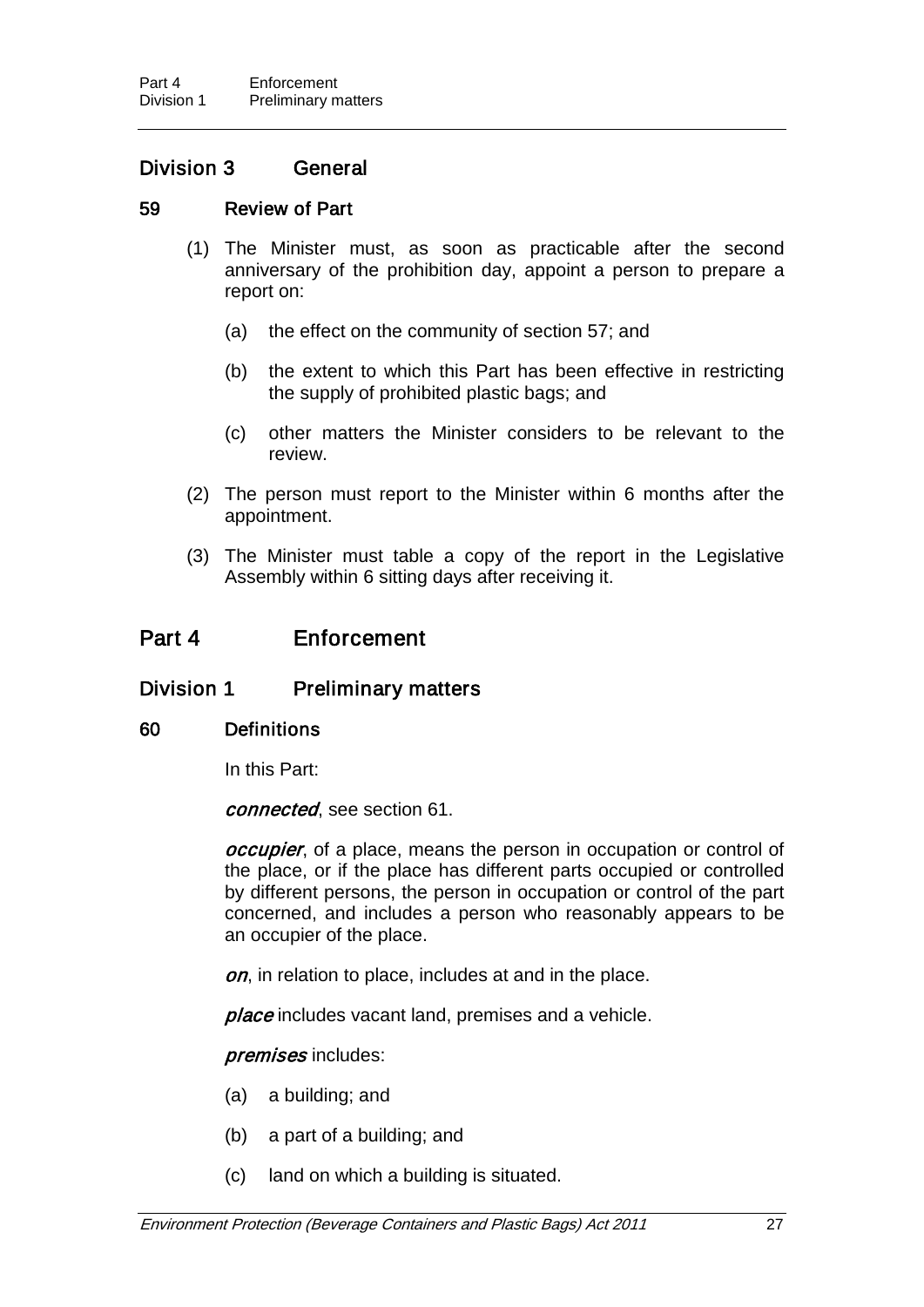## 61 When thing is *connected* with offence

For this Part, a thing is *connected* with an offence if:

- (a) the offence has been committed in relation to the thing; or
- (b) the thing will afford evidence of the commission of the offence; or
- (c) the thing was used, is being used or is intended to be used for the purpose of committing the offence.

## Division 2 Powers of authorised officers to enter places

### 62 Entry of place – general

- (1) For the administration of this Act, an authorised officer may enter:
	- (a) a place (other than residential premises) at any reasonable time; or
	- (b) any place at any time:
		- (i) with the consent of the occupier of the place; or
		- (ii) under a search warrant issued under this Division for the place.
- (2) An authorised officer who enters a place under subsection (1) must not remain on the place if the officer does not produce the officer's identity card when asked by the occupier of the place.

## 63 Consent to entry

- (1) An authorised officer seeking the consent of an occupier of a place to the officer's entry into or onto the place must:
	- (a) if the officer is an appointed authorised officer show the officer's identity card to the occupier; and
	- (b) give the occupier the reasons why entry is sought; and
	- (c) inform the occupier that the occupier may refuse to give consent.
- (2) If:
	- (a) it is material in proceedings for a court to be satisfied the occupier consented to entry under this Part; and
	- (b) written consent of the occupier is not produced in evidence;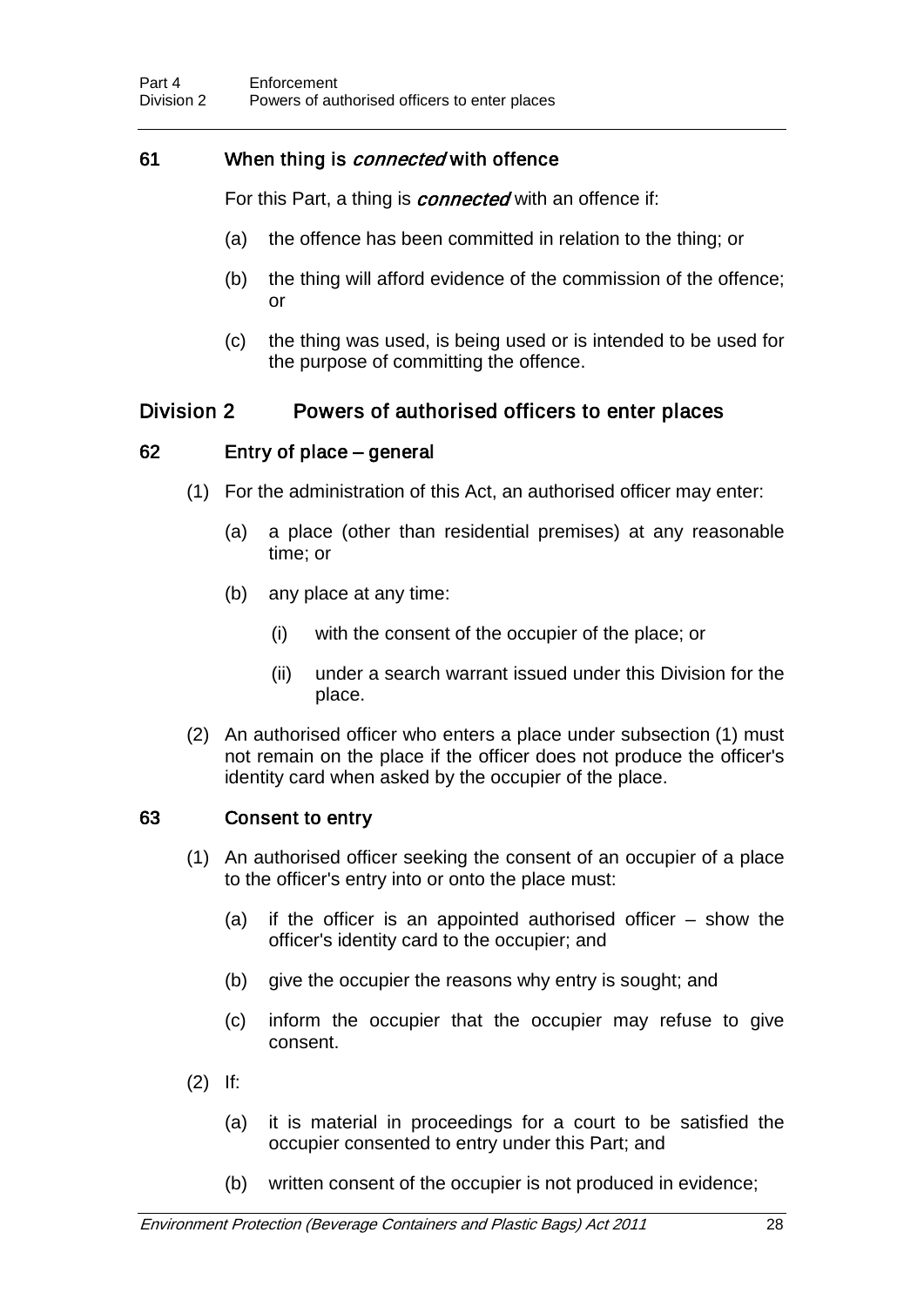the court may presume, in the absence of evidence to the contrary, the occupier did not give consent.

#### 64 Entry of place – search warrant

- (1) An authorised officer may apply to a magistrate, by information on oath, for a search warrant for a place if the officer reasonably believes an offence against this Act is about to be, is being or has been committed on the place.
- (2) The magistrate may issue a search warrant only if satisfied about the matters set out in the information.
- (3) The search warrant authorises the officer named in the warrant, and any other person assisting the officer, to enter the place and to exercise an authorised officer's powers under this Division.
- (4) The search warrant must state:
	- (a) the purpose for which it is issued; and
	- (b) the nature of the offence or contravention for which the entry is authorised; and
	- (c) the hours during which entry to the place is authorised or state that the entry is authorised at any time of the day or night; and
	- (d) the date, within 30 days after the warrant's issue, the warrant ceases to have effect.
- (5) The authorised officer executing the search warrant must, if asked by the occupier of the place or another person on the place, produce the warrant for the person's inspection.

#### 65 Additional powers for entry of vehicle

- (1) An authorised officer may enter a vehicle if the officer has reasonable grounds for suspecting:
	- (a) the vehicle is being, has been or is likely to be, used in the commission of an offence against this Act; or
	- (b) the vehicle, or a thing on the vehicle, may provide evidence of the commission of an offence against this Act.
- (2) For entering a vehicle under this Part, an authorised officer may require the person in control of the vehicle:
	- (a) to stop, move or not to move the vehicle; or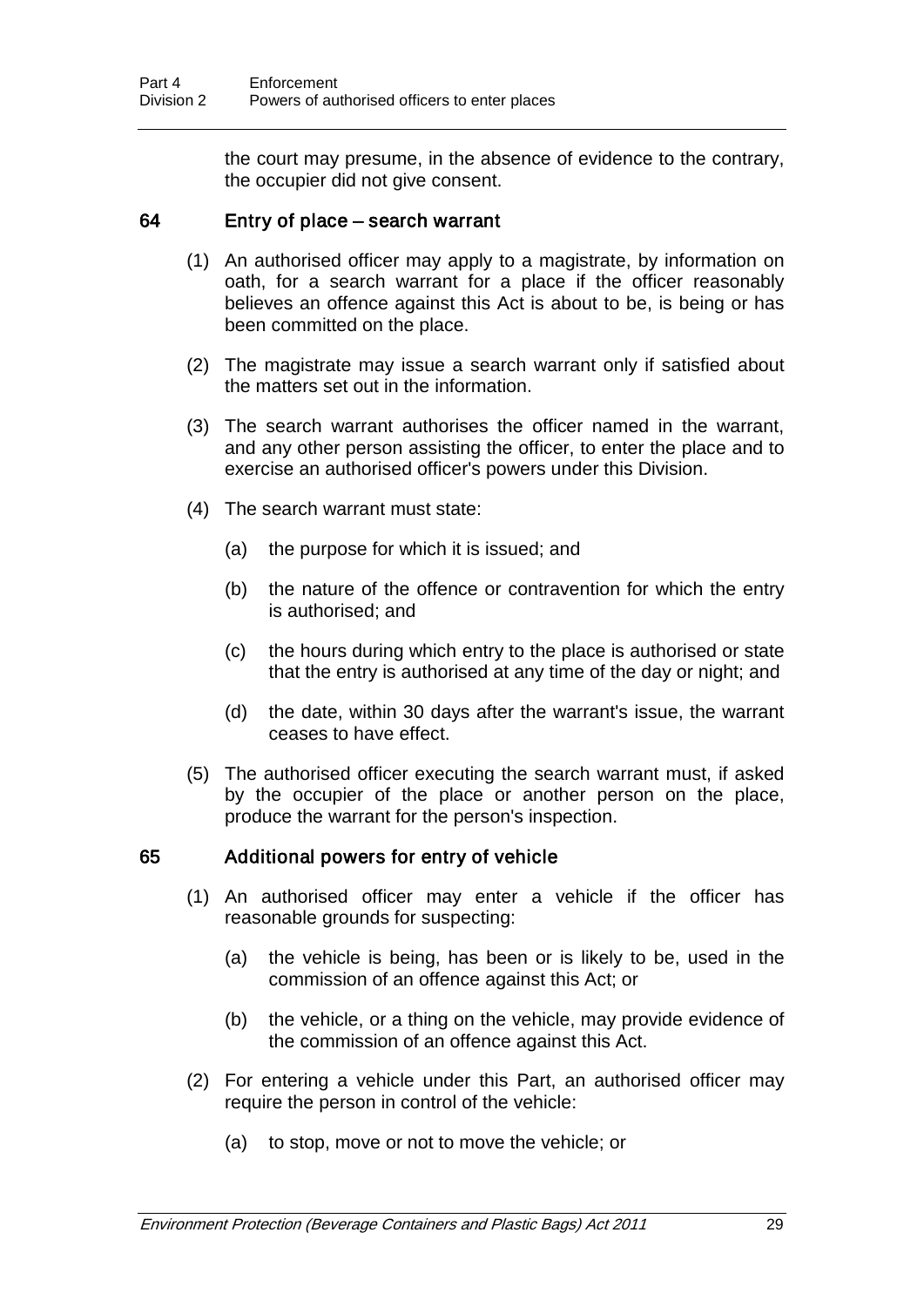- (b) to bring the vehicle to a stated place and remain in control of the vehicle until the officer permits the vehicle to depart; or
- (c) to give the officer reasonable help.
- (3) A person commits an offence if the person engages in conduct that results in a contravention of the officer's requirement.

Fault elements:

The person:

- (a) intentionally engages in the conduct; and
- (b) is reckless as to whether the conduct would result in a contravention of the requirement.

Maximum penalty: 100 penalty units.

(4) It is a defence to a prosecution for an offence against subsection (3) if the defendant establishes a reasonable excuse.

### Division 3 Powers of authorised officers on entry of places

#### 66 Powers on entry of place

- (1) An authorised officer who enters a place under Division 2 may do any of the following:
	- (a) inspect or examine the place or anything found on the place;
	- (b) break open and search fixtures and fittings, furniture and furnishings or boxes, packages and other containers (of any description) found on the place;
	- (c) take measurements of, or conduct tests in relation to, the place or anything found on the place;
	- (d) take photographs, films or audio, video or other recordings of the place or anything found on the place;
	- (e) take and remove from the place samples for analysis of anything found on the place;
	- (f) if the place is a vehicle subject to section 67, seize it;
	- (g) subject to section 67, seize anything found on the place;
	- (h) take copies of, or extracts from, documents found on the place;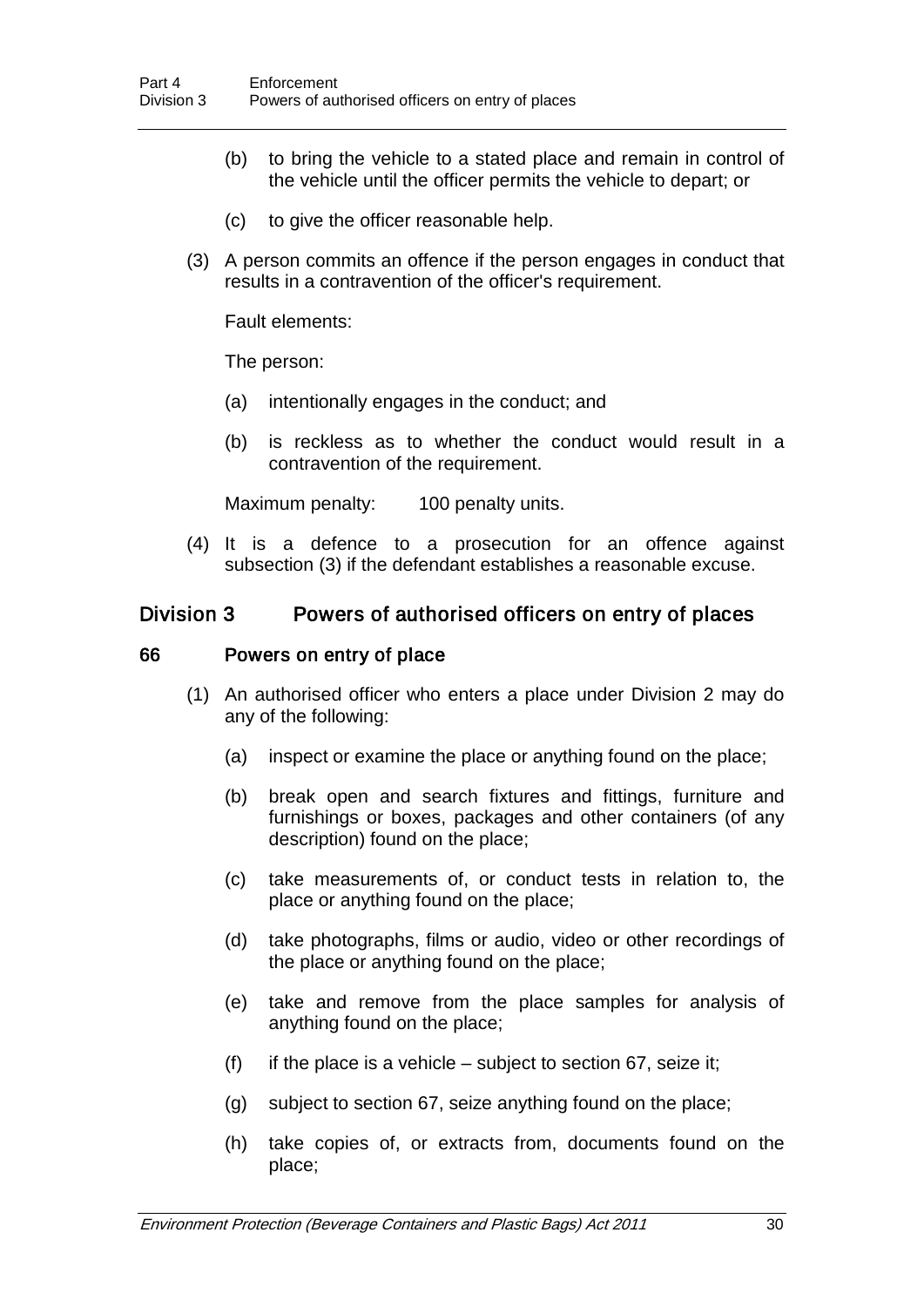- (i) require a person on the place to:
	- (i) answer questions or provide information; or
	- (ii) make available documents kept on the place; or
	- (iii) give the officer reasonable help to exercise powers under this section.
- (2) After taking a sample under subsection (1)(e) or seizing a thing under subsection (1)(f) or (g), the authorised officer must give a receipt for the sample or thing to:
	- (a) the occupier of the place; or
	- (b) the person whom the officer reasonably believes was in possession of the sample or thing immediately before it was taken or seized.
- (3) A requirement under subsection (1)(i) must be given by written notice.
- (4) When making the requirement, the authorised officer must inform the person it is an offence not to comply with the requirement unless the person establishes a reasonable excuse.
- (5) A person commits an offence if the person engages in conduct that results in a contravention of the requirement.

Fault element: The person intentionally engages in the conduct.

Maximum penalty: 100 penalty units.

- (6) It is a defence to a prosecution for an offence against subsection (5) if the defendant establishes a reasonable excuse.
- (7) Without limiting subsection (6), it is a reasonable excuse for an individual to fail to comply with the requirement if complying with the requirement might tend to incriminate the individual.

#### 67 Seizure of things

- (1) An authorised officer may seize a thing under section 66(1)(f) or (g) only if the officer reasonably believes the thing:
	- (a) is connected with an offence against this Act and the seizure is necessary to prevent the thing from being:
		- (i) concealed, lost, damaged or destroyed; or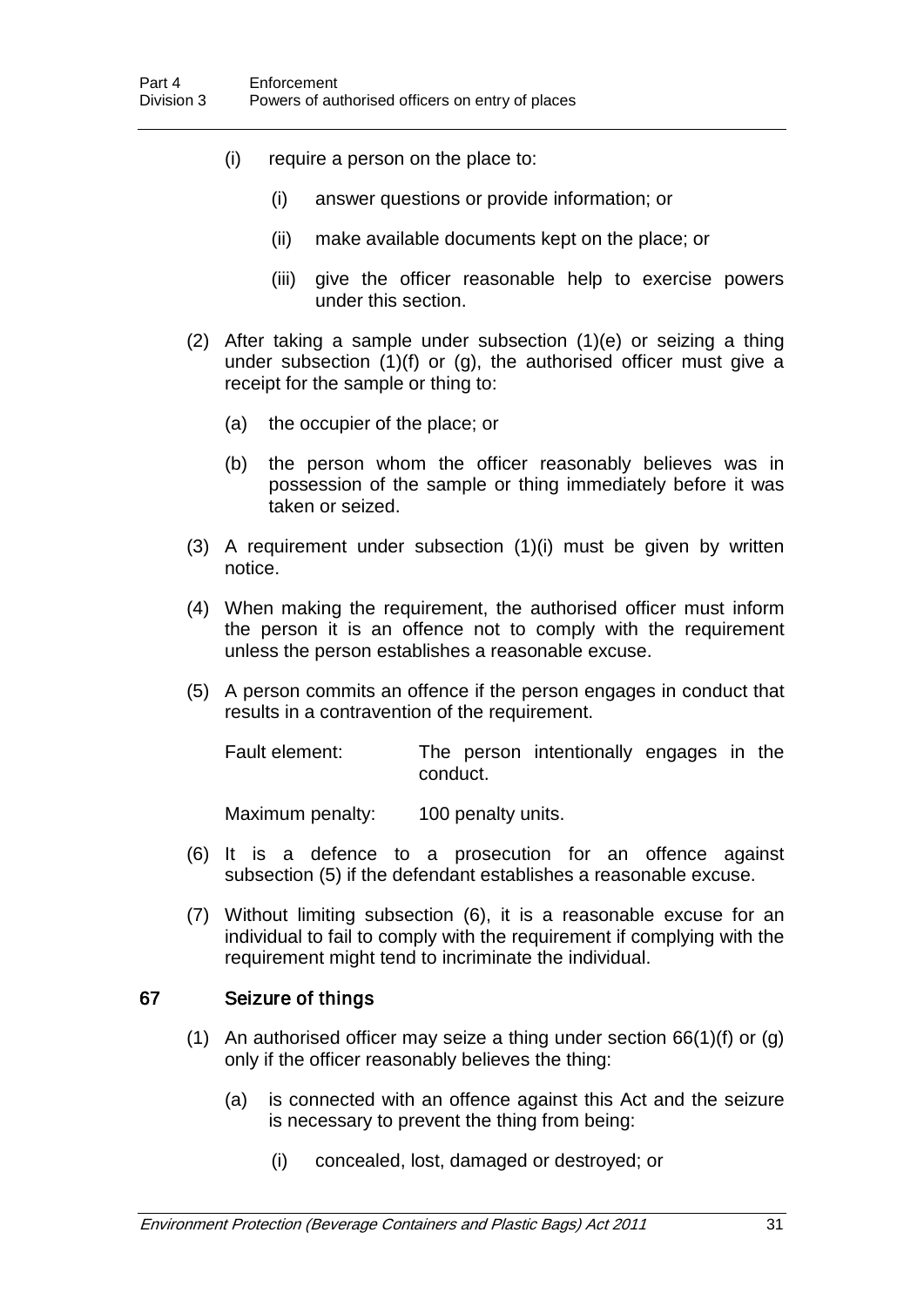- (ii) used to commit the offence; or
- (b) is connected with an offence against this Act and the seizure is necessary to conduct tests for adducing evidence for a prosecution for the offence.
- (2) After seizing the thing, the authorised officer may:
	- (a) take, or direct another person to take, the thing to the place stated by the officer; or
	- (b) give directions about handling and storing the thing that the officer considers appropriate.
- (3) A person commits an offence if the person:
	- (a) interferes with or disposes of the seized thing; or
	- (b) removes the seized thing from:
		- (i) the place on which it was seized; or
		- (ii) the place to which it was taken by or under the direction of the authorised officer.

Fault elements:

The person:

- (a) intentionally engages in the conduct; and
- (b) is reckless as to whether an authorised officer seized the thing.

Maximum penalty: 100 penalty units.

(4) Subsection (3) does not apply if the person has the written consent of the CEO.

#### 68 Retention of things seized

The following provisions apply in relation to a thing seized:

- (a) it must be held by the authorised officer for adducing evidence for a prosecution for an offence against this Act unless the CEO authorises its release to its owner or the person who had possession of it immediately before its seizure;
- (b) if a prosecution for an offence against this Act is started within 12 months after the seizure and the defendant is found guilty, the court may order the thing be forfeited to the Territory;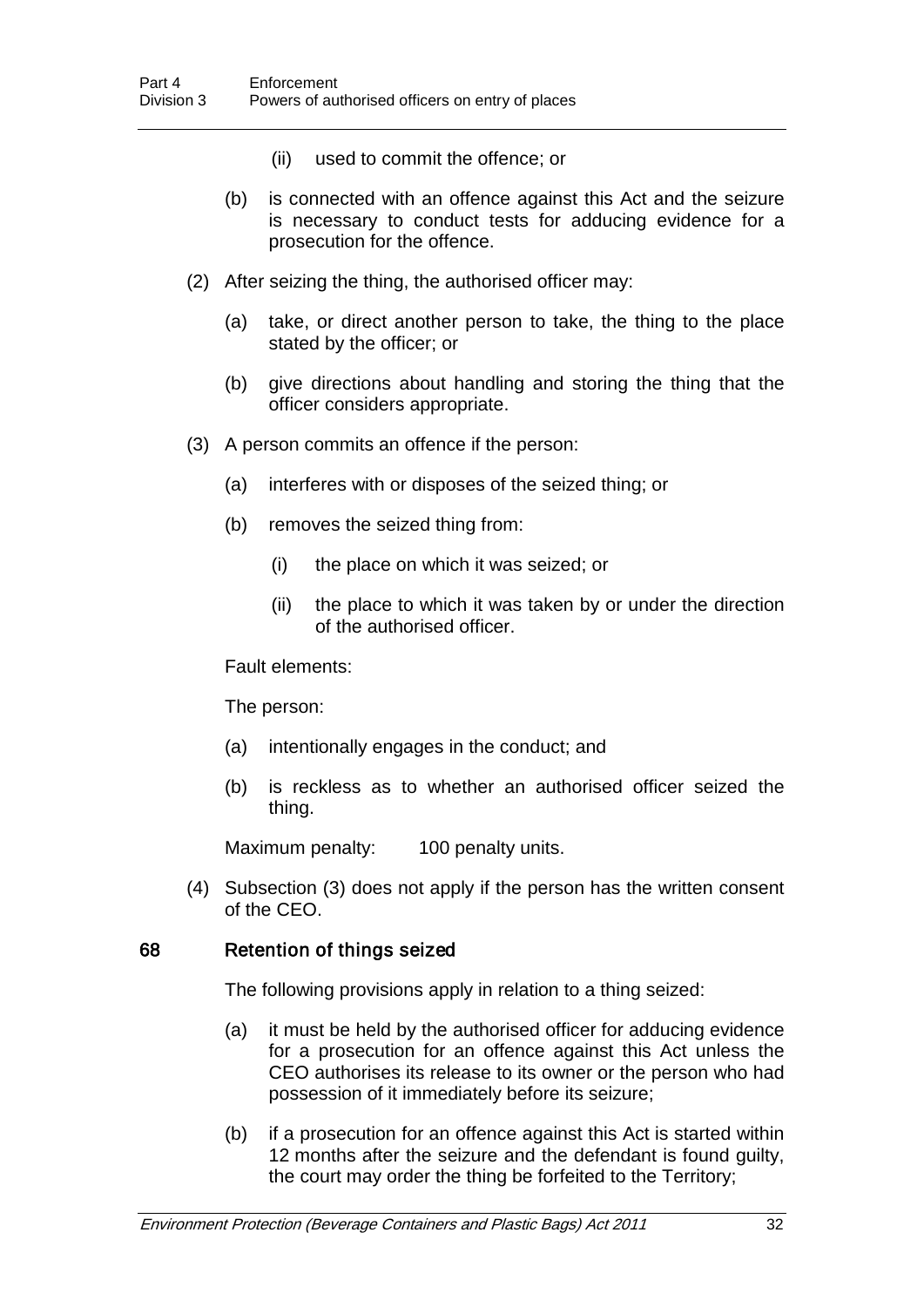- (c) the officer must release the thing to its owner or the person who had possession of it immediately before its seizure if:
	- (i) a prosecution for an offence against this Act is not started within 12 months after the seizure; or
	- (ii) on a prosecution being started within that period, the defendant is not found guilty or the court does not make an order under paragraph (b).

#### 69 Authorised officer may use help and force in exercising powers

An authorised officer may exercise a power under this Part with the help, and using the force, that is reasonable in the circumstances.

## Division 4 Other enforcement powers

### 70 Power to require name and address

- (1) This section applies if an authorised officer:
	- (a) finds a person committing an offence against this Act; or
	- (b) finds a person in circumstances that lead the officer to reasonably suspect the person has just committed an offence against this Act; or
	- (c) has information that leads the officer to reasonably suspect a person has just committed an offence against this Act.
- (2) The authorised officer may require the person to state the person's name and address.
- (3) When making the requirement, the authorised officer must inform the person it is an offence to contravene the requirement unless the person establishes a reasonable excuse.
- (4) The authorised officer may require the person to give evidence of the correctness of the person's name or address if the officer reasonably suspects the name or address given is false.
- (5) A person commits an offence if the person engages in conduct that results in a contravention of a requirement given to the person under this section by an authorised officer.

Maximum penalty: 100 penalty units.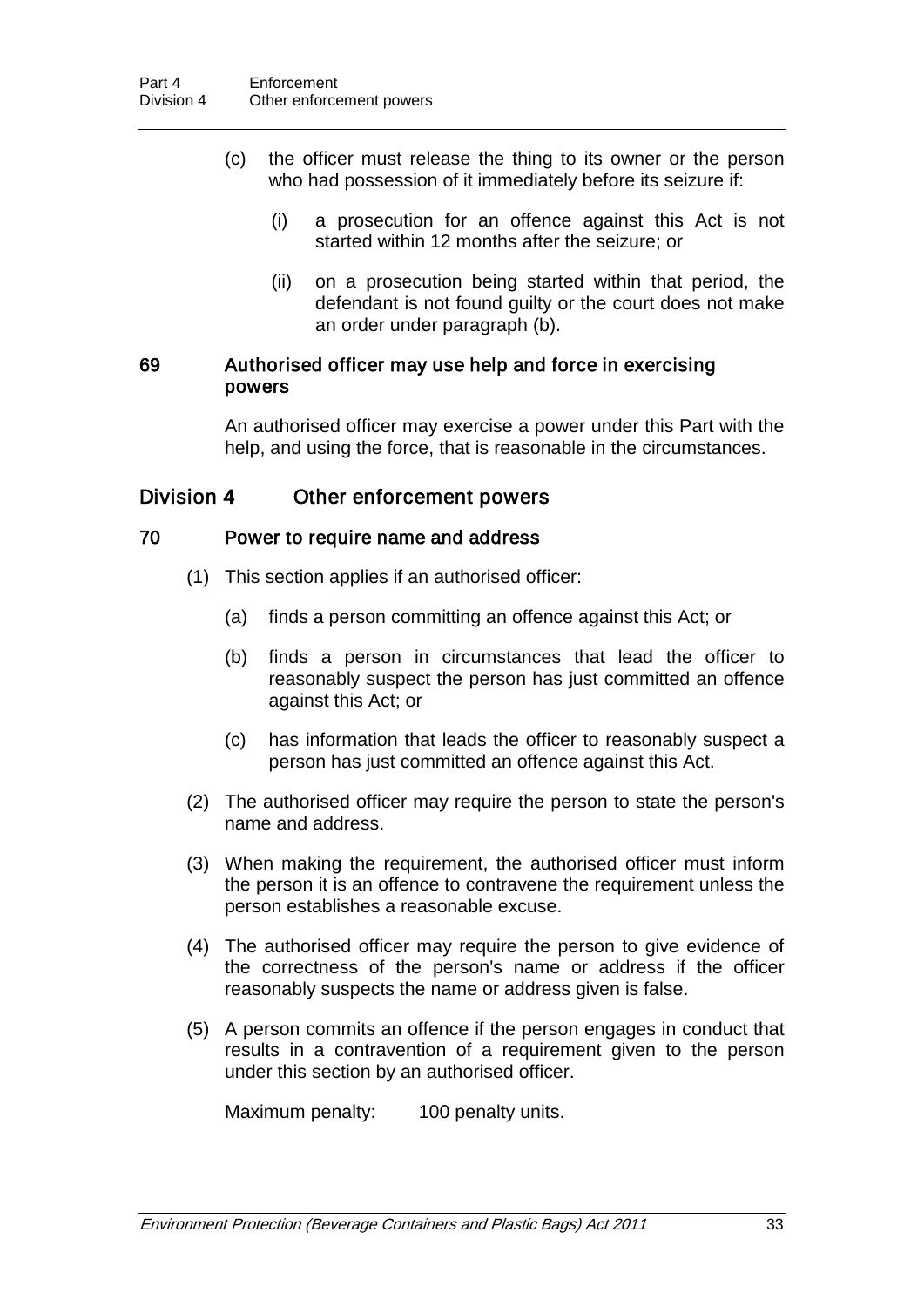- (6) An offence against subsection (5) is an offence of strict liability.
- (7) It is a defence to a prosecution for an offence against subsection (5) if the defendant establishes a reasonable excuse.

### 71 Power to require information from certain persons

- (1) This section applies if an authorised officer reasonably suspects:
	- (a) an offence against this Act has been committed; and
	- (b) a person may be able to give information about the offence.
- (2) The authorised officer may, by written notice, require the person to give information about the suspected offence.
- (3) When making the requirement, the authorised officer must inform the person it is an offence to fail to give the information unless the person establishes a reasonable excuse.
- (4) A person commits an offence if the person engages in conduct that results in a contravention of the requirement.

| Fault element: |          | The person intentionally engages in the |  |  |
|----------------|----------|-----------------------------------------|--|--|
|                | conduct. |                                         |  |  |

Maximum penalty: 100 penalty units.

- (5) It is a defence to a prosecution for an offence against subsection (4) if the defendant establishes a reasonable excuse.
- (6) Without limiting subsection (5), it is a reasonable excuse for an individual to fail to answer the question if complying with the requirement might tend to incriminate the individual.

#### 72 Power to require CDS approval holder to produce document

- (1) For the administration of this Act, an authorised officer may, by written notice, require the holder of a CDS approval to produce a document held or kept by the approval holder under this Act to the officer for inspection.
- (2) The notice must state it is an offence to fail to produce the document unless the approval holder establishes a reasonable excuse.
- (3) The authorised officer may keep a produced document to take an extract from, or make a copy of, the document.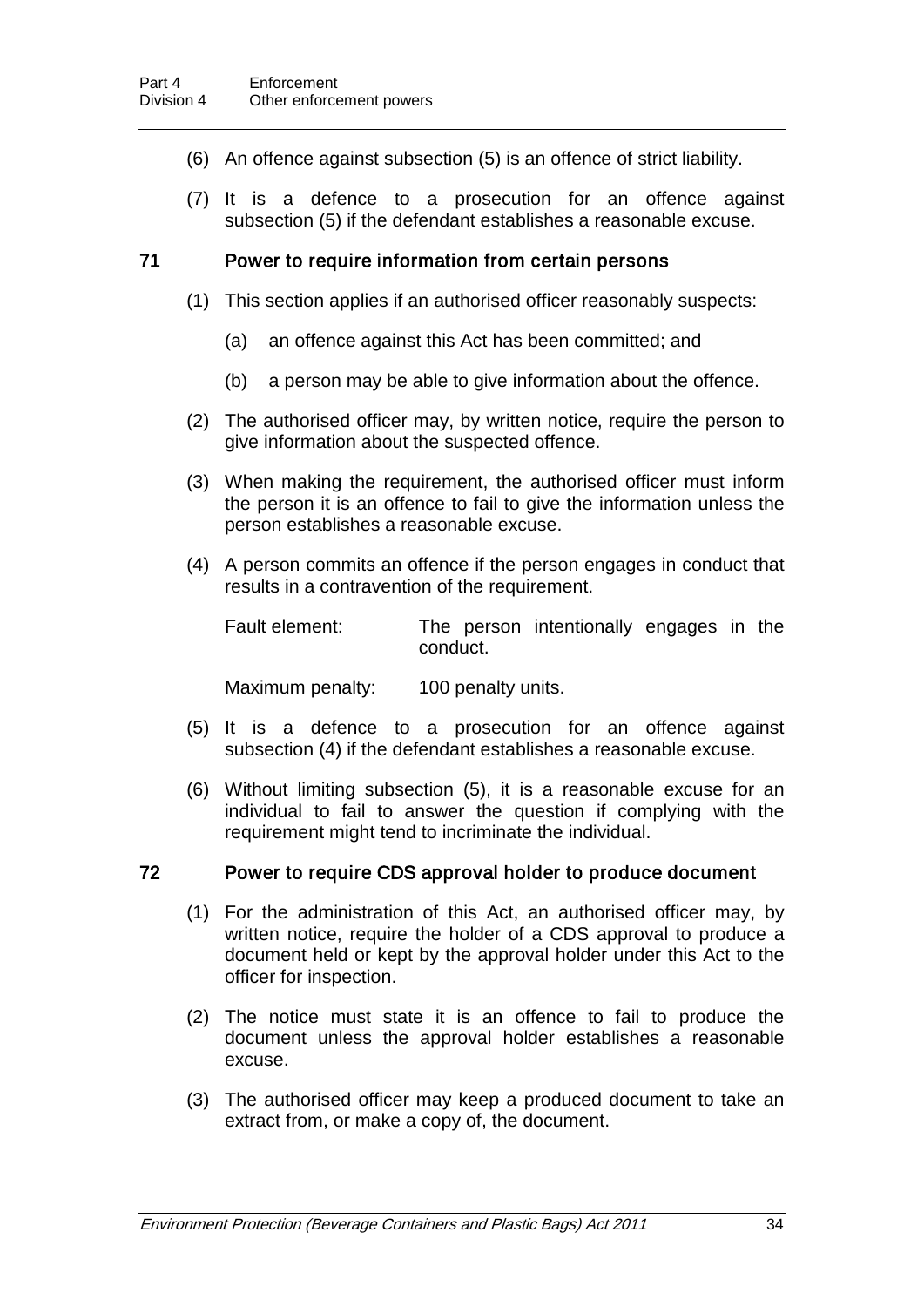(4) The approval holder must comply with the notice.

Maximum penalty: 100 penalty units.

- (5) An offence against subsection (4) is an offence of strict liability.
- (6) It is a defence to a prosecution for an offence against subsection (4) if the defendant establishes a reasonable excuse.
- (7) Without limiting subsection (6), it is a reasonable excuse for an approval holder to fail to produce a document if complying with the requirement might tend to incriminate the approval holder.

## Division 5 Offences

### 73 Confidentiality of information

- (1) A person commits an offence if:
	- (a) the person obtains information in the course of carrying out functions connected with the administration of this Act; and
	- (b) engages in conduct that results in the disclosure of the information to someone else.

Fault elements:

The person:

- (a) intentionally engages in the conduct; and
- (b) is reckless as to whether the conduct would result in the disclosure of the information.

Maximum penalty: 200 penalty units or imprisonment for 2 years.

- (2) Subsection (1) does not apply to a person disclosing information:
	- (a) for the administration of this Act; or
	- (b) with the consent of the person to whom the information relates; or
	- (c) for legal proceedings arising out of the operation of this Act.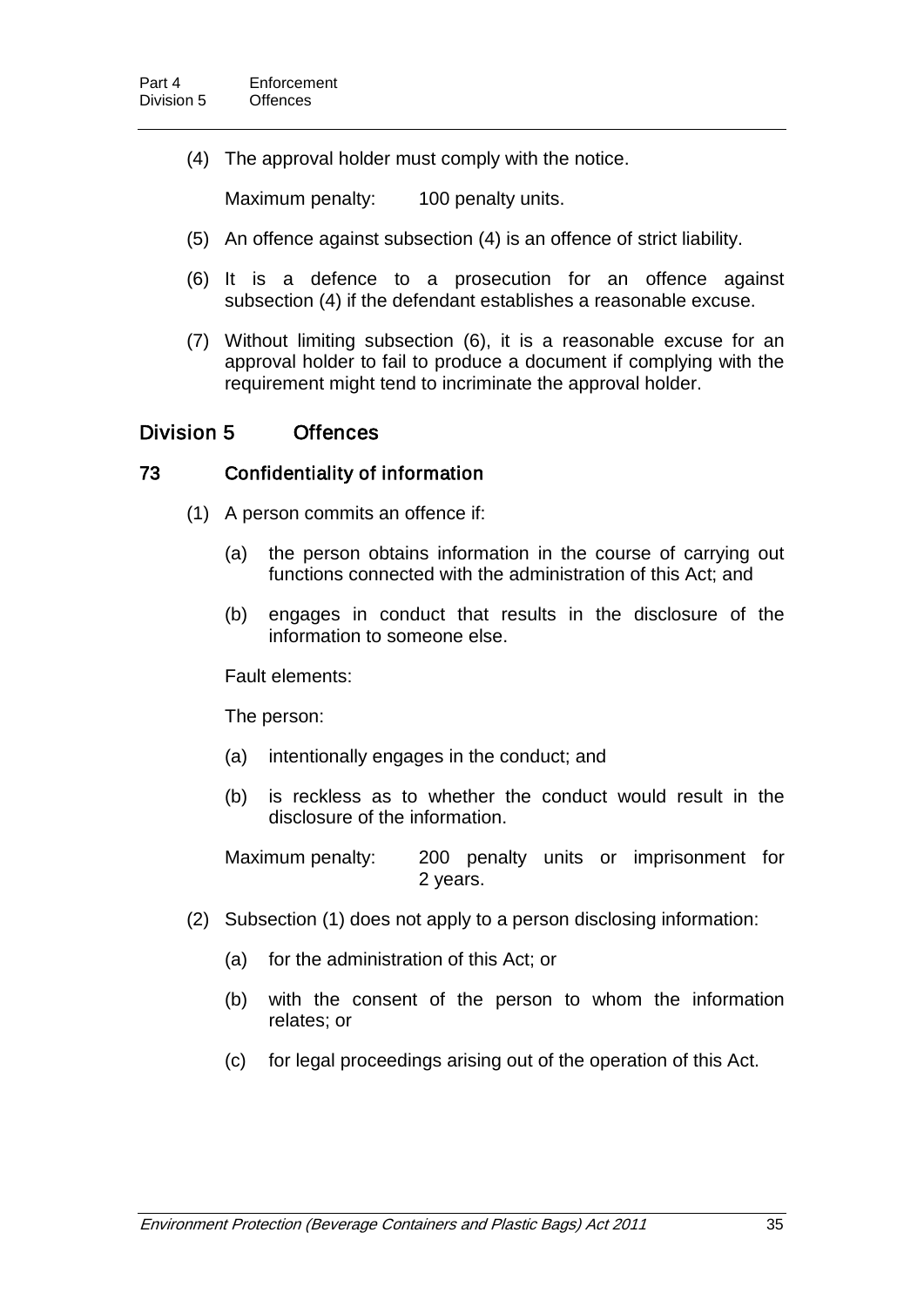## 74 Misleading information or document

- (1) A person must not give misleading information to:
	- (a) an authorised officer acting in an official capacity; or
	- (b) a CDS participant for the participant's carrying out of activities under the CDS.

Fault elements:

The person:

- (a) intentionally gives the information to the officer or participant; and
- (b) knows the information is misleading; and
- (c) knows:
	- (i) the officer is acting in an official capacity; or
	- (ii) the information is for the participant's carrying out of activities under the CDS.

Maximum penalty: 400 penalty units or imprisonment for 2 years.

- (2) A person must not give a document containing misleading information to:
	- (a) an authorised officer acting in an official capacity; or
	- (b) a CDS participant for the participant's carrying out of activities under the CDS.

Fault elements:

The person:

- (a) intentionally gives the document to the officer or participant; and
- (b) knows the document contains misleading information; and
- (c) knows:
	- (i) the officer is acting in an official capacity; or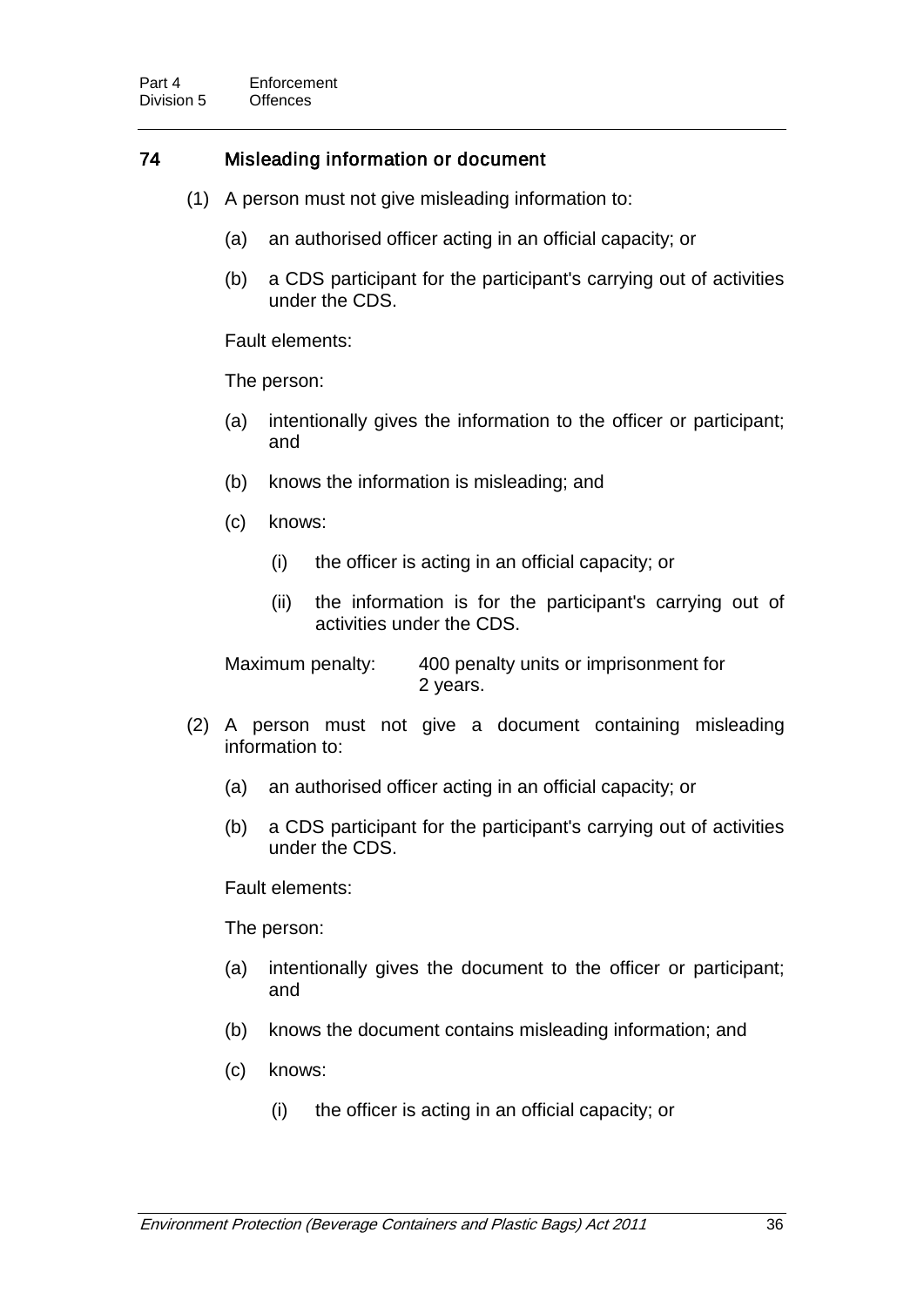(ii) the document is for the participant's carrying out of activities under the CDS.

Maximum penalty: 400 penalty units or imprisonment for 2 years.

- (3) Subsection (2) does not apply if the person, when giving the document:
	- (a) draws the misleading aspect of the document to the attention of the authorised officer or CDS participant; and
	- (b) to the extent to which the person can reasonably do so  $-$  gives the officer or participant the information necessary to correct the document.
- (4) In this section:

misleading information means information that is misleading in a material particular or because of the omission of a material particular.

#### 75 Obstruction of person acting in official capacity

(1) A person must not obstruct an authorised officer, or person assisting an authorised officer (the **assistant**), acting in an official capacity.

Fault elements:

The person:

- (a) knows the officer or assistant is acting in an official capacity; and
- (b) intentionally obstructs the officer or assistant.

Maximum penalty: 50 penalty units or imprisonment for 6 months.

- (2) It is a defence to a prosecution for an offence against subsection (1) if the defendant establishes a reasonable excuse.
- (3) In this section:

obstruct includes resist and hinder.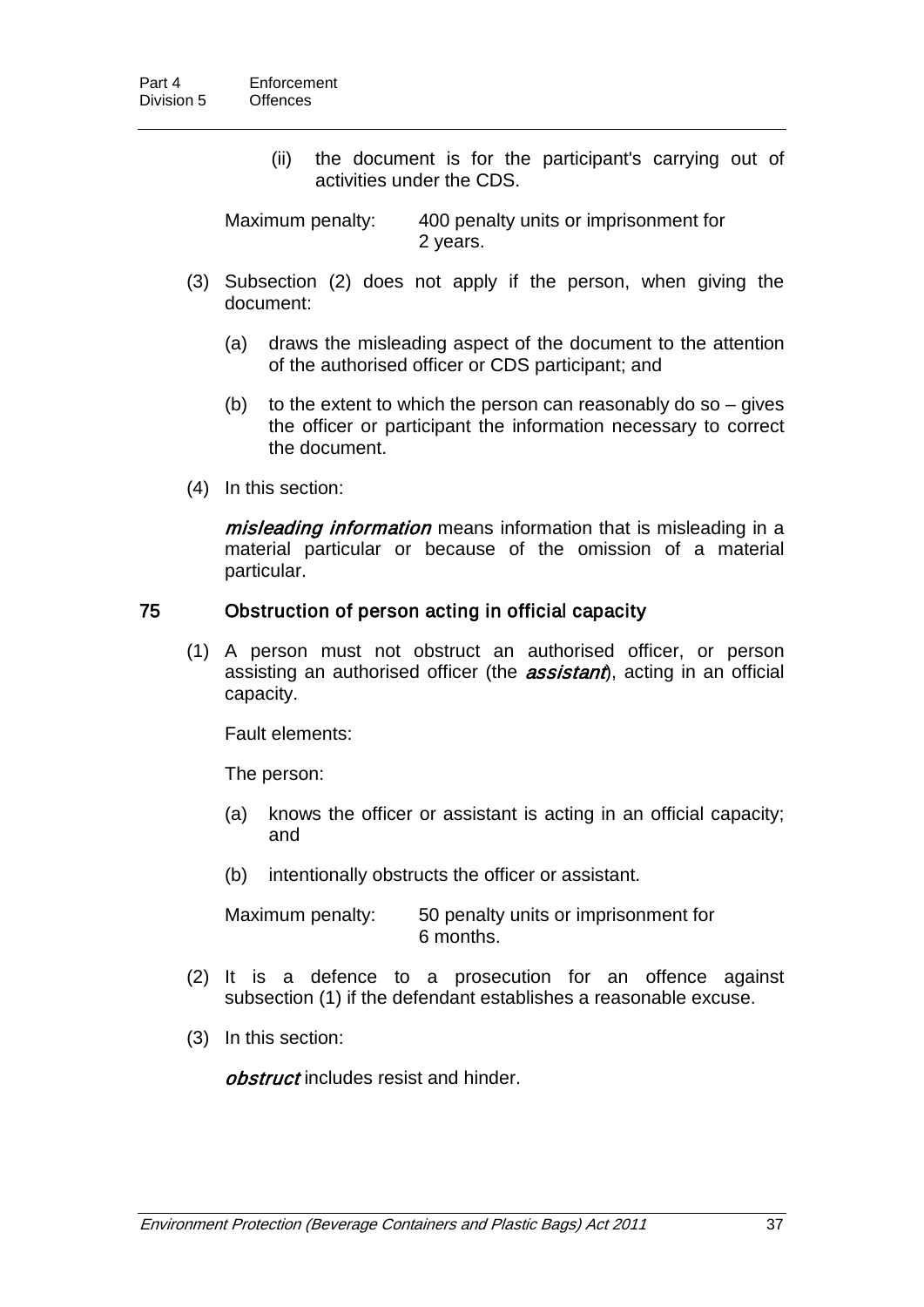## 76 Falsely representing to be authorised officer

A person must not falsely represent, by words or conduct, that the person or another person is an authorised officer.

| Fault element:   | The person intentionally represents the<br>person or other person is an authorised<br>officer with an intention to deceive. |  |  |  |
|------------------|-----------------------------------------------------------------------------------------------------------------------------|--|--|--|
| Maximum penalty: | 200 penalty units or imprisonment for<br>2 years.                                                                           |  |  |  |

# Division 6 Criminal liability for offences

## 77 Definitions

In this Division:

declared provision means each of the following provisions:

- (a) section 13(1) and (2), 14(1) and (2), 15(1), 16(1), 17(1), (4) and (6), 18(2), 42, 55(1), 56(1), 57(1), 58, 71(4), 73(1), 74(1) and (2), 75(1) and 76;
- (b) a provision of the Regulations prescribed by regulation.

representative, of a person, means an employee or agent of the person.

## 78 Conduct of representative

(1) This section applies to a prosecution for an offence against a declared provision of this Act.

Note for subsection (1)

This section deals with prosecutions of individuals. Part IIAA, Division 5, of the Criminal Code contains provisions about corporate criminal responsibility.

- (2) Conduct engaged in by a representative of a person within the scope of the representative's actual or apparent approval is taken to have been also engaged in by the person.
- (3) However, subsection (2) does not apply if the person proves the person took reasonable steps to prevent the conduct.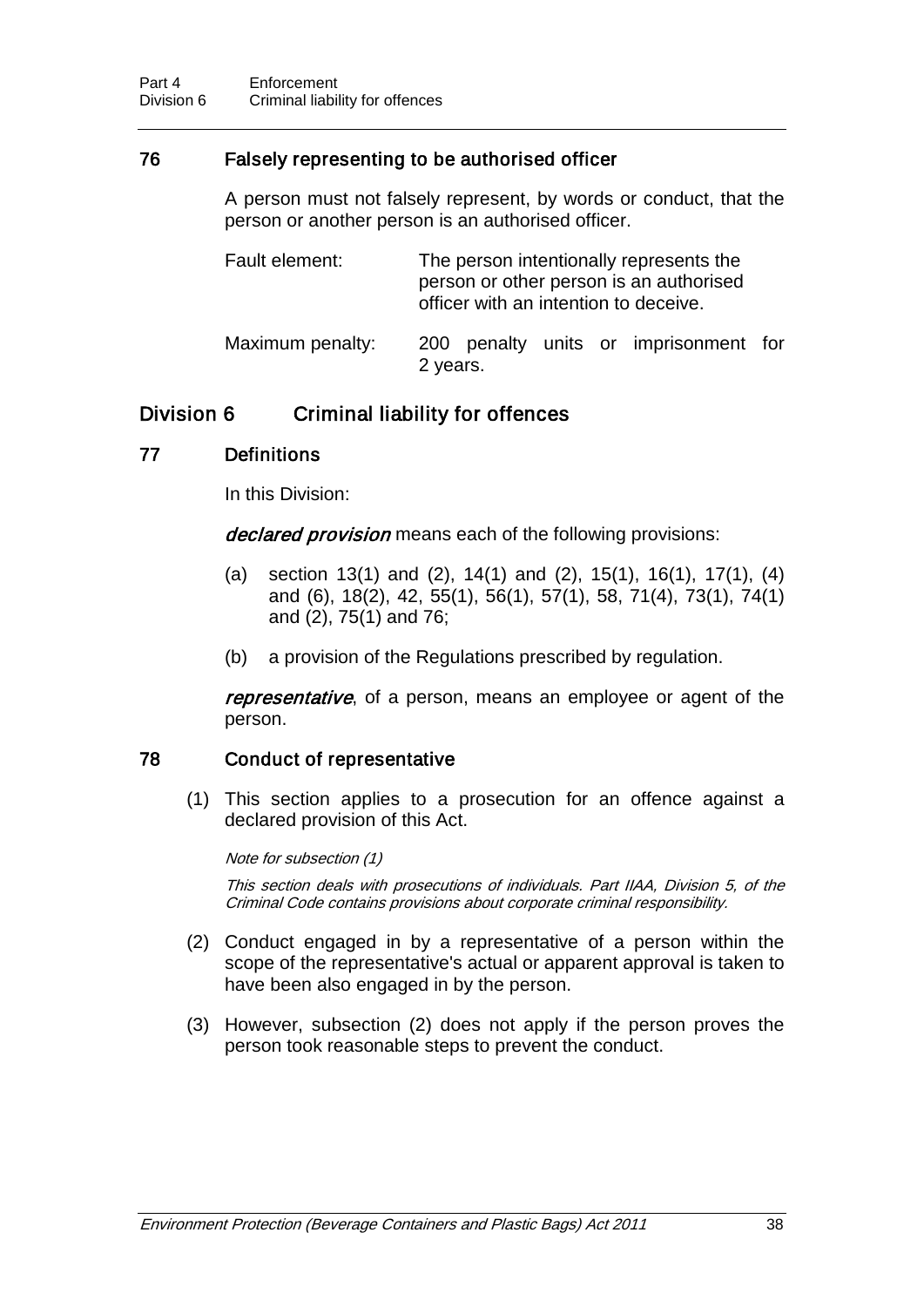- (4) In deciding whether the person took reasonable steps to prevent the conduct, a court must consider:
	- (a) any action the person took to ensure the representative had a reasonable knowledge and understanding of the requirement to comply with the contravened provision; and
	- (b) the level of management, control or supervision that was appropriate for the person to exercise over the representative.
- (5) Subsection (4) does not limit the matters the court may consider.
- (6) If it is relevant to prove a person had a fault element in relation to a physical element of an offence, it is enough to show:
	- (a) the conduct relevant to the physical element was engaged in by a representative of the person within the scope of the representative's actual or apparent approval; and
	- (b) the representative had the fault element in relation to the physical element.
- (7) A person may rely on section 43AX of the Criminal Code in relation to conduct by a representative that would be an offence by the person only if:
	- (a) the representative was under a mistaken but reasonable belief about the facts that, had they existed, would have meant that the conduct would not have constituted an offence; and
	- (b) the person proves the person exercised due diligence to prevent the conduct.

#### Note for subsection (7)

Section 43AX of the Criminal Code provides a person is not criminally responsible if the person engaged in conduct under a mistake of fact in relation to an offence of strict liability.

 $(8)$  A person (the *defendant*) may not rely on section 43BA of the Criminal Code in relation to a physical element of an offence brought about by another person if the other person is a representative of the defendant.

#### Note for subsection (8)

Section 43BA of the Criminal Code provides a person is not criminally responsible in circumstances of an intervening conduct or event.

(9) A person who is convicted of an offence cannot be punished by imprisonment for the offence if the person would not have been convicted of the offence without subsection (2) or (6).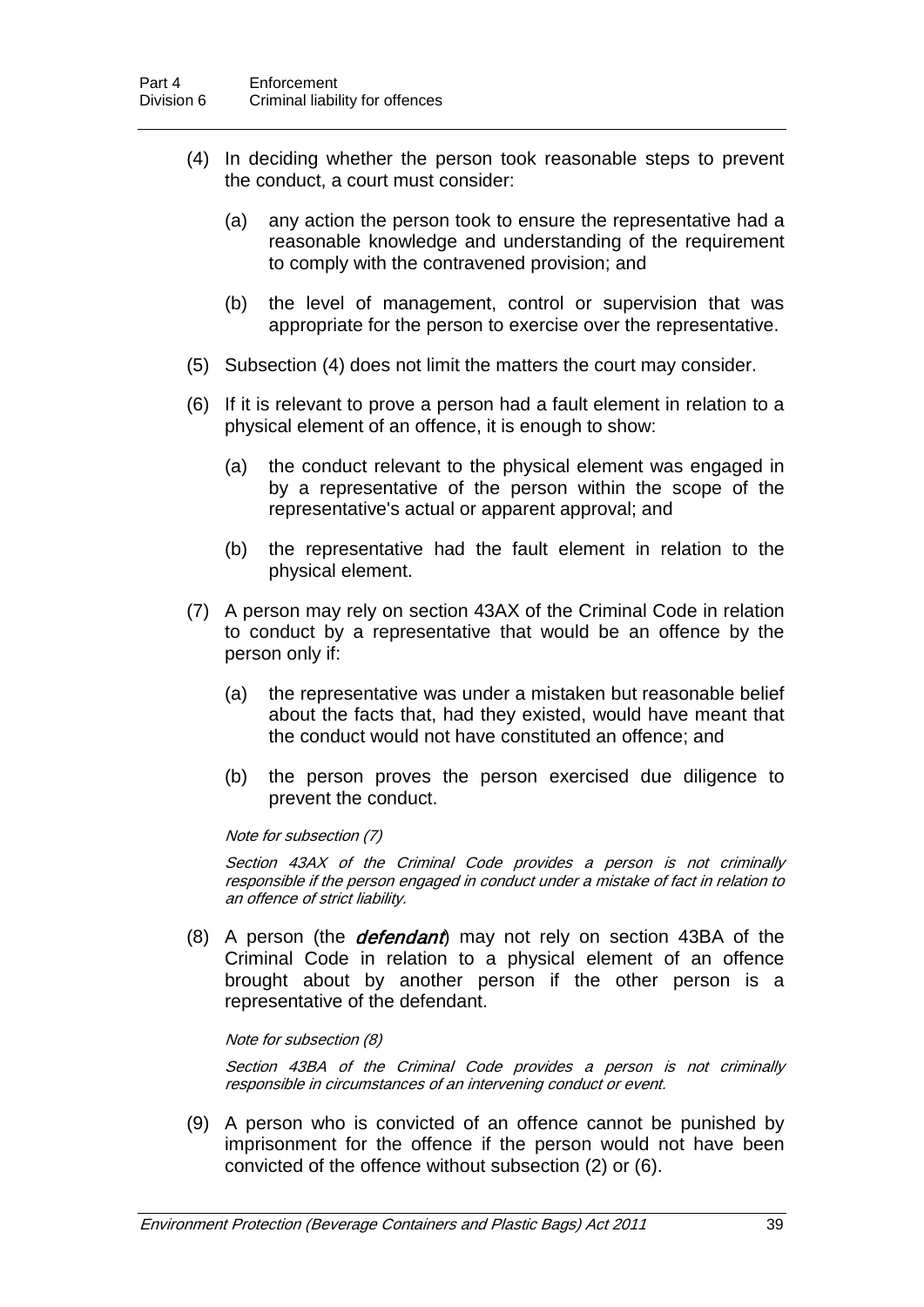(10) In this section:

*fault element* includes intention, knowledge, recklessness, opinion, belief and purpose, but does not include negligence.

**person** means an individual.

#### 79 Criminal liability of partner in partnership

- (1) A partner in a partnership commits an offence if:
	- (a) another partner in the partnership (the *offender*) commits an offence in the course of the activities of the partnership by contravening a declared provision (a *relevant offence*); and
	- (b) the partner was in a position to influence the conduct of the offender in relation to the contravention; and
	- (c) the partner failed to take reasonable steps to prevent the contravention.

Fault element: The partner was reckless about whether the contravention would happen. Maximum penalty: The maximum penalty that may be imposed

on an individual for the relevant offence.

- (2) This section does not affect the liability of the offender.
- (3) This section applies whether or not the offender is prosecuted for, or convicted of, the relevant offence, but does not apply if the offender would have a defence to a prosecution for the relevant offence.
- (4) In this section:

**partner**, of a partnership, includes a person who is concerned with, or takes part in, the management of the partnership.

**partnership** does not include an incorporated limited partnership formed under the Partnership Act.

#### 80 Criminal liability of manager of unincorporated association

- (1) A manager of an unincorporated association commits an offence if:
	- (a) another manager of the association (the *offender*) commits an offence in the course of the activities of the association by contravening a declared provision (a *relevant offence*); and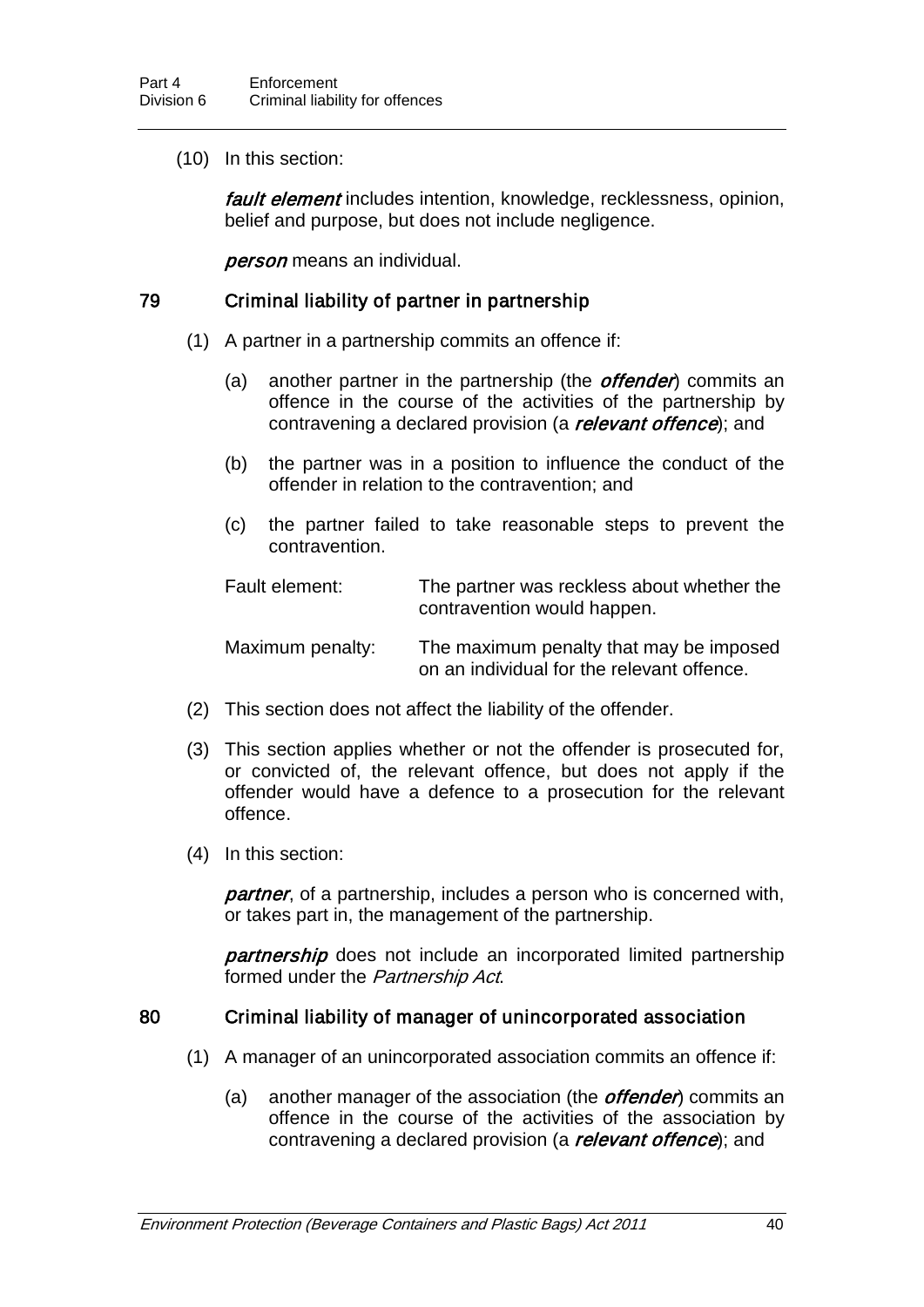- (b) the manager was in a position to influence the conduct of the offender in relation to the contravention; and
- (c) the manager failed to take reasonable steps to prevent the contravention.

| Fault element:   | The manager was reckless about whether<br>the contravention would happen.             |
|------------------|---------------------------------------------------------------------------------------|
| Maximum penalty: | The maximum penalty that may be imposed<br>on an individual for the relevant offence. |

- (2) This section does not affect the liability of the offender.
- (3) This section applies whether or not the offender is prosecuted for, or convicted of, the relevant offence, but does not apply if the offender would have a defence to a prosecution for the relevant offence.
- (4) In this section:

*manager*, of an unincorporated association, means a person who is concerned with, or takes part in, the management of the association.

#### 81 Criminal liability of executive officer of body corporate

- (1) An executive officer of a body corporate commits an offence if:
	- (a) the body corporate commits an offence (a **relevant offence**) by contravening a declared provision; and
	- (b) the officer was in a position to influence the conduct of the body corporate in relation to the contravention; and
	- (c) the officer failed to take reasonable steps to prevent the contravention; and
	- (d) the officer was reckless about whether the contravention would happen.

Maximum penalty: The maximum penalty that may be imposed on an individual for the relevant offence.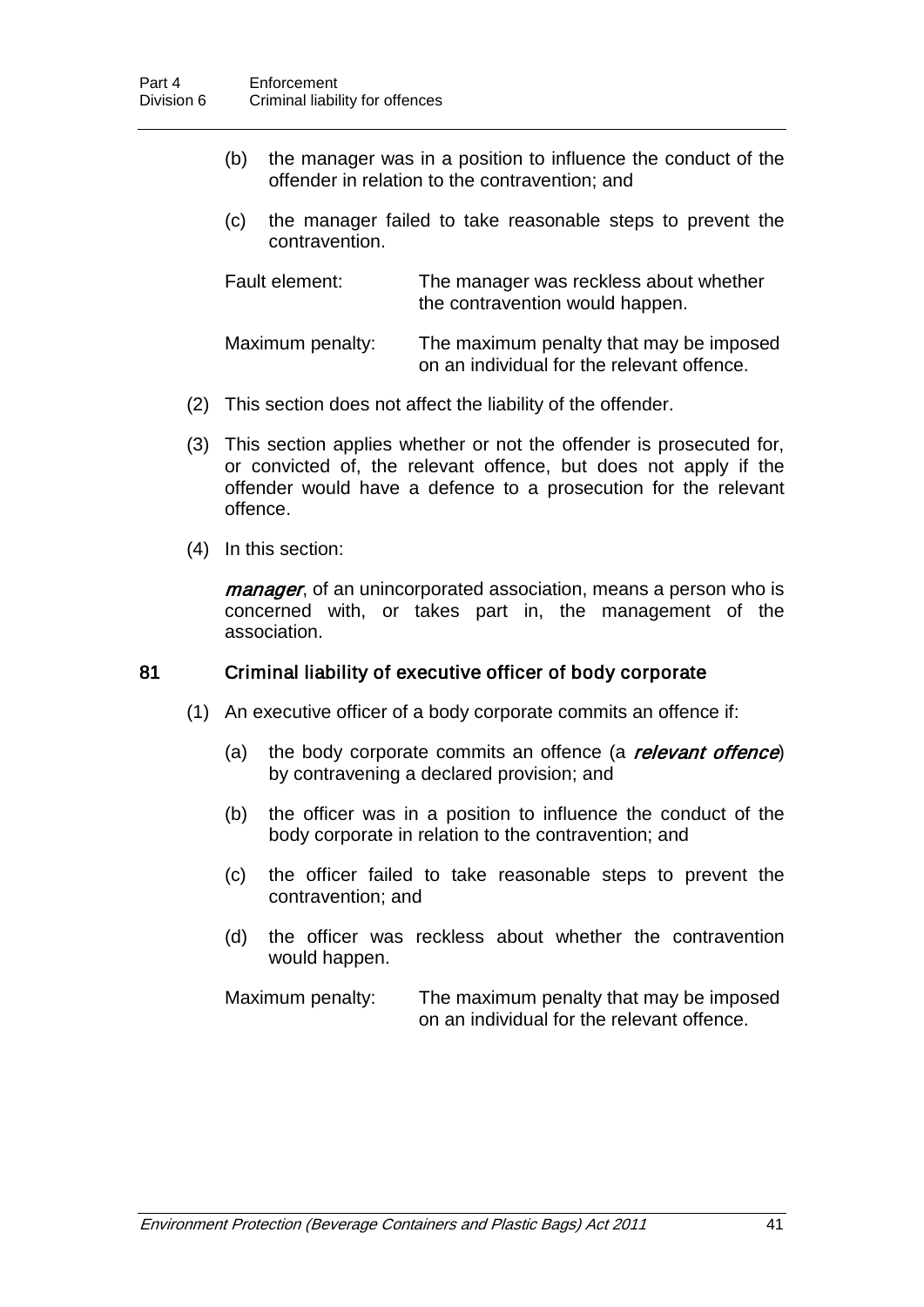- (2) In deciding whether the executive officer took (or failed to take) reasonable steps to prevent the contravention, a court must consider the following:
	- (a) any action the officer took directed towards ensuring the following (to the extent the action is relevant to the contravention):
		- (i) the body corporate arranged regular professional assessments of the body corporate's compliance with the declared provision;
		- (ii) the body corporate implemented any appropriate recommendation arising from an assessment under subparagraph (i);
		- (iii) the body corporate's representatives and contractors had a reasonable knowledge and understanding of the requirement to comply with the declared provision;
	- (b) any action the officer took when the officer became aware that the contravention was, or could be, about to happen.
- (3) Subsection (2) does not limit the matters the court may consider.
- (4) This section does not affect the liability of the body corporate.
- (5) This section applies whether or not the body corporate is prosecuted for, or convicted of, the relevant offence.
- (6) This section does not apply if the body corporate would have a defence to a prosecution for the relevant offence.
- (7) In this section:

executive officer, of a body corporate, means a director or other person who is concerned with, or takes part in, the management of the body corporate.

## Division 7 Legal proceedings and evidentiary matters

#### 82 Alternative verdicts

- (1) This section applies if, on the trial of a person charged with an offence against a provision mentioned in the following Table (the prosecuted offence), the trier of fact:
	- (a) is not satisfied beyond reasonable doubt the person committed the prosecuted offence; but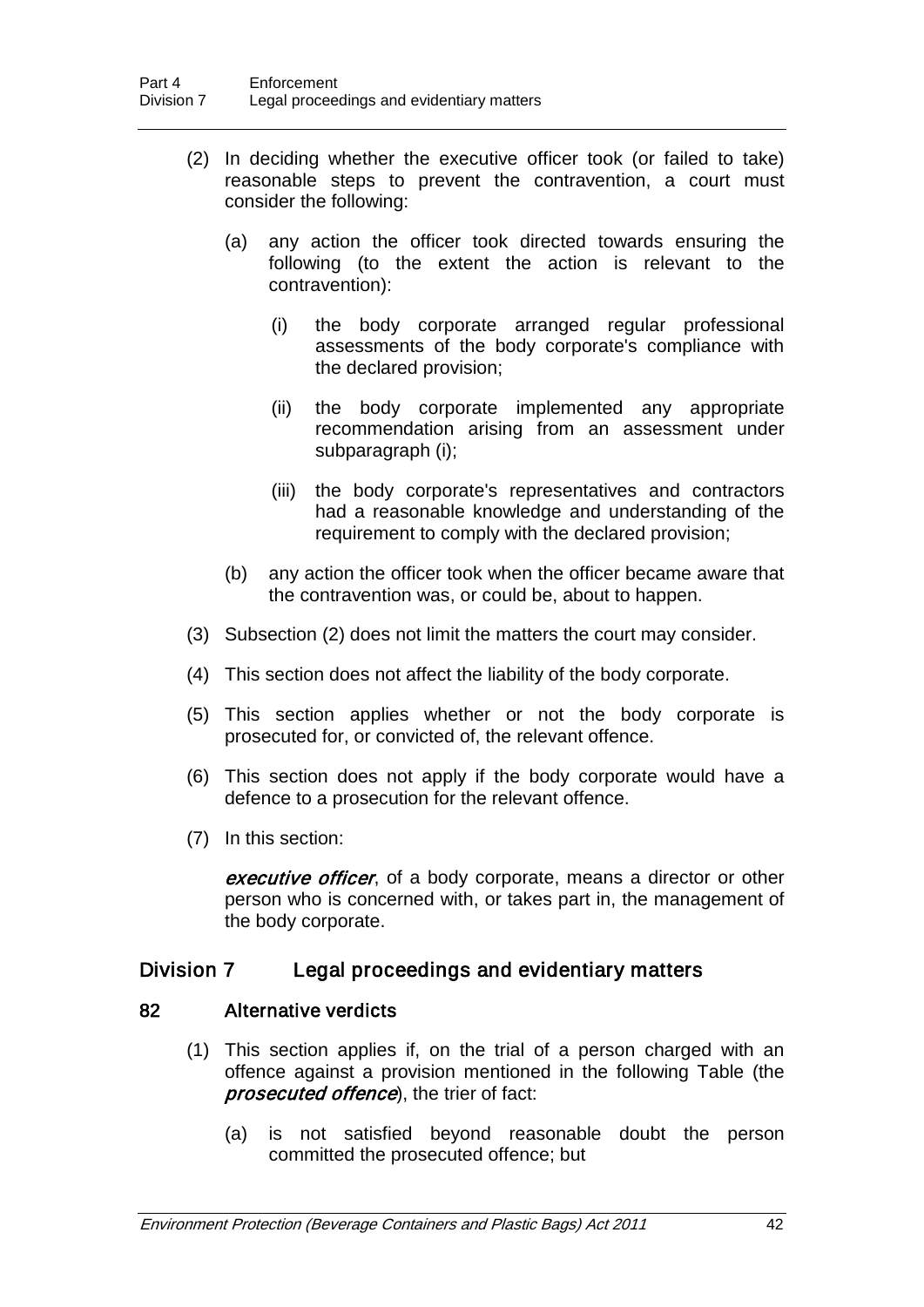- (b) is satisfied beyond reasonable doubt the person committed the offence, or the offence of attempting to commit the offence, mentioned in the Table opposite the prosecuted offence (the *alternative offence*).
- (2) The trier of fact may find the person not guilty of the prosecuted offence but guilty of the alternative offence.

#### Table Alternative verdicts

| Prosecuted offence | Alternative offence |
|--------------------|---------------------|
| section 13(1)      | section 13(2)       |
| section $14(1)$    | section $14(2)$     |

#### 83 Judicial notice

In any proceeding, a signature purporting to be the signature of the CEO is evidence of the signature it purports to be.

#### 84 Evidentiary certificate

In a proceeding for an offence against this Act, a certificate signed by the CEO stating any of the following matters is evidence of the matter:

- (a) a stated liquid is a beverage;
- (b) a stated container is a glass container;
- (c) a stated plastic bag is a prohibited plastic bag;
- (d) a stated person was an authorised officer on a stated day;
- (e) a stated notice or other document was made, given or issued on a stated day.

## Part 5 Administrative matters

#### 85 Approved forms

The CEO may approve forms for this Act.

#### 86 Delegation by CEO

The CEO may delegate any of the CEO's powers and functions under this Act to a public sector employee.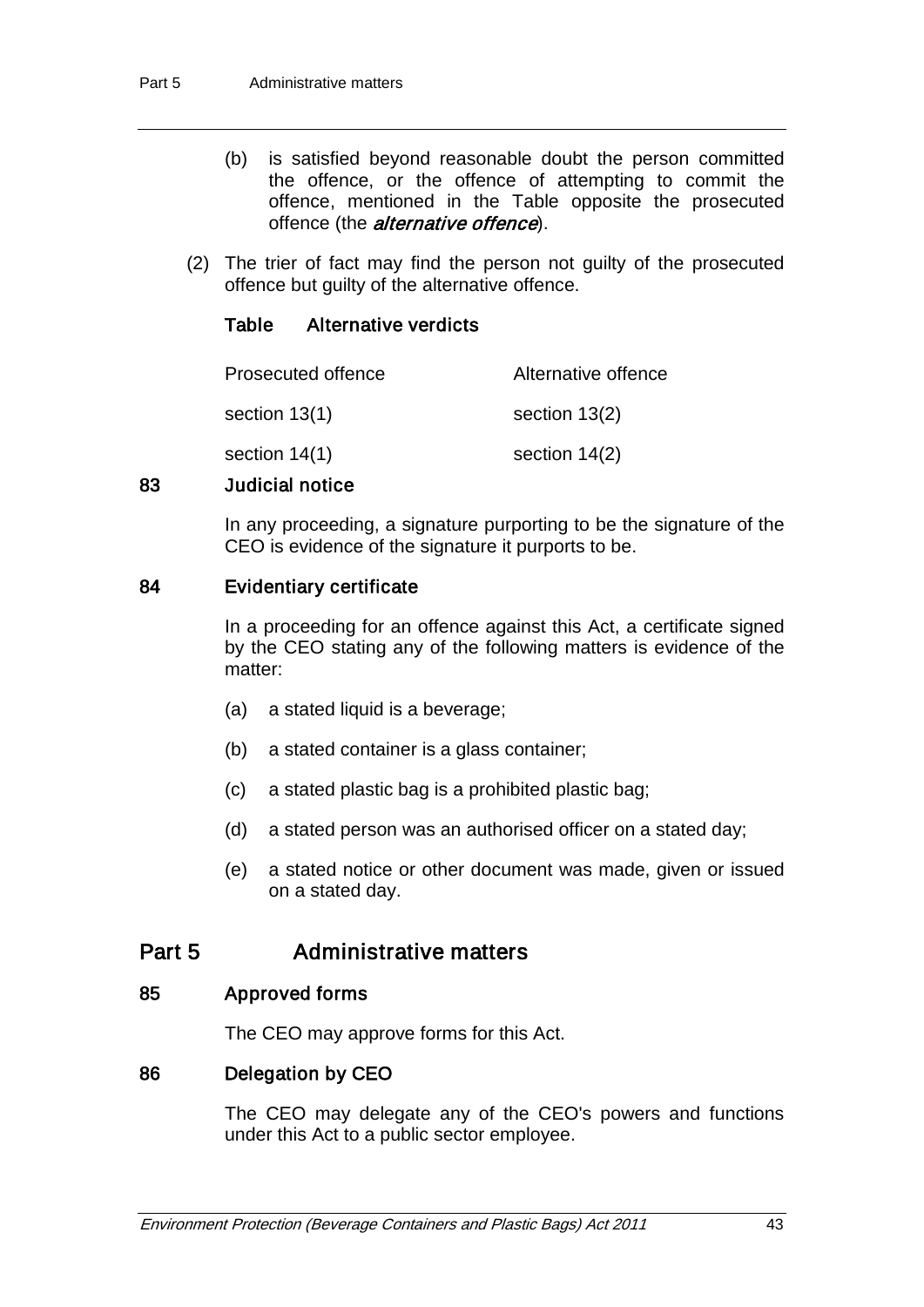## 87 Authorised officers

- (1) An *authorised officer* is a person appointed under subsection  $(2)$ as an authorised officer.
- (2) The CEO may appoint a public sector employee or other person as an authorised officer.
- (3) However, the CEO may appoint a person as an authorised officer only if satisfied the person has the appropriate qualifications or experience to exercise the powers and perform the functions of an authorised officer.
- (4) An authorised officer has the powers and functions of an authorised officer under this Act as stated in the appointment.

#### 88 Identity card

- (1) The CEO must give each authorised officer an identity card stating the person's name and that the person is an authorised officer.
- (2) The identity card must:
	- (a) show a recent photograph of the officer; and
	- (b) show the card's date of issue and expiry; and
	- (c) be signed by the officer.
- (3) This section does not prevent the issue of a single identity card to a person for this and another Act.

#### 89 Production of identity card

An authorised officer exercising a power or performing a function under this Act in relation to a person must, if asked by the person, produce the officer's identity card for the person's inspection.

#### 90 Return of identity card

(1) A person who ceases to be an authorised officer must return the person's identity card to the CEO within 21 days after the cessation.

Maximum penalty: 5 penalty units.

- (2) An offence against subsection (1) is an offence of strict liability.
- (3) It is a defence to a prosecution for an offence against subsection (1) if the person establishes a reasonable excuse.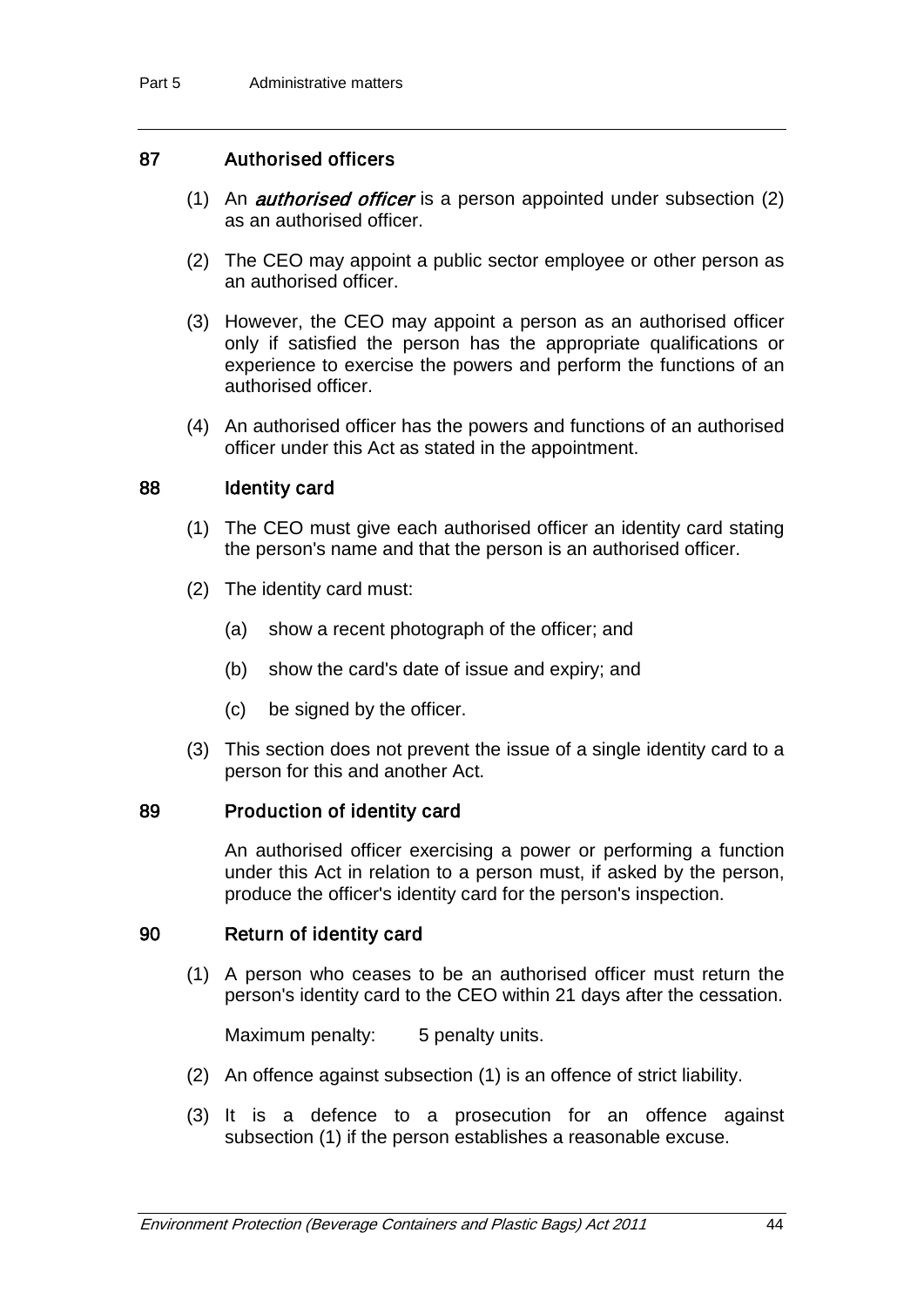# Part 6 Miscellaneous matters

### 91 Protection from liability

- (1) A person is not civilly or criminally liable for an act done or omitted to be done by the person in good faith in the exercise of a power or performance of a function as any of the following:
	- (a) an authorised officer;
	- (b) a person assisting an authorised officer under Part 4.
- (2) Subsection (1) does not affect any liability the Territory would, apart from that subsection, have for the act or omission.
- (3) In this section:

exercise, of a power, includes the purported exercise of the power.

performance, of a function, includes the purported performance of the function.

## 92 Annual report

The Minister must, within 3 months after the end of each financial year:

- (a) prepare a report about the administration of this Act for the year; and
- (b) table a copy of the report in the Legislative Assembly.

## 93 Regulations

- (1) The Administrator may make regulations under this Act.
- (2) A regulation may provide for the following:
	- (a) matters relating to the CDS principles;
	- (b) fees payable under this Act;
	- (c) applying, adopting or incorporating (with or without changes) the whole or part of a document as in force or existing at a particular time or from time to time;
	- (d) an offence against a regulation to be an offence of strict or absolute liability but not with a penalty exceeding 100 penalty units.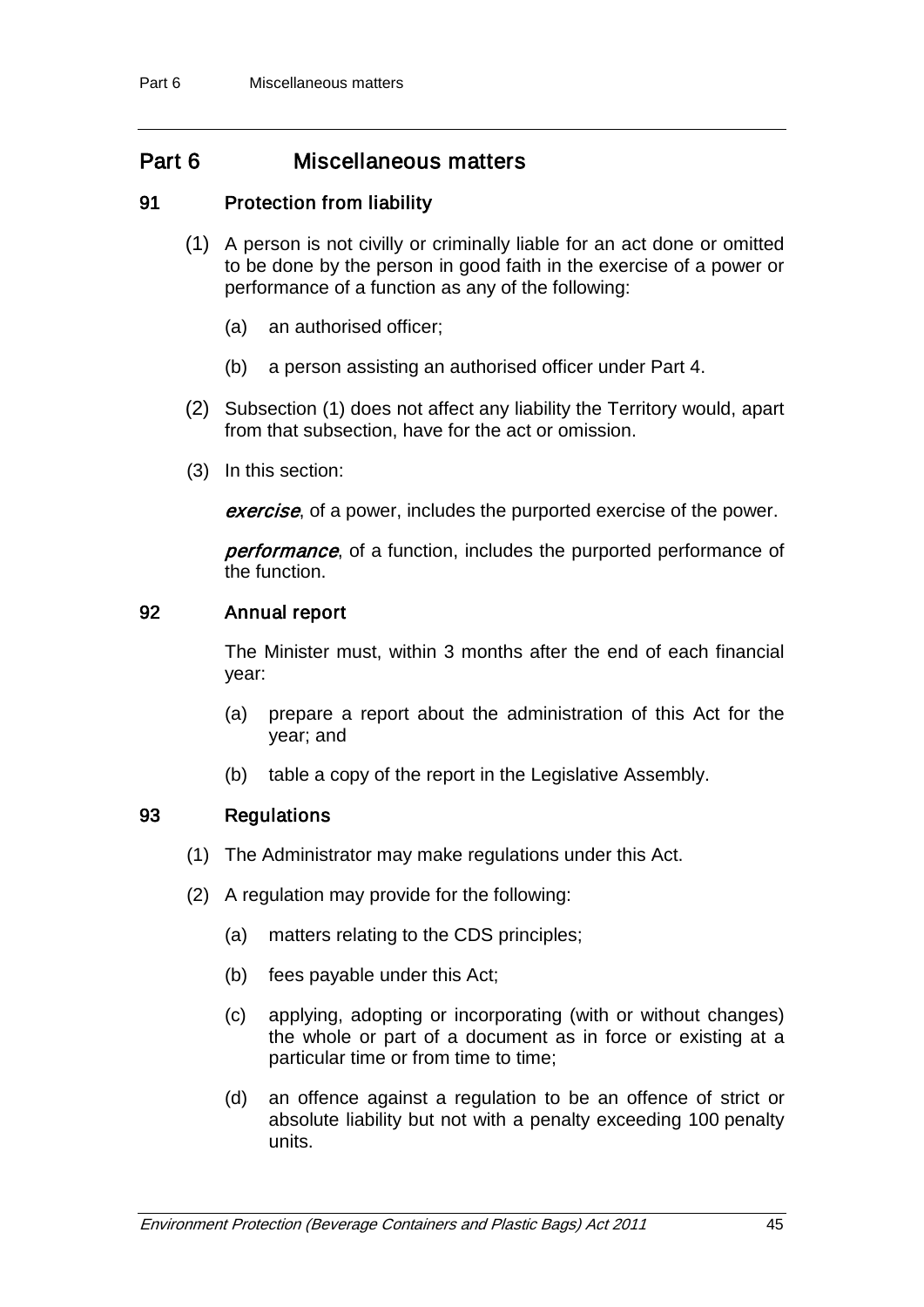- (3) A regulation may contain transitional provisions for containers:
	- (a) that become regulated containers (whether on the start of the CDS or a later date); and
	- (b) that are:
		- (i) held by manufacturers, distributors or beverage retailers for sale; or
		- (ii) sold but not delivered as empty containers for payment of the refund amount under the CDS.